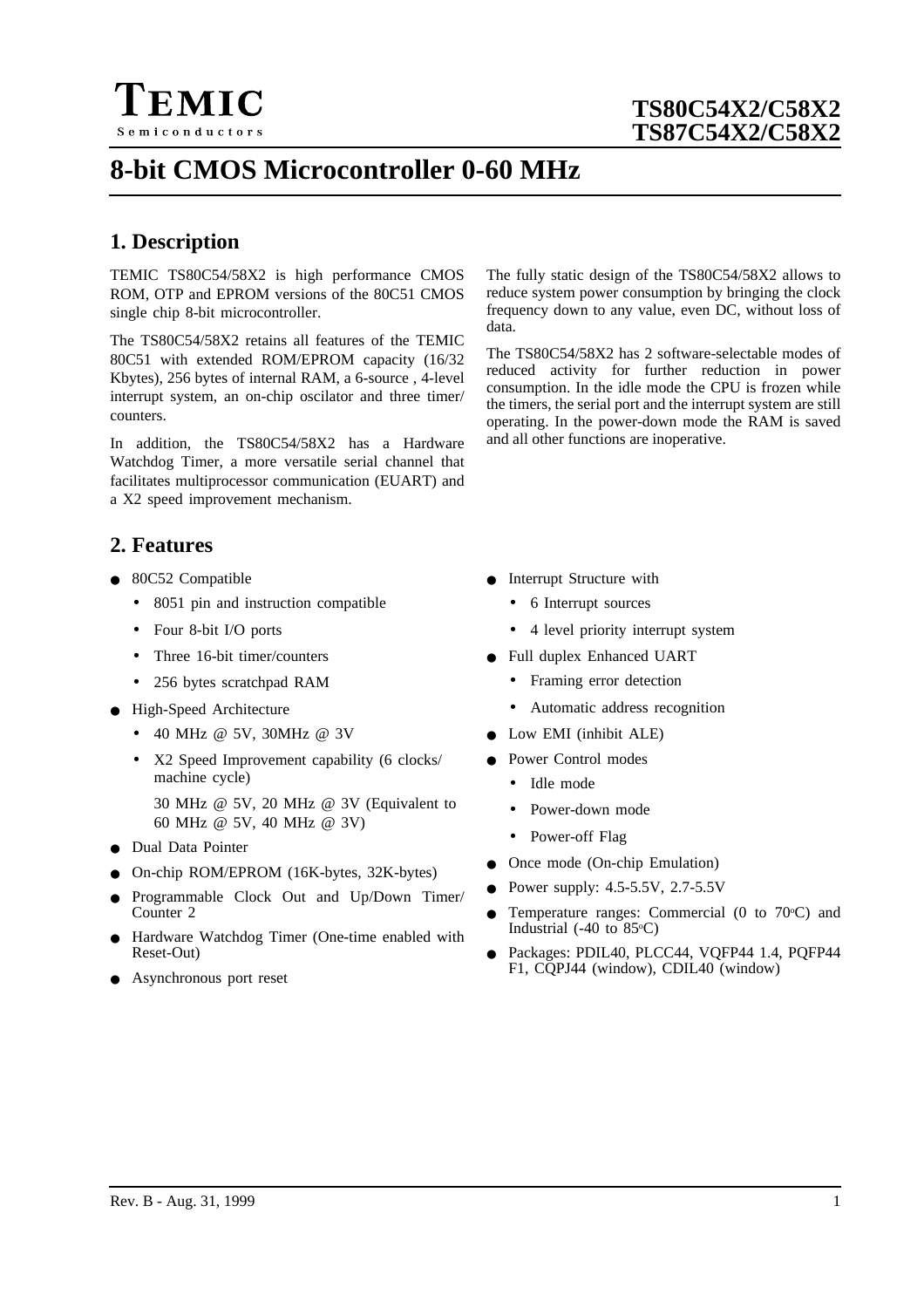

#### **Table 1. Memory size**

| PDIL <sub>40</sub><br>PLCC44<br><b>PQFP44 F1</b>          | <b>ROM</b> (bytes) | <b>EPROM</b> (bytes) |
|-----------------------------------------------------------|--------------------|----------------------|
| <b>VQFP44 1.4</b><br><b>TS80C54X2</b><br><b>TS80C58X2</b> | 16k<br>32k         | 0<br>0               |
| <b>TS87C54X2</b><br><b>TS87C58X2</b>                      |                    | 16k<br>32k           |

# **3. Block Diagram**



(1): Alternate function of Port 1 (2): Alternate function of Port 3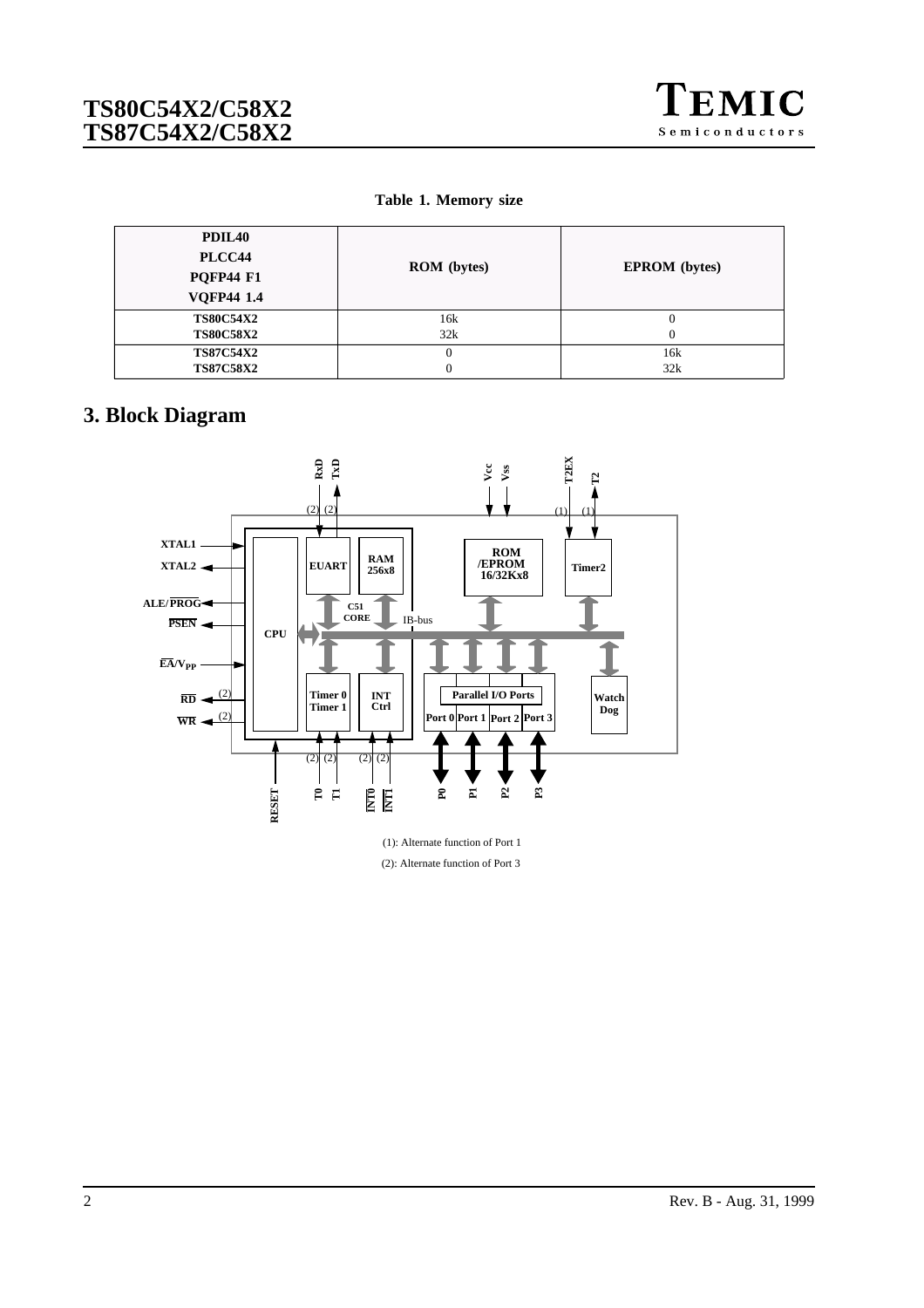

# **4. SFR Mapping**

The Special Function Registers (SFRs) of the TS80C54/58X2 fall into the following categories:

- C51 core registers: ACC, B, DPH, DPL, PSW, SP, AUXR1
- I/O port registers: P0, P1, P2, P3
- Timer registers: T2CON, T2MOD, TCON, TH0, TH1, TH2, TMOD, TL0, TL1, TL2, RCAP2L, RCAP2H
- Serial I/O port registers: SADDR, SADEN, SBUF, SCON
- Power and clock control registers: PCON
- HDW Watchdog Timer Reset: WDTRST, WDTPRG
- Interrupt system registers: IE, IP, IPH
- Others: AUXR, CKCON

#### **Table 2. All SFRs with their address and their reset value**

|                  | <b>Bit</b><br>address-<br>able  |                                 |                              |                         | <b>Non Bit addressable</b>   |                              |                            |                            |     |
|------------------|---------------------------------|---------------------------------|------------------------------|-------------------------|------------------------------|------------------------------|----------------------------|----------------------------|-----|
|                  | 0/8                             | 1/9                             | 2/A                          | 3/B                     | 4/C                          | 5/D                          | 6/E                        | 7/F                        |     |
| F8h              |                                 |                                 |                              |                         |                              |                              |                            |                            | FFh |
| F0h              | $\, {\bf B}$<br>0000 0000       |                                 |                              |                         |                              |                              |                            |                            | F7h |
| E8h              |                                 |                                 |                              |                         |                              |                              |                            |                            | EFh |
| E0h              | ACC<br>0000 0000                |                                 |                              |                         |                              |                              |                            |                            | E7h |
| D <sub>8h</sub>  |                                 |                                 |                              |                         |                              |                              |                            |                            | DFh |
| D <sub>0</sub> h | <b>PSW</b><br>0000 0000         |                                 |                              |                         |                              |                              |                            |                            | D7h |
| C8h              | T <sub>2</sub> CON<br>0000 0000 | T <sub>2</sub> MOD<br>XXXX XX00 | RCAP2L<br>0000 0000          | RCAP2H<br>0000 0000     | TL <sub>2</sub><br>0000 0000 | TH2<br>0000 0000             |                            |                            | CFh |
| C <sub>0</sub>   |                                 |                                 |                              |                         |                              |                              |                            |                            | C7h |
| B8h              | $_{\rm IP}$<br>XX00 0000        | <b>SADEN</b><br>0000 0000       |                              |                         |                              |                              |                            |                            | BFh |
| <b>B0h</b>       | P <sub>3</sub><br>1111 1111     |                                 |                              |                         |                              |                              |                            | <b>IPH</b><br>XX00 0000    | B7h |
| A8h              | $\rm I\!E$<br>0X00 0000         | <b>SADDR</b><br>0000 0000       |                              |                         |                              |                              |                            |                            | AFh |
| A0h              | $\overline{P2}$<br>1111 1111    |                                 | AUXR1<br>XXXX 0XX0           |                         |                              |                              | <b>WDTRST</b><br>XXXX XXXX | <b>WDTPRG</b><br>XXXX X000 | A7h |
| 98h              | <b>SCON</b><br>0000 0000        | <b>SBUF</b><br>XXXX XXXX        |                              |                         |                              |                              |                            |                            | 9Fh |
| 90h              | P1<br>1111 1111                 |                                 |                              |                         |                              |                              |                            |                            | 97h |
| 88h              | <b>TCON</b><br>0000 0000        | <b>TMOD</b><br>0000 0000        | TL <sub>0</sub><br>0000 0000 | TL1<br>0000 0000        | TH <sub>0</sub><br>0000 0000 | TH <sub>1</sub><br>0000 0000 | <b>AUXR</b><br>XXXX XX00   | <b>CKCON</b><br>XXXX XXX0  | 8Fh |
| 80h              | P <sub>0</sub><br>1111 1111     | $\overline{SP}$<br>0000 0111    | <b>DPL</b><br>0000 0000      | <b>DPH</b><br>0000 0000 |                              |                              |                            | <b>PCON</b><br>00X1 0000   | 87h |
|                  | 0/8                             | 1/9                             | 2/A                          | 3/B                     | 4/C                          | 5/D                          | 6/E                        | 7/F                        |     |

reserved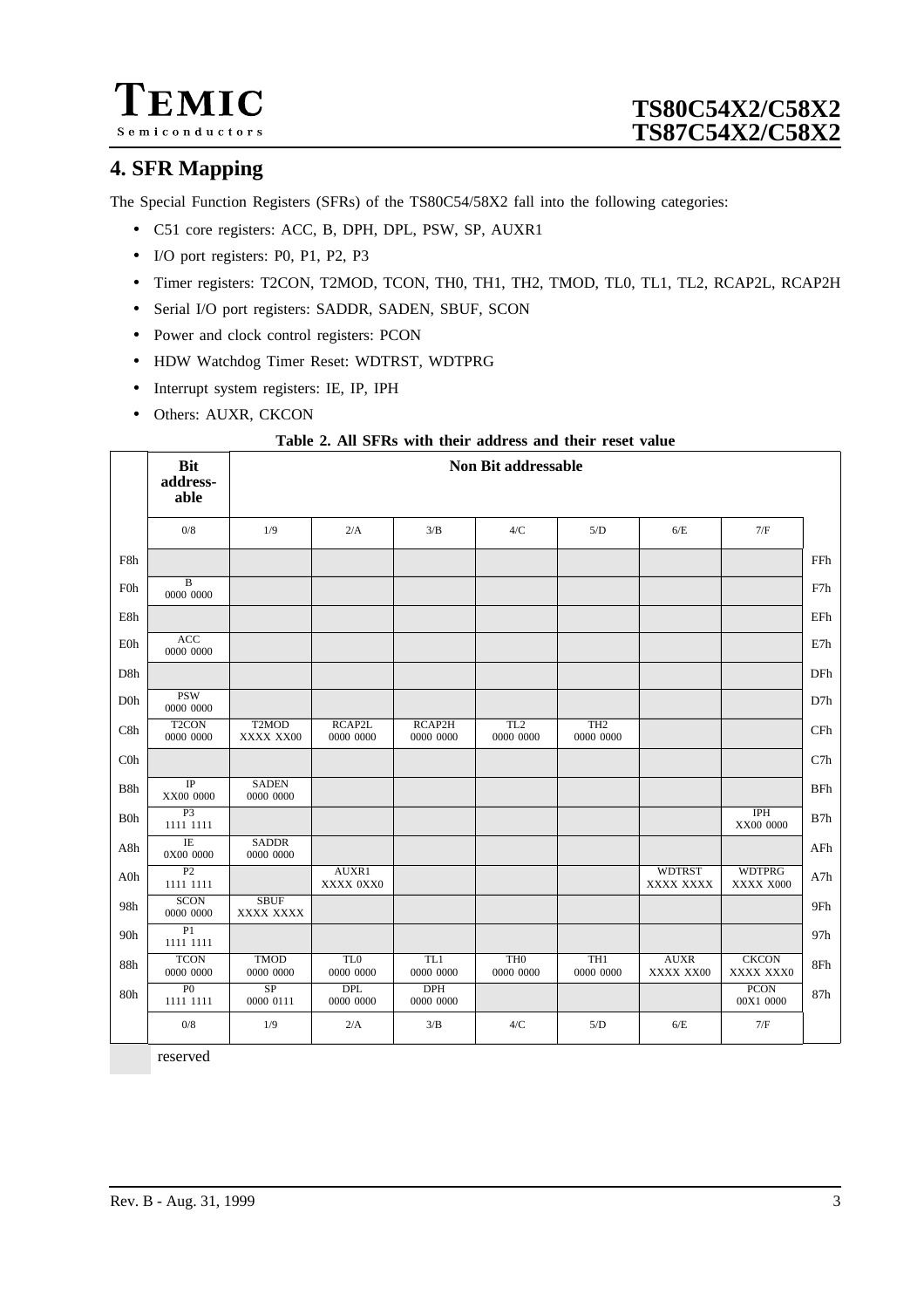

## **5. Pin Configuration**



\*NIC: No Internal Connection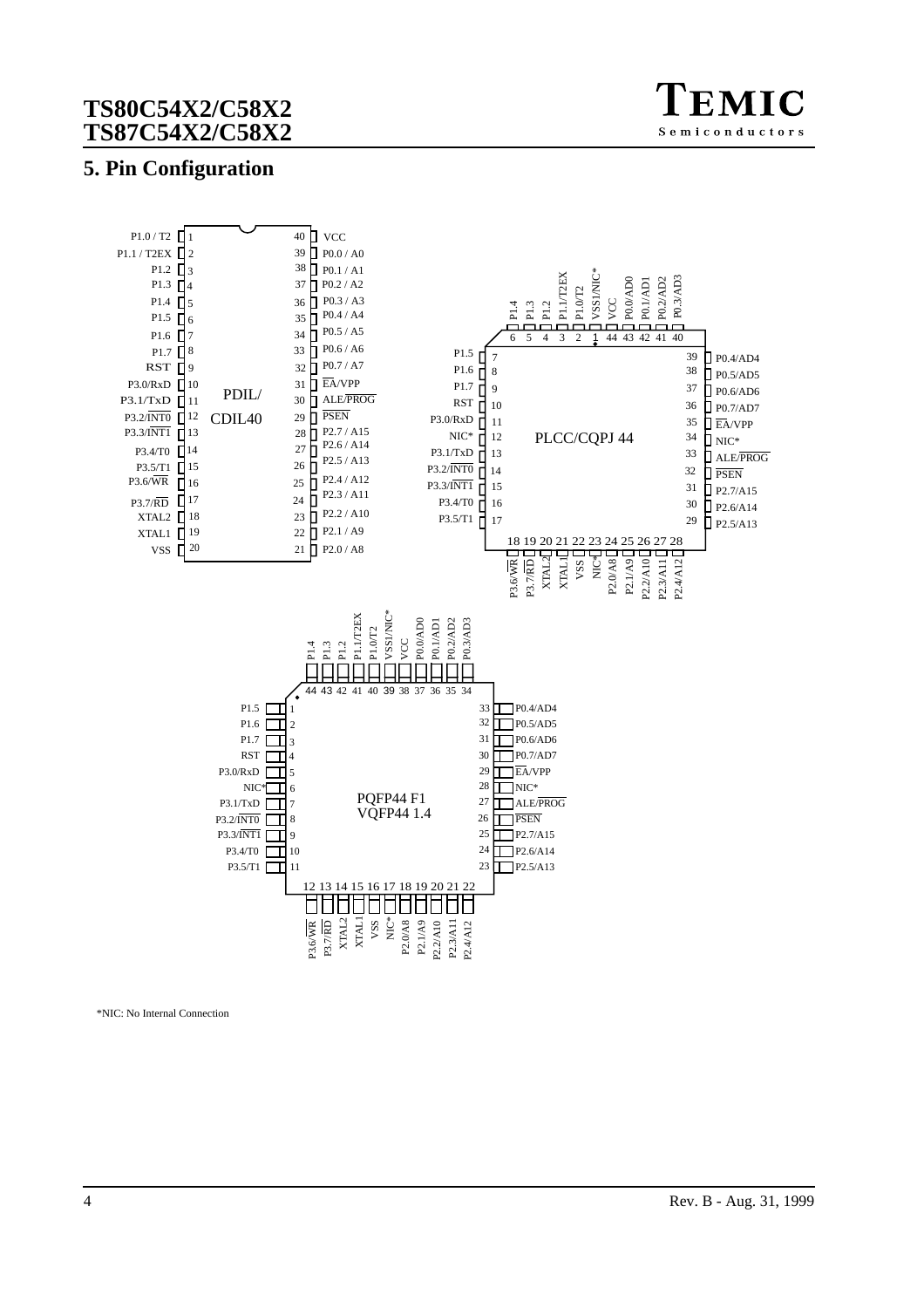| Table 3. Pin Description for 40/44 pin packages |  |  |
|-------------------------------------------------|--|--|
|-------------------------------------------------|--|--|

|                 |                                                           |                                                              | <b>PIN NUMBER</b>                                          |                                                                                                 |                                                                                                                                                                                                                                                                                                                                                                                                                                                                                                                                                                                                                                                                                                                                                                                                                                                                                                                              |  |
|-----------------|-----------------------------------------------------------|--------------------------------------------------------------|------------------------------------------------------------|-------------------------------------------------------------------------------------------------|------------------------------------------------------------------------------------------------------------------------------------------------------------------------------------------------------------------------------------------------------------------------------------------------------------------------------------------------------------------------------------------------------------------------------------------------------------------------------------------------------------------------------------------------------------------------------------------------------------------------------------------------------------------------------------------------------------------------------------------------------------------------------------------------------------------------------------------------------------------------------------------------------------------------------|--|
| <b>MNEMONIC</b> | <b>DIL</b>                                                | <b>LCC</b>                                                   | <b>VOFP 1.4</b>                                            | <b>TYPE</b>                                                                                     | <b>NAME AND FUNCTION</b>                                                                                                                                                                                                                                                                                                                                                                                                                                                                                                                                                                                                                                                                                                                                                                                                                                                                                                     |  |
| $V_{SS}$        | 20                                                        | 22                                                           | 16                                                         | I                                                                                               | Ground: 0V reference                                                                                                                                                                                                                                                                                                                                                                                                                                                                                                                                                                                                                                                                                                                                                                                                                                                                                                         |  |
| Vss1            |                                                           | $\mathbf{1}$                                                 | 39                                                         | $\mathbf I$                                                                                     | Optional Ground: Contact the Sales Office for ground connection.                                                                                                                                                                                                                                                                                                                                                                                                                                                                                                                                                                                                                                                                                                                                                                                                                                                             |  |
| $V_{CC}$        | 40                                                        | 44                                                           | 38                                                         | $\bf{I}$                                                                                        | Power Supply: This is the power supply voltage for normal, idle and power-<br>down operation                                                                                                                                                                                                                                                                                                                                                                                                                                                                                                                                                                                                                                                                                                                                                                                                                                 |  |
| P0.0-P0.7       | 39-32                                                     | 43-36                                                        | 37-30                                                      | $\rm LO$                                                                                        | <b>Port 0</b> : Port 0 is an open-drain, bidirectional I/O port. Port 0 pins that have 1s<br>written to them float and can be used as high impedance inputs. Port 0 pins must<br>be polarized to Vcc or Vss in order to prevent any parasitic current consumption.<br>Port 0 is also the multiplexed low-order address and data bus during access to<br>external program and data memory. In this application, it uses strong internal<br>pull-up when emitting 1s. Port 0 also inputs the code bytes during EPROM<br>programming. External pull-ups are required during program verification during<br>which P0 outputs the code bytes.                                                                                                                                                                                                                                                                                     |  |
| P1.0-P1.7       | $1 - 8$                                                   | $2 - 9$                                                      | $40 - 44$<br>$1 - 3$                                       | $\rm LO$                                                                                        | Port 1: Port 1 is an 8-bit bidirectional I/O port with internal pull-ups. Port 1<br>pins that have 1s written to them are pulled high by the internal pull-ups and<br>can be used as inputs. As inputs, Port 1 pins that are externally pulled low will<br>source current because of the internal pull-ups. Port 1 also receives the low-order<br>address byte during memory programming and verification.<br>Alternate functions for Port 1 include:                                                                                                                                                                                                                                                                                                                                                                                                                                                                        |  |
|                 | 1                                                         | $\overline{2}$                                               | 40                                                         | $\rm LO$                                                                                        | T2 (P1.0): Timer/Counter 2 external count input/Clockout                                                                                                                                                                                                                                                                                                                                                                                                                                                                                                                                                                                                                                                                                                                                                                                                                                                                     |  |
|                 | $\overline{2}$                                            | 3                                                            | 41                                                         | $\bf{I}$                                                                                        | T2EX (P1.1): Timer/Counter 2 Reload/Capture/Direction Control                                                                                                                                                                                                                                                                                                                                                                                                                                                                                                                                                                                                                                                                                                                                                                                                                                                                |  |
| $P2.0-P2.7$     | 21-28                                                     | 24-31                                                        | 18-25                                                      | $\rm LO$                                                                                        | Port 2: Port 2 is an 8-bit bidirectional I/O port with internal pull-ups. Port 2<br>pins that have 1s written to them are pulled high by the internal pull-ups and<br>can be used as inputs. As inputs, Port 2 pins that are externally pulled low will<br>source current because of the internal pull-ups. Port 2 emits the high-order address<br>byte during fetches from external program memory and during accesses to external<br>data memory that use 16-bit addresses (MOVX @DPTR).In this application, it<br>uses strong internal pull-ups emitting 1s. During accesses to external data memory<br>that use 8-bit addresses (MOVX @Ri), port 2 emits the contents of the P2 SFR.<br>Some Port 2 pins receive the high order address bits during EPROM programming<br>and verification:<br>P2.0 to P2.5 for A8 to A13                                                                                                 |  |
| P3.0-P3.7       | $10 - 17$<br>10<br>11<br>12<br>13<br>14<br>15<br>16<br>17 | 11,<br>13-19<br>11<br>13<br>14<br>15<br>16<br>17<br>18<br>19 | 5,<br>$7 - 13$<br>5<br>7<br>8<br>9<br>10<br>11<br>12<br>13 | $\rm LO$<br>I<br>$\mathcal{O}$<br>I<br>$\bf I$<br>$\bf{I}$<br>I<br>$\mathbf{O}$<br>$\mathbf{O}$ | Port 3: Port 3 is an 8-bit bidirectional I/O port with internal pull-ups. Port 3<br>pins that have 1s written to them are pulled high by the internal pull-ups and<br>can be used as inputs. As inputs, Port 3 pins that are externally pulled low will<br>source current because of the internal pull-ups. Some Port 3 pin P3.4 receive<br>the high order address bits during EPROM programming and verification for<br>TS8xC58X2 devices.<br>Port 3 also serves the special features of the 80C51 family, as listed below.<br><b>RXD</b> (P3.0): Serial input port<br>TXD (P3.1): Serial output port<br>$\overline{\text{INT0}}$ (P3.2): External interrupt 0<br><b>INT1</b> (P3.3): External interrupt 1<br>T0 (P3.4): Timer 0 external input<br>T1 (P3.5): Timer 1 external input<br>$\overline{\text{WR}}$ (P3.6): External data memory write strobe<br>$\overline{\text{RD}}$ (P3.7): External data memory read strobe |  |
| Reset           | 9                                                         | 10                                                           | 4                                                          | I                                                                                               | P3.4 also receives A14 during TS87C58X2 EPROM Programming.<br><b>Reset:</b> A high on this pin for two machine cycles while the oscillator is running,                                                                                                                                                                                                                                                                                                                                                                                                                                                                                                                                                                                                                                                                                                                                                                       |  |
|                 |                                                           |                                                              |                                                            |                                                                                                 | resets the device. An internal diffused resistor to V <sub>SS</sub> permits a power-on reset<br>using only an external capacitor to $V_{CC}$ .                                                                                                                                                                                                                                                                                                                                                                                                                                                                                                                                                                                                                                                                                                                                                                               |  |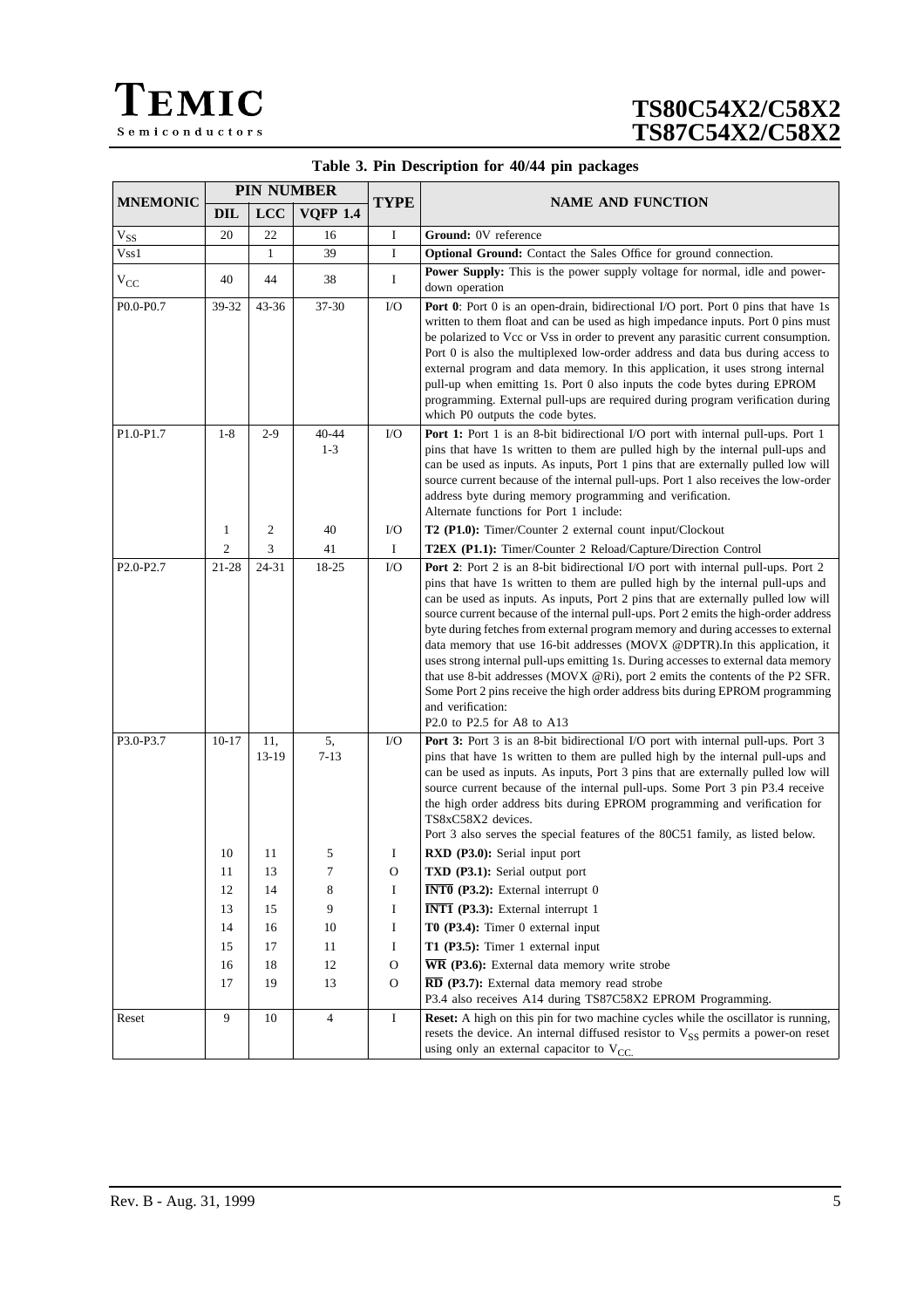TEMIC Semiconductors

| <b>MNEMONIC</b>        |    |    | <b>PIN NUMBER</b> | <b>TYPE</b>  | <b>NAME AND FUNCTION</b>                                                                                                                                                                                                                                                                                                                                                                                                                                                                                                                                                                             |
|------------------------|----|----|-------------------|--------------|------------------------------------------------------------------------------------------------------------------------------------------------------------------------------------------------------------------------------------------------------------------------------------------------------------------------------------------------------------------------------------------------------------------------------------------------------------------------------------------------------------------------------------------------------------------------------------------------------|
| ALE/PROG               | 30 | 33 | 27                | $O$ (I)      | <b>Address Latch Enable/Program Pulse:</b> Output pulse for latching the low byte<br>of the address during an access to external memory. In normal operation, ALE<br>is emitted at a constant rate of $1/6$ ( $1/3$ in X2 mode) the oscillator frequency,<br>and can be used for external timing or clocking. Note that one ALE pulse is<br>skipped during each access to external data memory. This pin is also the program<br>pulse input (PROG) during EPROM programming. ALE can be disabled by<br>setting SFR's AUXR.0 bit. With this bit set, ALE will be inactive during internal<br>fetches. |
| <b>PSEN</b>            | 29 | 32 | 26                | $\Omega$     | <b>Program Store ENable:</b> The read strobe to external program memory. When<br>executing code from the external program memory, PSEN is activated twice each<br>machine cycle, except that two PSEN activations are skipped during each access<br>to external data memory. PSEN is not activated during fetches from internal<br>program memory.                                                                                                                                                                                                                                                   |
| $E\overline{A}/V_{PP}$ | 31 | 35 | 29                | $\mathbf{I}$ | External Access Enable/Programming Supply Voltage: EA must be externally<br>held low to enable the device to fetch code from external program memory<br>locations 0000H and 3FFFH (54X2) or 7FFFH (58X2). If EA is held high, the<br>device executes from internal program memory unless the program counter<br>contains an address greater than 3FFFH (54X2) or 7FFFH (58X2). This pin also<br>receives the $12.75V$ programming supply voltage ( $V_{\rm pp}$ ) during EPROM<br>programming. If security level 1 is programmed, $\overline{EA}$ will be internally latched<br>on Reset.            |
| XTAL1                  | 19 | 21 | 15                | $\mathbf{I}$ | Crystal 1: Input to the inverting oscillator amplifier and input to the internal<br>clock generator circuits.                                                                                                                                                                                                                                                                                                                                                                                                                                                                                        |
| XTAL <sub>2</sub>      | 18 | 20 | 14                | $\Omega$     | Crystal 2: Output from the inverting oscillator amplifier                                                                                                                                                                                                                                                                                                                                                                                                                                                                                                                                            |

## **Table 3. Pin Description for 40/44 pin packages**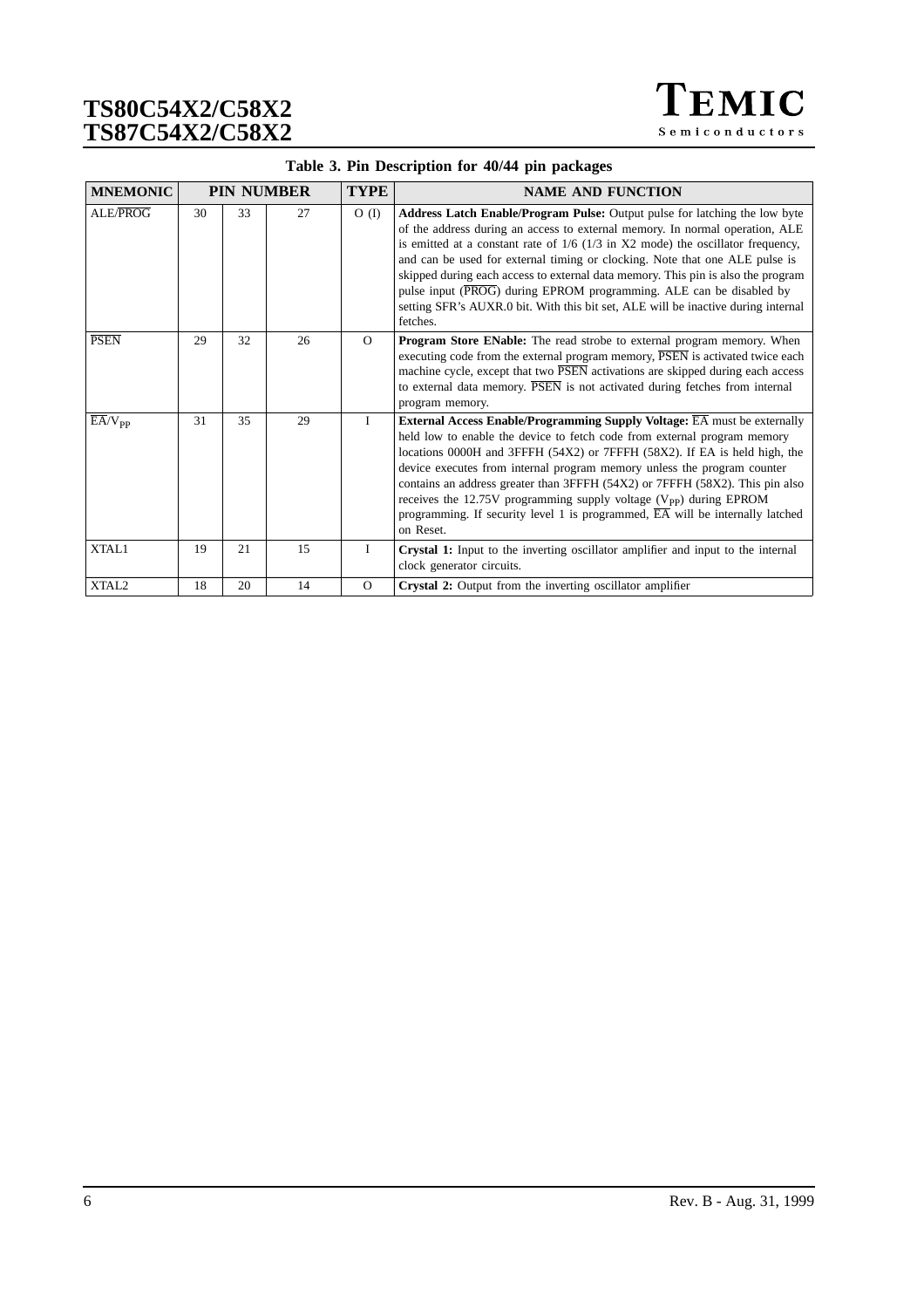

## **6. TS80C54/58X2 Enhanced Features**

In comparison to the original 80C52, the TS80C54/58X2 implements some new features, which are**:**

- The X2 option.
- The Dual Data Pointer.
- The Watchdog.
- The 4 level interrupt priority system.
- The power-off flag.
- The ONCE mode.
- The ALE disabling.
- Some enhanced features are also located in the UART and the timer 2.

### **6.1 X2 Feature**

The TS80C54/58X2 core needs only 6 clock periods per machine cycle. This feature called "X2" provides the following advantages:

- Divide frequency crystals by 2 (cheaper crystals) while keeping same CPU power.
- Save power consumption while keeping same CPU power (oscillator power saving).
- Save power consumption by dividing dynamically operating frequency by 2 in operating and idle modes.
- Increase CPU power by 2 while keeping same crystal frequency.

In order to keep the original C51 compatibility, a divider by 2 is inserted between the XTAL1 signal and the main clock input of the core (phase generator). This divider may be disabled by software.

#### **6.1.1 Description**

The clock for the whole circuit and peripheral is first divided by two before being used by the CPU core and peripherals. This allows any cyclic ratio to be accepted on XTAL1 input. In X2 mode, as this divider is bypassed, the signals on XTAL1 must have a cyclic ratio between 40 to 60%. Figure 1. shows the clock generation block diagram. X2 bit is validated on XTAL1÷2 rising edge to avoid glitches when switching from X2 to STD mode. [Figure 2.](#page-7-0) shows the mode switching waveforms.



**Figure 1. Clock Generation Diagram**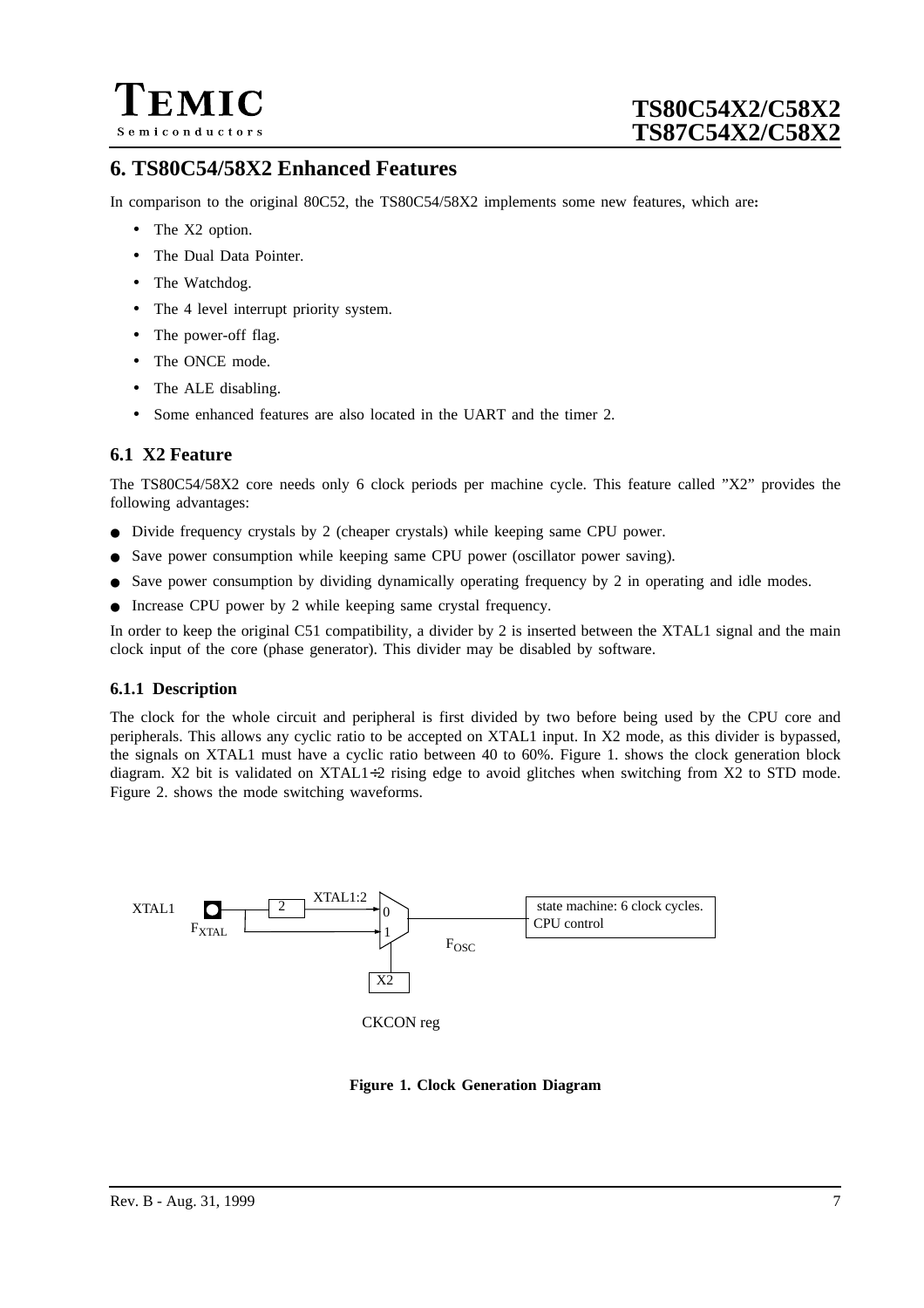

<span id="page-7-0"></span>



The X2 bit in the CKCON register ([See Table 4.](#page-8-0)) allows to switch from 12 clock cycles per instruction to 6 clock cycles and vice versa. At reset, the standard speed is activated (STD mode). Setting this bit activates the X2 feature (X2 mode).

### **CAUTION**

In order to prevent any incorrect operation while operating in X2 mode, user must be aware that all peripherals using clock frequency as time reference (UART, timers) will have their time reference divided by two. For example a free running timer generating an interrupt every 20 ms will then generate an interrupt every 10 ms. UART with 4800 baud rate will have 9600 baud rate.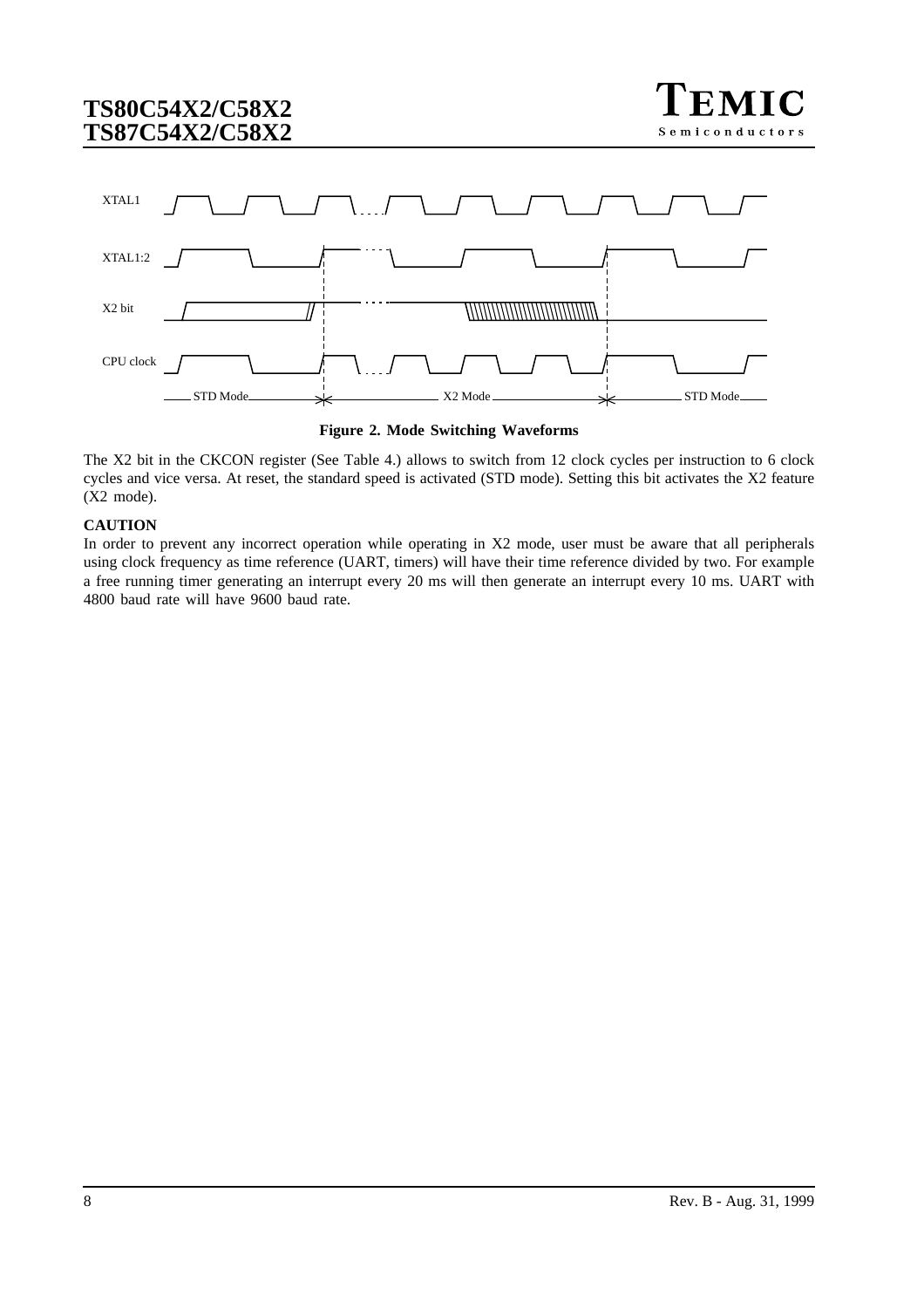<span id="page-8-0"></span>

#### **Table 4. CKCON Register**

|                             | <b>CKCON</b> - Clock Control Register (8Fh) |                                                                                                                                                                                                                              |                                                                     |  |  |  |                |  |  |
|-----------------------------|---------------------------------------------|------------------------------------------------------------------------------------------------------------------------------------------------------------------------------------------------------------------------------|---------------------------------------------------------------------|--|--|--|----------------|--|--|
| 7                           | 6                                           | 5                                                                                                                                                                                                                            | 3<br>$\mathbf{0}$<br>$\mathbf{2}$<br>$\mathbf{1}$<br>4              |  |  |  |                |  |  |
|                             |                                             |                                                                                                                                                                                                                              |                                                                     |  |  |  | X <sub>2</sub> |  |  |
| <b>Bit</b><br><b>Number</b> | <b>Bit</b><br><b>Mnemonic</b>               |                                                                                                                                                                                                                              | <b>Description</b>                                                  |  |  |  |                |  |  |
| 7                           |                                             | <b>Reserved</b>                                                                                                                                                                                                              | The value read from this bit is indeterminate. Do not set this bit. |  |  |  |                |  |  |
| 6                           |                                             | <b>Reserved</b>                                                                                                                                                                                                              | The value read from this bit is indeterminate. Do not set this bit. |  |  |  |                |  |  |
| 5                           |                                             | <b>Reserved</b>                                                                                                                                                                                                              | The value read from this bit is indeterminate. Do not set this bit. |  |  |  |                |  |  |
| $\overline{4}$              |                                             | <b>Reserved</b>                                                                                                                                                                                                              | The value read from this bit is indeterminate. Do not set this bit. |  |  |  |                |  |  |
| 3                           |                                             | <b>Reserved</b>                                                                                                                                                                                                              | The value read from this bit is indeterminate. Do not set this bit. |  |  |  |                |  |  |
| $\overline{c}$              |                                             | <b>Reserved</b>                                                                                                                                                                                                              | The value read from this bit is indeterminate. Do not set this bit. |  |  |  |                |  |  |
| 1                           |                                             | <b>Reserved</b><br>The value read from this bit is indeterminate. Do not set this bit.                                                                                                                                       |                                                                     |  |  |  |                |  |  |
| $\boldsymbol{0}$            | X <sub>2</sub>                              | CPU and peripheral clock bit<br>Clear to select 12 clock periods per machine cycle (STD mode, $F_{\text{OSC}} = F_{\text{XTAL}}/2$ ).<br>Set to select 6 clock periods per machine cycle (X2 mode, FOSC=F <sub>XTAL</sub> ). |                                                                     |  |  |  |                |  |  |

Reset Value = XXXX XXX0b Not bit addressable

For further details on the X2 feature, please refer to ANM072 available on the web (http://www.temic-semi.com)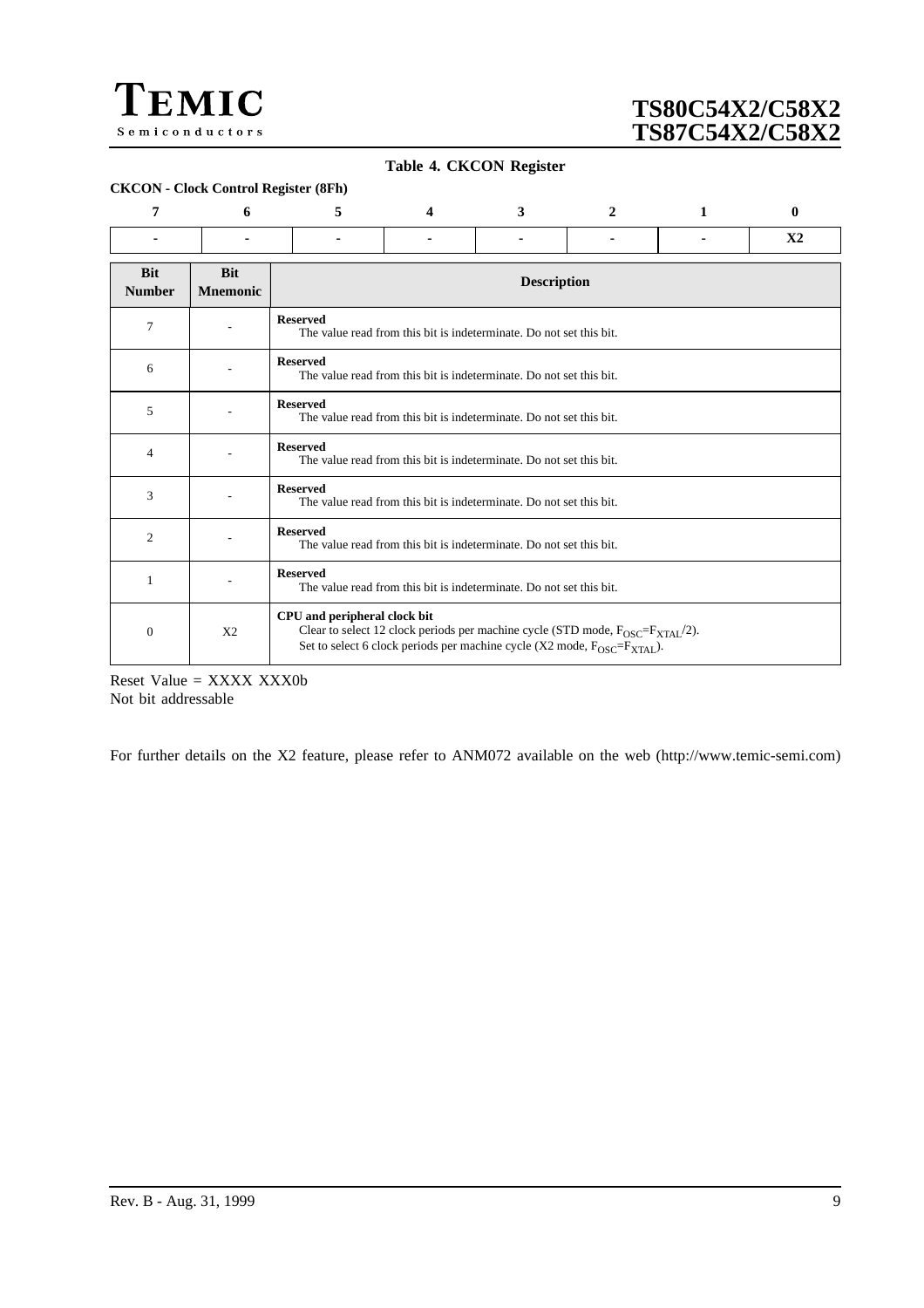## **6.2 Dual Data Pointer Register Ddptr**

The additional data pointer can be used to speed up code execution and reduce code size in a number of ways.

The dual DPTR structure is a way by which the chip will specify the address of an external data memory location. There are two 16-bit DPTR registers that address the external memory, and a single bit called  $DPS = AUXR1/bit0$  [\(See Table 5.](#page-10-0)) that allows the program code to switch between them (Refer to Figure 3.).



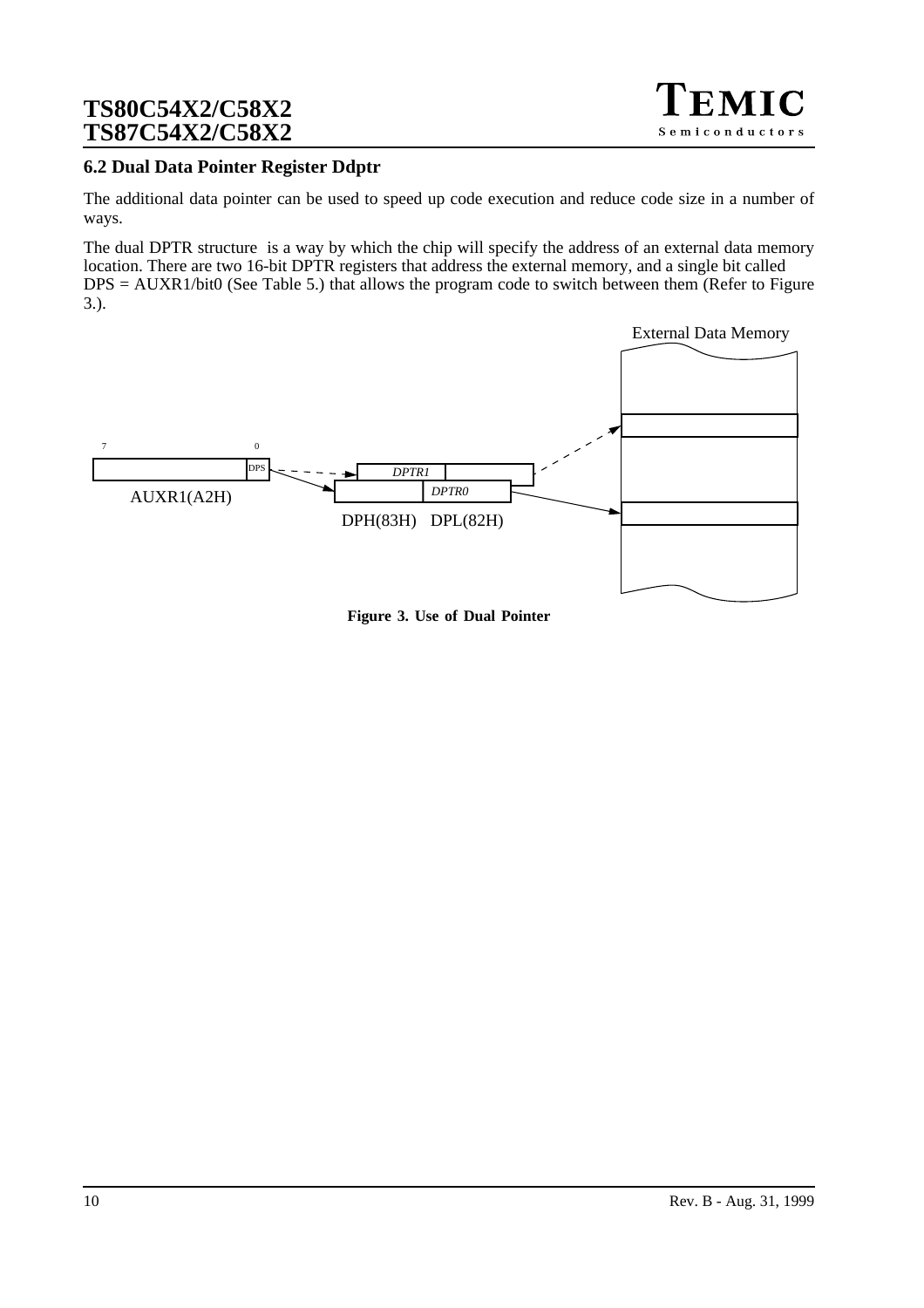<span id="page-10-0"></span>

### **Table 5. AUXR1: Auxiliary Register 1**

| 7                           | 6                             | 5                                                                                      | 4                                                                   | 3   | $\mathbf{2}$ | 1 | $\bf{0}$   |  |  |
|-----------------------------|-------------------------------|----------------------------------------------------------------------------------------|---------------------------------------------------------------------|-----|--------------|---|------------|--|--|
|                             |                               | ۰                                                                                      |                                                                     | GF3 |              | ۰ | <b>DPS</b> |  |  |
| <b>Bit</b><br><b>Number</b> | <b>Bit</b><br><b>Mnemonic</b> |                                                                                        | <b>Description</b>                                                  |     |              |   |            |  |  |
| 7                           | ٠                             | <b>Reserved</b>                                                                        | The value read from this bit is indeterminate. Do not set this bit. |     |              |   |            |  |  |
| 6                           | $\overline{\phantom{a}}$      | <b>Reserved</b>                                                                        | The value read from this bit is indeterminate. Do not set this bit. |     |              |   |            |  |  |
| 5                           |                               | <b>Reserved</b><br>The value read from this bit is indeterminate. Do not set this bit. |                                                                     |     |              |   |            |  |  |
| $\overline{4}$              |                               | <b>Reserved</b>                                                                        | The value read from this bit is indeterminate. Do not set this bit. |     |              |   |            |  |  |
| 3                           | GF3                           | <b>Reserved</b>                                                                        | This bit is a general purpose user flag                             |     |              |   |            |  |  |
| 2                           |                               | <b>Reserved</b>                                                                        | The value read from this bit is indeterminate. Do not set this bit. |     |              |   |            |  |  |
| 1                           |                               | <b>Reserved</b>                                                                        | The value read from this bit is indeterminate. Do not set this bit. |     |              |   |            |  |  |
| $\boldsymbol{0}$            | <b>DPS</b>                    | <b>Data Pointer Selection</b><br>Clear to select DPTR0.<br>Set to select DPTR1.        |                                                                     |     |              |   |            |  |  |

*User software should not write 1s to reserved bits. These bits may be used in future 8051 family products to invoke new feature. In that case, the reset value of the new bit will be 0, and its active value will be 1. The value read from a reserved bit is indeterminate.*

## **Application**

Software can take advantage of the additional data pointers to both increase speed and reduce code size, for example, block operations (copy, compare, search ...) are well served by using one data pointer as a 'source' pointer and the other one as a "destination" pointer.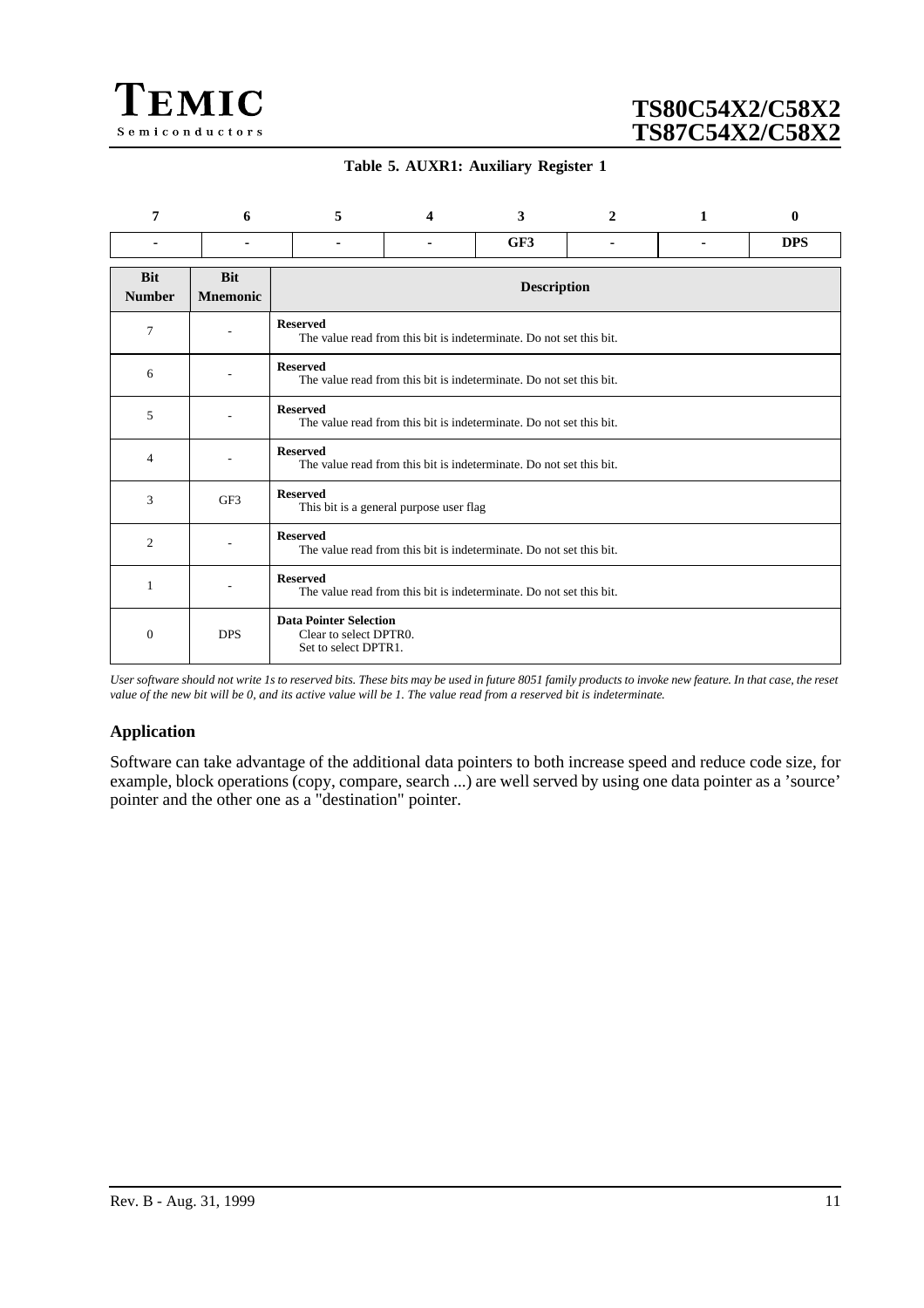

### **ASSEMBLY LANGUAGE**

*; Block move using dual data pointers ; Destroys DPTR0, DPTR1, A and PSW ; note: DPS exits opposite of entry state ; unless an extra INC AUXR1 is added*

*; 00A2 AUXR1 EQU 0A2H*

*;*

|         | 0000 909000MOV DPTR,#SOURCE | ; address of SOURCE        |
|---------|-----------------------------|----------------------------|
|         | 0003 05A2 INC AUXR1         | ; switch data pointers     |
|         | 0005 90A000 MOV DPTR,#DEST  | ; address of DEST          |
| 0008    | LOOP:                       |                            |
|         | 0008 05A2 INC AUXR1         | ; switch data pointers     |
|         | 000A EO MOVX A, @DPTR       | ; get a byte from SOURCE   |
| 000B A3 | <i>INC DPTR</i>             | ; increment SOURCE address |
|         | 000C 05A2 INC AUXR1         | ; switch data pointers     |
|         | 000E F0 MOVX @DPTR,A        | ; write the byte to DEST   |
|         | 000FA3 INC DPTR             | ; increment DEST address   |
|         | 0010 70F6 JNZ LOOP          | ; check for 0 termination  |
|         | 0012 05A2   INC   AUXR1     | ; (optional) restore DPS   |
|         |                             |                            |

INC is a short (2 bytes) and fast (12 clocks) way to manipulate the DPS bit in the AUXR1 SFR. However, note that the INC instruction does not directly force the DPS bit to a particular state, but simply toggles it. In simple routines, such as the block move example, only the fact that DPS is toggled in the proper sequence matters, not its actual value. In other words, the block move routine works the same whether DPS is '0' or '1' on entry. Observe that without the last instruction (INC AUXR1), the routine will exit with DPS in the opposite state.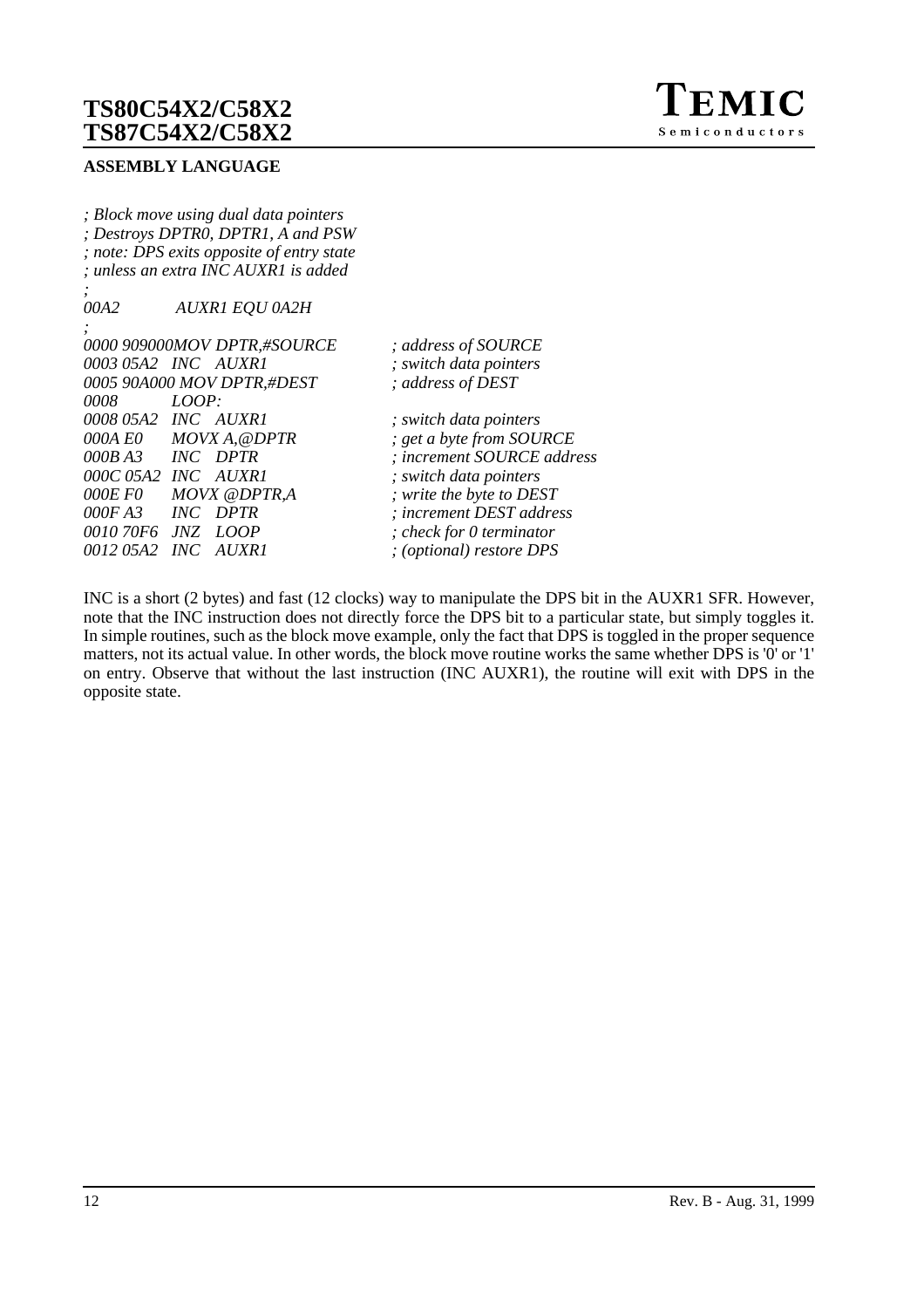

## **6.3 Timer 2**

The timer 2 in the TS80C54/58X2 is compatible with the timer 2 in the 80C52.

It is a 16-bit timer/counter: the count is maintained by two eight-bit timer registers, TH2 and TL2, connected in cascade. It is controlled by T2CON register (See [Table 6.\)](#page-15-0) and T2MOD register (See [Table 7.](#page-16-0)). Timer 2 operation is similar to Timer 0 and Timer 1. C/T2 selects  $F_{OSC}/12$  (timer operation) or external pin T2 (counter operation) as the timer clock input. Setting TR2 allows TL2 to be incremented by the selected input.

Timer 2 has 3 operating modes: capture, autoreload and Baud Rate Generator. These modes are selected by the combination of RCLK, TCLK and CP/RL2 (T2CON), as described in the TEMIC 8-bit Microcontroller Hardware description.

Refer to the TEMIC 8-bit Microcontroller Hardware description for the description of Capture and Baud Rate Generator Modes.

In TS80C54/58X2 Timer 2 includes the following enhancements:

- Auto-reload mode with up or down counter
- Programmable clock-output

### **6.3.1 Auto-Reload Mode**

The auto-reload mode configures timer 2 as a 16-bit timer or event counter with automatic reload. If DCEN bit in T2MOD is cleared, timer 2 behaves as in 80C52 (refer to the TEMIC 8-bit Microcontroller Hardware description). If DCEN bit is set, timer 2 acts as an Up/down timer/counter as shown in [Figure 4..](#page-13-0) In this mode the T2EX pin controls the direction of count.

When T2EX is high, timer 2 counts up. Timer overflow occurs at FFFFh which sets the TF2 flag and generates an interrupt request. The overflow also causes the 16-bit value in RCAP2H and RCAP2L registers to be loaded into the timer registers TH2 and TL2.

When T2EX is low, timer 2 counts down. Timer underflow occurs when the count in the timer registers TH2 and TL2 equals the value stored in RCAP2H and RCAP2L registers. The underflow sets TF2 flag and reloads FFFFh into the timer registers.

The EXF2 bit toggles when timer 2 overflows or underflows according to the the direction of the count. EXF2 does not generate any interrupt. This bit can be used to provide 17-bit resolution.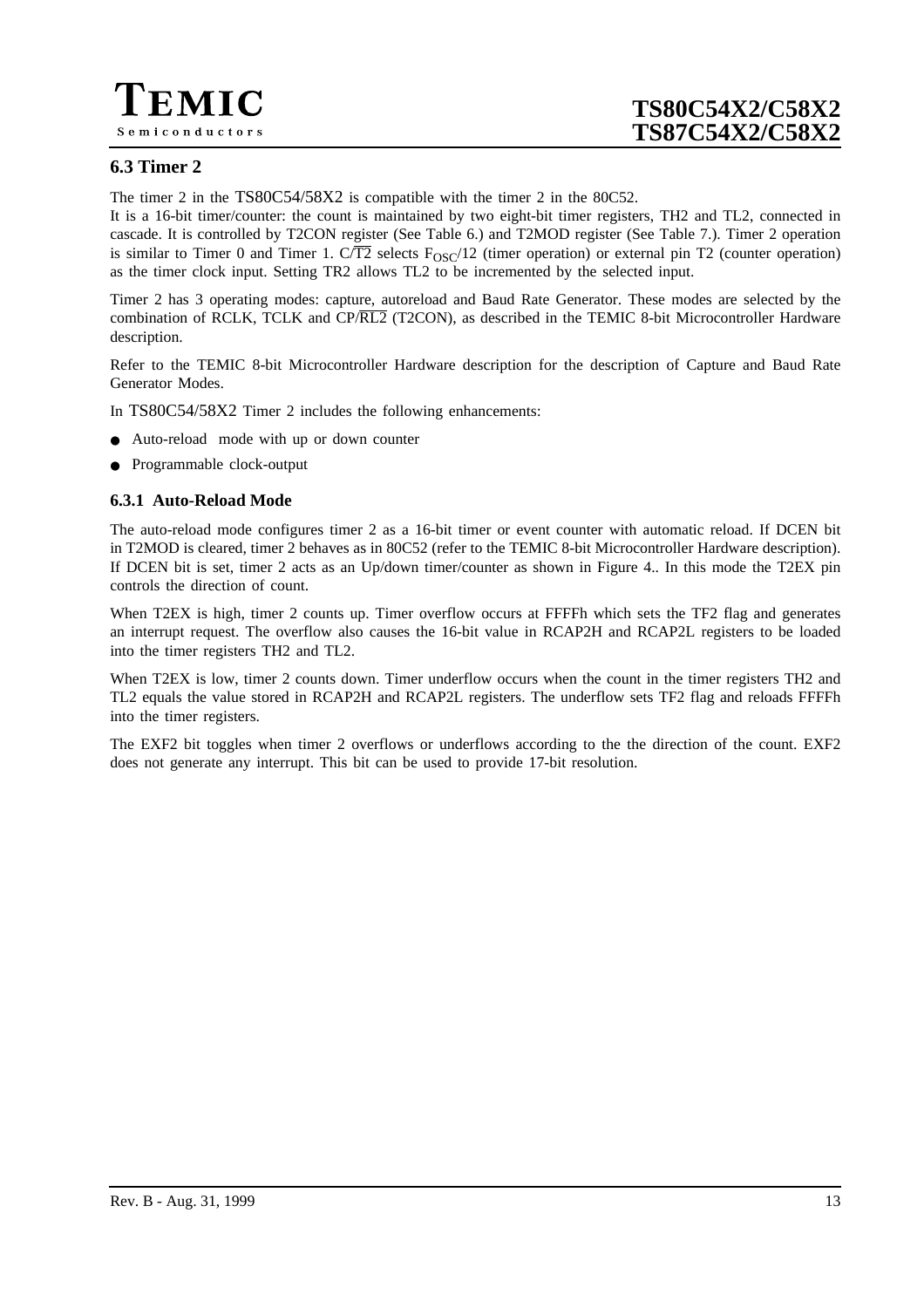

<span id="page-13-0"></span>

**Figure 4. Auto-Reload Mode Up/Down Counter (DCEN = 1)**

#### **6.3.2 Programmable Clock-Output**

In the clock-out mode, timer 2 operates as a 50%-duty-cycle, programmable clock generator (See [Figure 5.\)](#page-14-0) . The input clock increments TL2 at frequency  $F_{OSC}/2$ . The timer repeatedly counts to overflow from a loaded value. At overflow, the contents of RCAP2H and RCAP2L registers are loaded into TH2 and TL2. In this mode, timer 2 overflows do not generate interrupts. The formula gives the clock-out frequency as a function of the system oscillator frequency and the value in the RCAP2H and RCAP2L registers :

$$
Clock-OutFrequency = \frac{F_{osc}}{4 \times (65536 - RCAP2H/RCAP2L)}
$$

For a 16 MHz system clock, timer 2 has a programmable frequency range of 61 Hz  $(F<sub>OSC</sub>/2<sup>16)</sup>$  to 4 MHz ( $F<sub>OSC</sub>/4$ ). The generated clock signal is brought out to T2 pin (P1.0).

Timer 2 is programmed for the clock-out mode as follows:

- Set T2OE bit in T2MOD register.
- Clear  $C/\overline{T2}$  bit in T2CON register.
- Determine the 16-bit reload value from the formula and enter it in RCAP2H/RCAP2L registers.
- Enter a 16-bit initial value in timer registers TH2/TL2. It can be the same as the reload value or a different one depending on the application.
- To start the timer, set TR2 run control bit in T2CON register.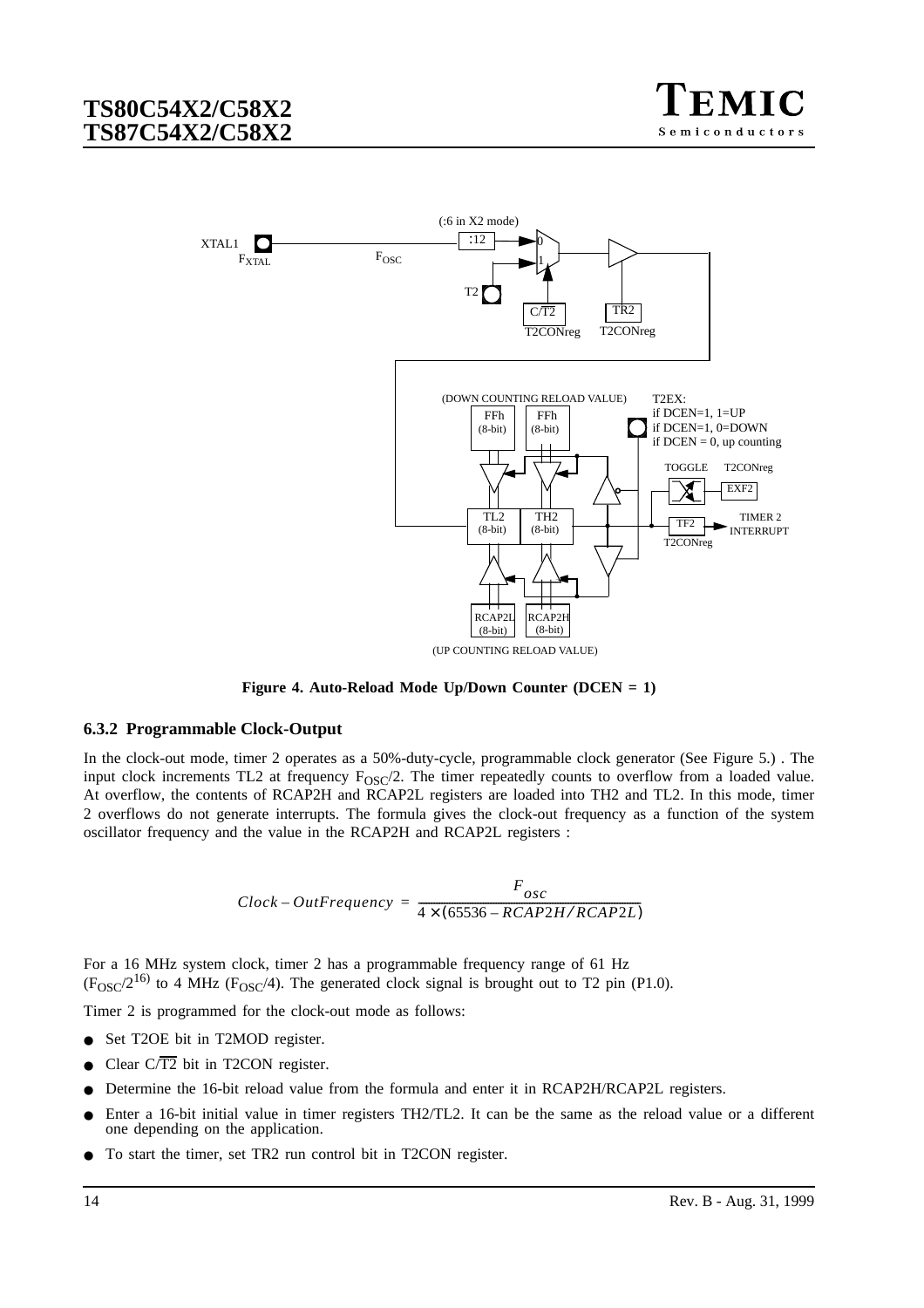<span id="page-14-0"></span>

It is possible to use timer 2 as a baud rate generator and a clock generator simultaneously. For this configuration, the baud rates and clock frequencies are not independent since both functions use the values in the RCAP2H and RCAP2L registers.



**Figure 5. Clock-Out Mode C/** $\overline{T2} = 0$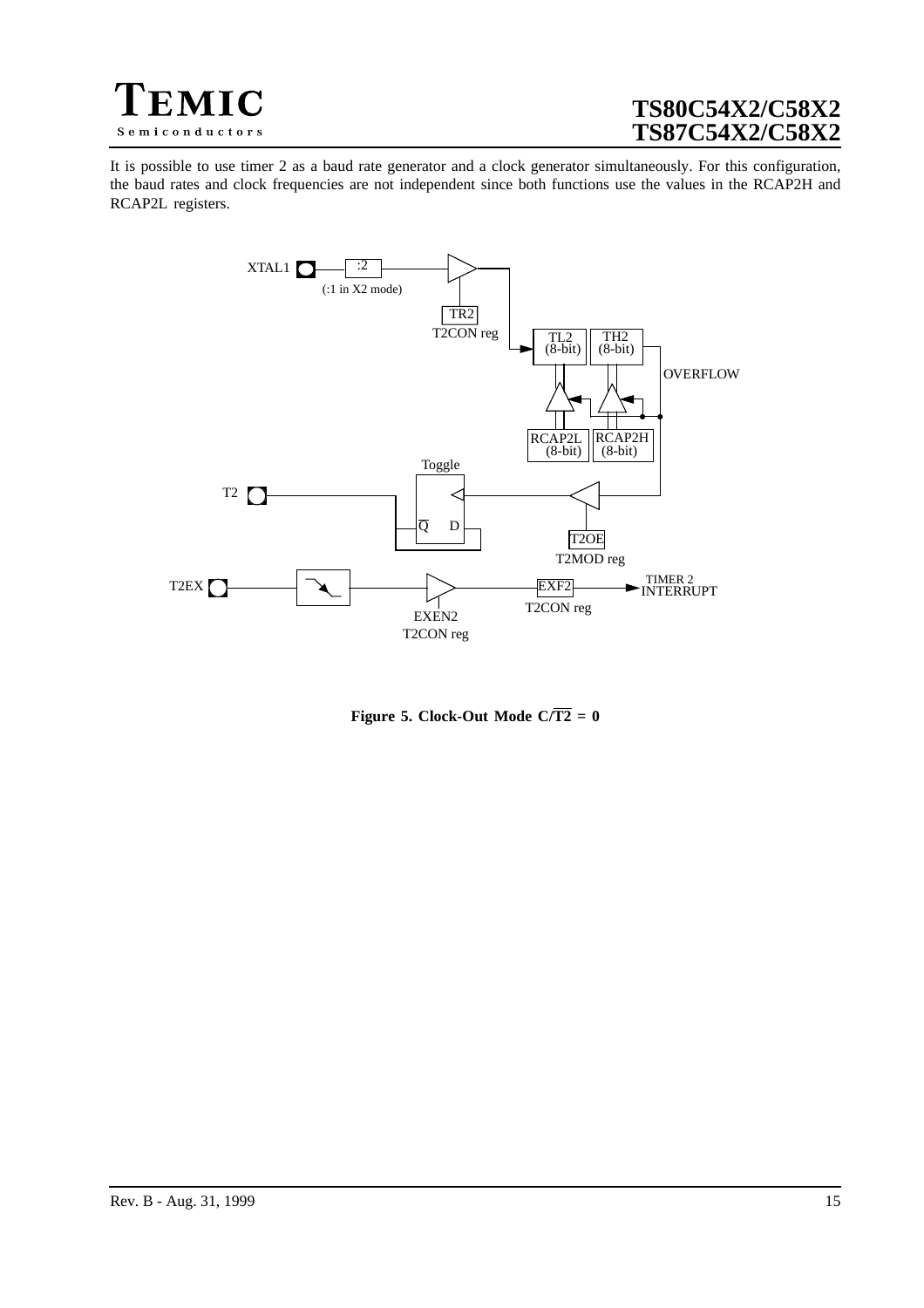TEMIC Semiconductors

**Table 6. T2CON Register**

#### <span id="page-15-0"></span>**T2CON - Timer 2 Control Register (C8h)**

| 7                           | 6                             | 5                                                                                                                                                                                                                                                                                                                                  | 3<br>$\mathbf{2}$<br>1<br>4                                                                                                                                                                                                                                                                           |                                                                     |                 |       | 0       |
|-----------------------------|-------------------------------|------------------------------------------------------------------------------------------------------------------------------------------------------------------------------------------------------------------------------------------------------------------------------------------------------------------------------------|-------------------------------------------------------------------------------------------------------------------------------------------------------------------------------------------------------------------------------------------------------------------------------------------------------|---------------------------------------------------------------------|-----------------|-------|---------|
| TF <sub>2</sub>             | EXF <sub>2</sub>              | <b>RCLK</b>                                                                                                                                                                                                                                                                                                                        | <b>TCLK</b>                                                                                                                                                                                                                                                                                           | EXEN2                                                               | TR <sub>2</sub> | C/T2# | CP/RL2# |
| <b>Bit</b><br><b>Number</b> | <b>Bit</b><br><b>Mnemonic</b> |                                                                                                                                                                                                                                                                                                                                    |                                                                                                                                                                                                                                                                                                       | <b>Description</b>                                                  |                 |       |         |
| 7                           | TF <sub>2</sub>               | <b>Timer 2 overflow Flag</b><br>Must be cleared by software.                                                                                                                                                                                                                                                                       |                                                                                                                                                                                                                                                                                                       | Set by hardware on timer 2 overflow, if $RCLK = 0$ and $TCLK = 0$ . |                 |       |         |
| 6                           | EXF <sub>2</sub>              | <b>Timer 2 External Flag</b><br>Set when a capture or a reload is caused by a negative transition on T2EX pin if EXEN2=1.<br>When set, causes the CPU to vector to timer 2 interrupt routine when timer 2 interrupt is enabled.<br>Must be cleared by software. EXF2 doesn't cause an interrupt in Up/down counter mode (DCEN = 1) |                                                                                                                                                                                                                                                                                                       |                                                                     |                 |       |         |
| 5                           | <b>RCLK</b>                   | <b>Receive Clock bit</b><br>Clear to use timer 1 overflow as receive clock for serial port in mode 1 or 3.<br>Set to use timer 2 overflow as receive clock for serial port in mode 1 or 3.                                                                                                                                         |                                                                                                                                                                                                                                                                                                       |                                                                     |                 |       |         |
| 4                           | <b>TCLK</b>                   | <b>Transmit Clock bit</b><br>Clear to use timer 1 overflow as transmit clock for serial port in mode 1 or 3.<br>Set to use timer 2 overflow as transmit clock for serial port in mode 1 or 3.                                                                                                                                      |                                                                                                                                                                                                                                                                                                       |                                                                     |                 |       |         |
| 3                           | EXEN2                         | <b>Timer 2 External Enable bit</b><br>Clear to ignore events on T2EX pin for timer 2 operation.<br>Set to cause a capture or reload when a negative transition on T2EX pin is detected, if timer 2 is not used to<br>clock the serial port.                                                                                        |                                                                                                                                                                                                                                                                                                       |                                                                     |                 |       |         |
| 2                           | TR <sub>2</sub>               | <b>Timer 2 Run control bit</b><br>Clear to turn off timer 2.<br>Set to turn on timer 2.                                                                                                                                                                                                                                            |                                                                                                                                                                                                                                                                                                       |                                                                     |                 |       |         |
| 1                           | C/T2#                         | <b>Timer/Counter 2 select bit</b><br>Clear for timer operation (input from internal clock system: $F_{OSC}$ ).<br>Set for counter operation (input from T2 input pin, falling edge trigger). Must be 0 for clock out mode.                                                                                                         |                                                                                                                                                                                                                                                                                                       |                                                                     |                 |       |         |
| $\mathbf{0}$                | CP/RL2#                       |                                                                                                                                                                                                                                                                                                                                    | <b>Timer 2 Capture/Reload bit</b><br>If RCLK=1 or TCLK=1, $CP/RL2#$ is ignored and timer is forced to auto-reload on timer 2 overflow.<br>Clear to auto-reload on timer 2 overflows or negative transitions on T2EX pin if EXEN2=1.<br>Set to capture on negative transitions on T2EX pin if EXEN2=1. |                                                                     |                 |       |         |

Reset Value = 0000 0000b Bit addressable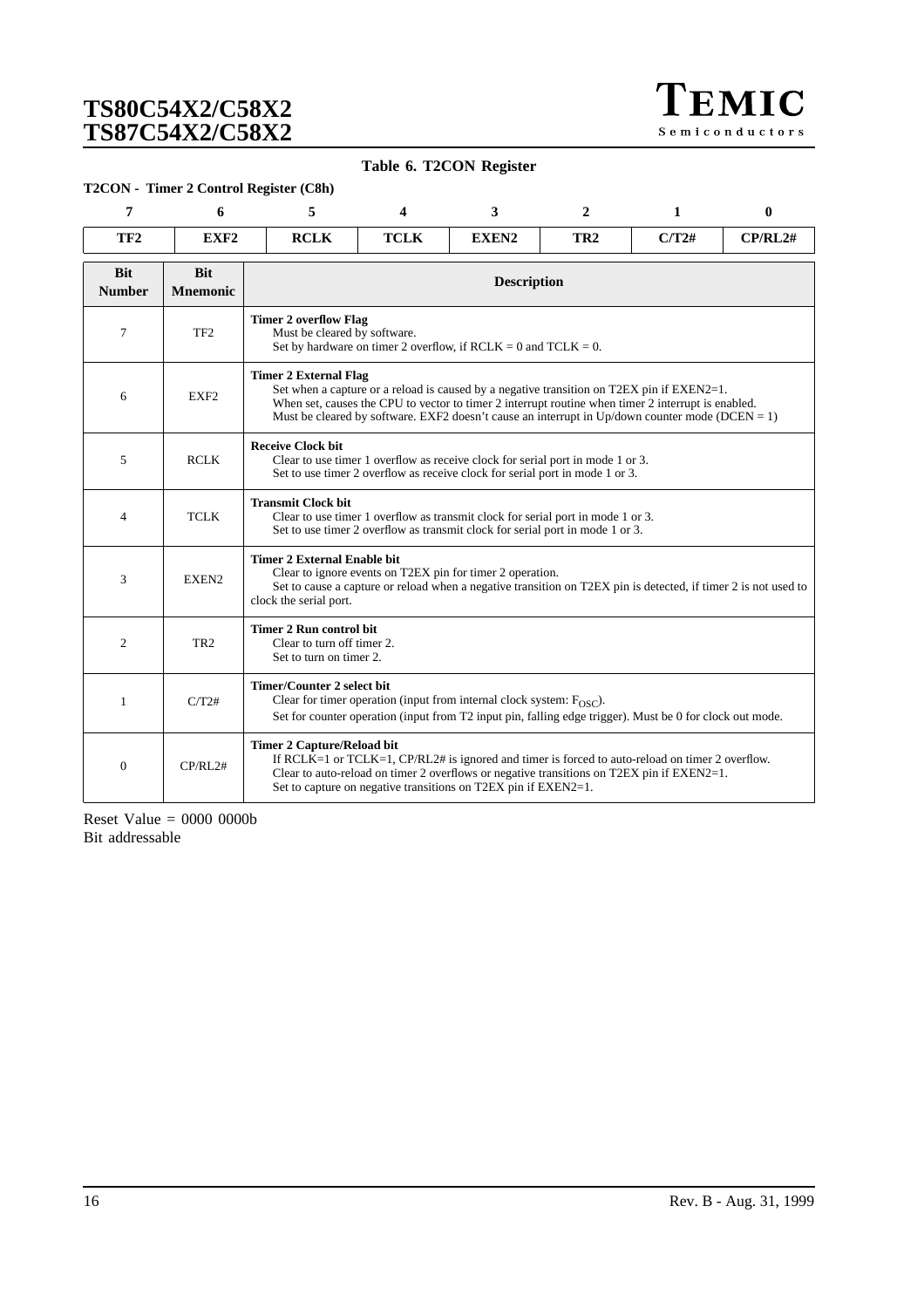<span id="page-16-0"></span>

### **Table 7. T2MOD Register**

#### **T2MOD - Timer 2 Mode Control Register (C9h)**

| 7                           | 6                             | 5                                                                                                                                   | 4                                                                   | 3                                                                   | 2 | 1                 | $\mathbf{0}$ |  |
|-----------------------------|-------------------------------|-------------------------------------------------------------------------------------------------------------------------------------|---------------------------------------------------------------------|---------------------------------------------------------------------|---|-------------------|--------------|--|
| ۰                           |                               | ۰                                                                                                                                   | $\sim$                                                              | ۰                                                                   | ۰ | T <sub>2</sub> OE | <b>DCEN</b>  |  |
| <b>Bit</b><br><b>Number</b> | <b>Bit</b><br><b>Mnemonic</b> |                                                                                                                                     |                                                                     | <b>Description</b>                                                  |   |                   |              |  |
| 7                           |                               | <b>Reserved</b>                                                                                                                     |                                                                     | The value read from this bit is indeterminate. Do not set this bit. |   |                   |              |  |
| 6                           |                               | <b>Reserved</b>                                                                                                                     |                                                                     | The value read from this bit is indeterminate. Do not set this bit. |   |                   |              |  |
| 5                           |                               | <b>Reserved</b><br>The value read from this bit is indeterminate. Do not set this bit.                                              |                                                                     |                                                                     |   |                   |              |  |
| $\overline{4}$              |                               | <b>Reserved</b>                                                                                                                     | The value read from this bit is indeterminate. Do not set this bit. |                                                                     |   |                   |              |  |
| 3                           |                               | <b>Reserved</b>                                                                                                                     | The value read from this bit is indeterminate. Do not set this bit. |                                                                     |   |                   |              |  |
| $\overline{c}$              |                               | <b>Reserved</b>                                                                                                                     | The value read from this bit is indeterminate. Do not set this bit. |                                                                     |   |                   |              |  |
| $\mathbf{1}$                | T <sub>2</sub> OE             | <b>Timer 2 Output Enable bit</b><br>Clear to program P1.0/T2 as clock input or I/O port.<br>Set to program P1.0/T2 as clock output. |                                                                     |                                                                     |   |                   |              |  |
| $\theta$                    | <b>DCEN</b>                   | <b>Down Counter Enable bit</b><br>Clear to disable timer 2 as up/down counter.<br>Set to enable timer 2 as up/down counter.         |                                                                     |                                                                     |   |                   |              |  |

Reset Value = XXXX XX00b Not bit addressable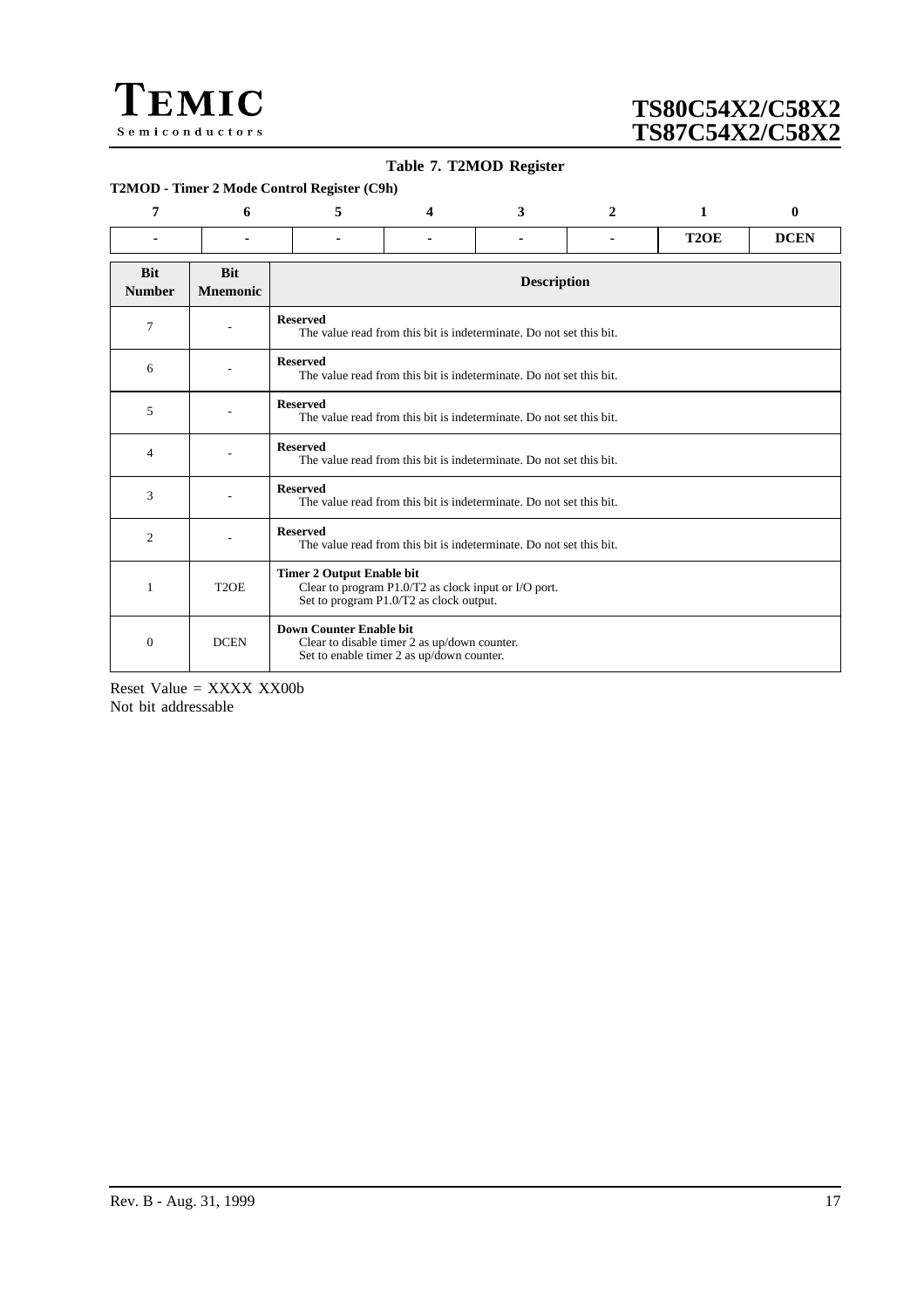

## **6.4 TS80C54/58X2 Serial I/O Port**

The serial I/O port in the TS80C54/58X2 is compatible with the serial I/O port in the 80C52. It provides both synchronous and asynchronous communication modes. It operates as an Universal Asynchronous Receiver and Transmitter (UART) in three full-duplex modes (Modes 1, 2 and 3). Asynchronous transmission and reception can occur simultaneously and at different baud rates

Serial I/O port includes the following enhancements:

- Framing error detection
- Automatic address recognition

### **6.4.1 Framing Error Detection**

Framing bit error detection is provided for the three asynchronous modes (modes 1, 2 and 3). To enable the framing bit error detection feature, set SMOD0 bit in PCON register (See Figure 6.).



#### **Figure 6. Framing Error Block Diagram**

When this feature is enabled, the receiver checks each incoming data frame for a valid stop bit. An invalid stop bit may result from noise on the serial lines or from simultaneous transmission by two CPUs. If a valid stop bit is not found, the Framing Error bit (FE) in SCON register (See [Table 8.](#page-21-0)) bit is set.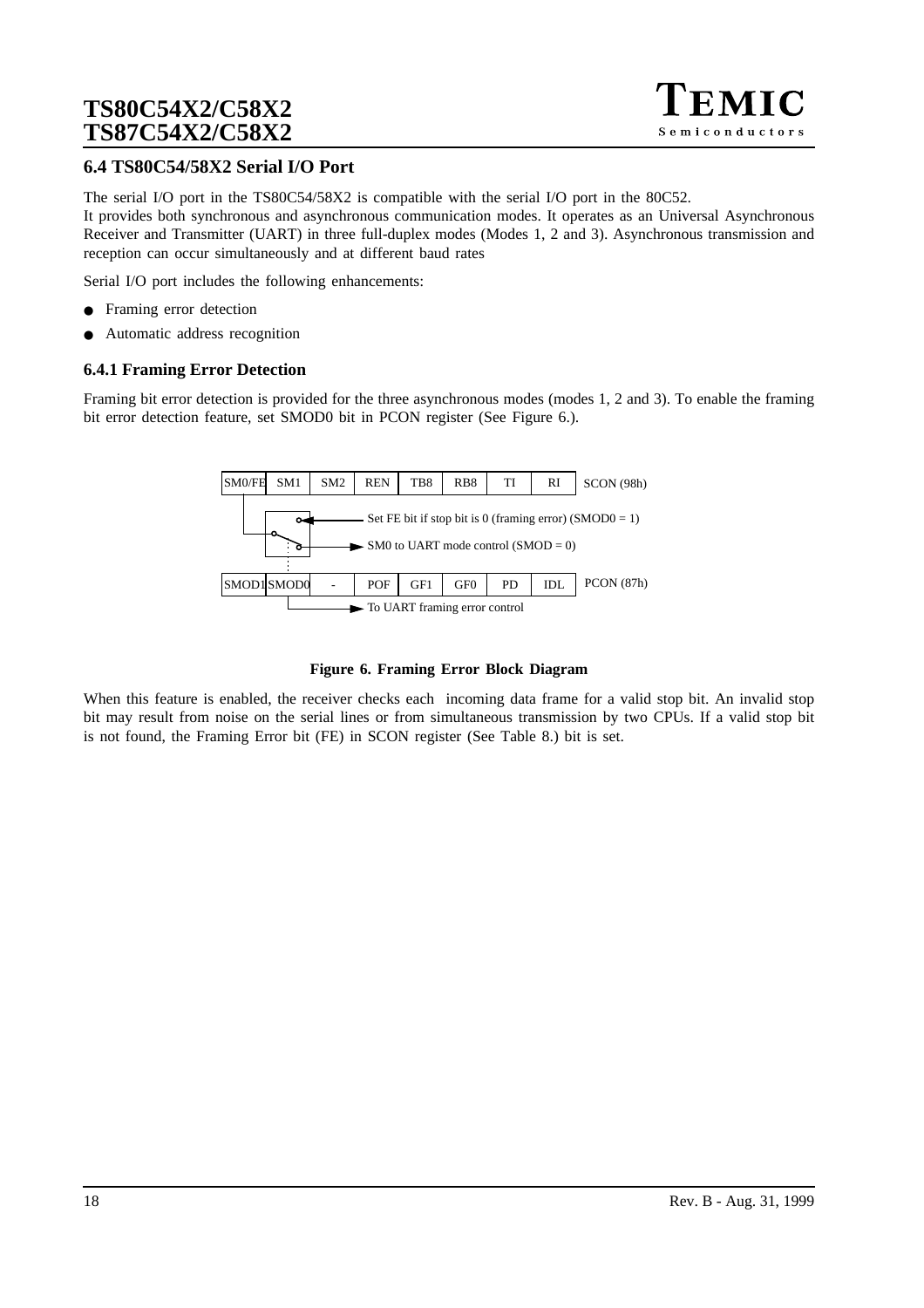<span id="page-18-0"></span>

Software may examine FE bit after each reception to check for data errors. Once set, only software or a reset can clear FE bit. Subsequently received frames with valid stop bits cannot clear FE bit. When FE feature is enabled, RI rises on stop bit instead of the last data bit (See Figure 7. and Figure 8.).







**Figure 8. UART Timings in Modes 2 and 3**

#### **6.4.2 Automatic Address Recognition**

The automatic address recognition feature is enabled when the multiprocessor communication feature is enabled (SM2 bit in SCON register is set).

Implemented in hardware, automatic address recognition enhances the multiprocessor communication feature by allowing the serial port to examine the address of each incoming command frame. Only when the serial port recognizes its own address, the receiver sets RI bit in SCON register to generate an interrupt. This ensures that the CPU is not interrupted by command frames addressed to other devices.

If desired, you may enable the automatic address recognition feature in mode 1. In this configuration, the stop bit takes the place of the ninth data bit. Bit RI is set only when the received command frame address matches the device's address and is terminated by a valid stop bit.

To support automatic address recognition, a device is identified by a given address and a broadcast address.

*NOTE: The multiprocessor communication and automatic address recognition features cannot be enabled in mode 0 (i.e. setting SM2 bit in SCON register in mode 0 has no effect).*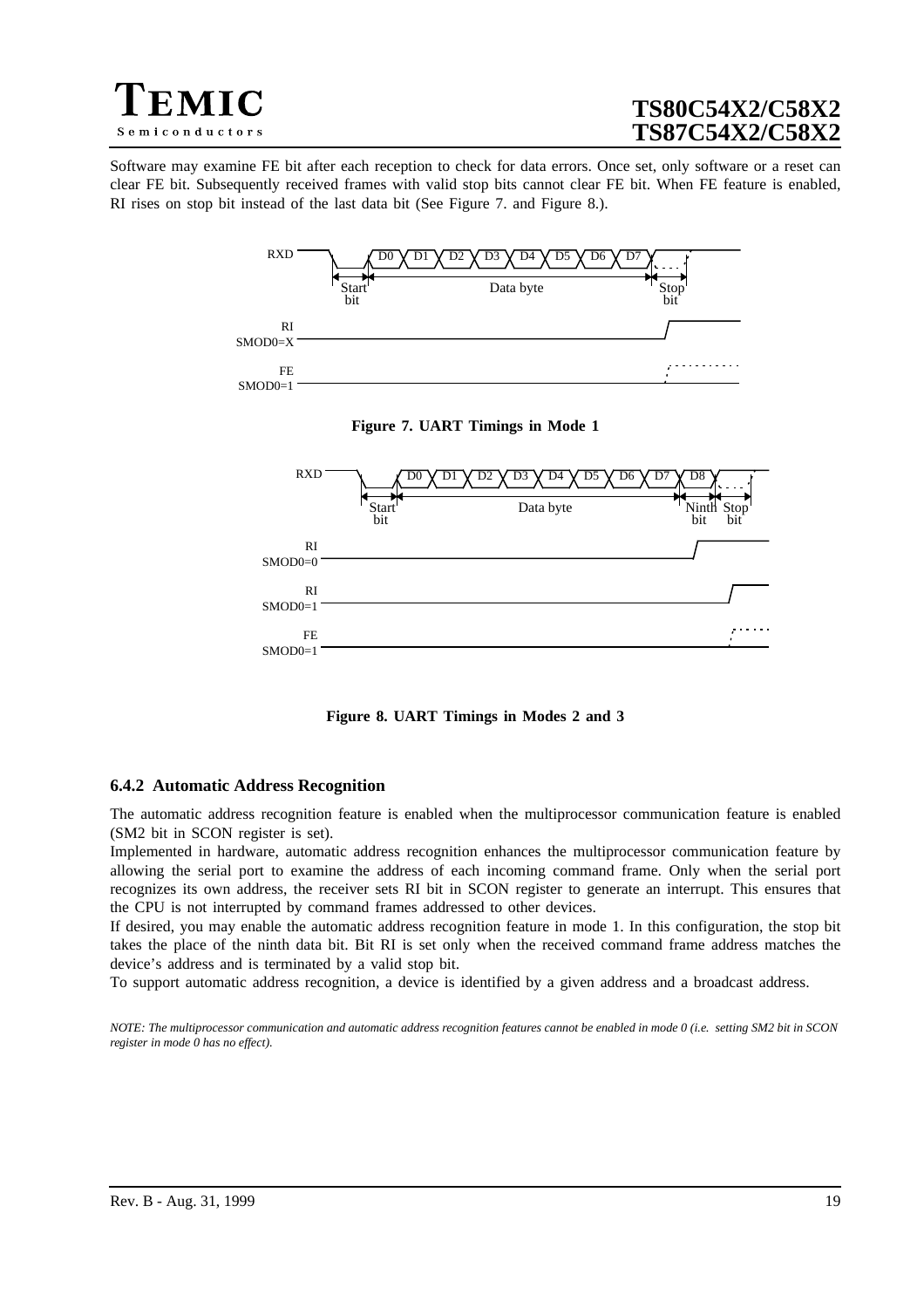### **6.4.3 Given Address**

Each device has an individual address that is specified in SADDR register; the SADEN register is a mask byte that contains don't-care bits (defined by zeros) to form the device's given address. The don't-care bits provide the flexibility to address one or more slaves at a time. The following example illustrates how a given address is formed. To address a device by its individual address, the SADEN mask byte must be 1111 1111b. For example:

| SADDR | 0101 0110b |
|-------|------------|
| SADEN | 1111 1100b |
| Given | 0101 01XXb |

The following is an example of how to use given addresses to address different slaves:

| Slave A: | SADDR<br>SADEN<br>Given        | 1111 0001b<br>1111 1010b<br>1111 0X0Xb |
|----------|--------------------------------|----------------------------------------|
| Slave B: | SADDR<br><b>SADEN</b><br>Given | 1111 0011b<br>1111 1001b<br>1111 0XX1b |
| Slave C: | SADDR<br>SADEN<br>Given        | 1111 0010b<br>1111 1101b<br>1111 00X1b |

The SADEN byte is selected so that each slave may be addressed separately.

For slave A, bit 0 (the LSB) is a don't-care bit; for slaves B and C, bit 0 is a 1. To communicate with slave A only, the master must send an address where bit 0 is clear (e.g. 1111 0000b).

For slave A, bit 1 is a 1; for slaves B and C, bit 1 is a don't care bit. To communicate with slaves B and C, but not slave A, the master must send an address with bits 0 and 1 both set (e.g. 1111 0011b).

To communicate with slaves A, B and C, the master must send an address with bit 0 set, bit 1 clear, and bit 2 clear (e.g. 1111 0001b).

### **6.4.4 Broadcast Address**

A broadcast address is formed from the logical OR of the SADDR and SADEN registers with zeros defined as don't-care bits, e.g.:

| 0101 0110b |
|------------|
| 1111 1100b |
| 1111 111Xb |
|            |

The use of don't-care bits provides flexibility in defining the broadcast address, however in most applications, a broadcast address is FFh. The following is an example of using broadcast addresses:

| Slave A: | SADDR<br>SADEN<br>Broadcast     | 1111 0001b<br>1111 1010b<br>1111 1X11b, |
|----------|---------------------------------|-----------------------------------------|
| Slave B: | SADDR<br>SADEN<br>Broadcast     | 1111 0011b<br>1111 1001b<br>1111 1X11B, |
| Slave C: | $SADDR =$<br>SADEN<br>Broadcast | 1111 0010b<br>1111 1101b<br>1111 1111b  |

For slaves A and B, bit 2 is a don't care bit; for slave C, bit 2 is set. To communicate with all of the slaves, the master must send an address FFh. To communicate with slaves A and B, but not slave C, the master can send and address FBh.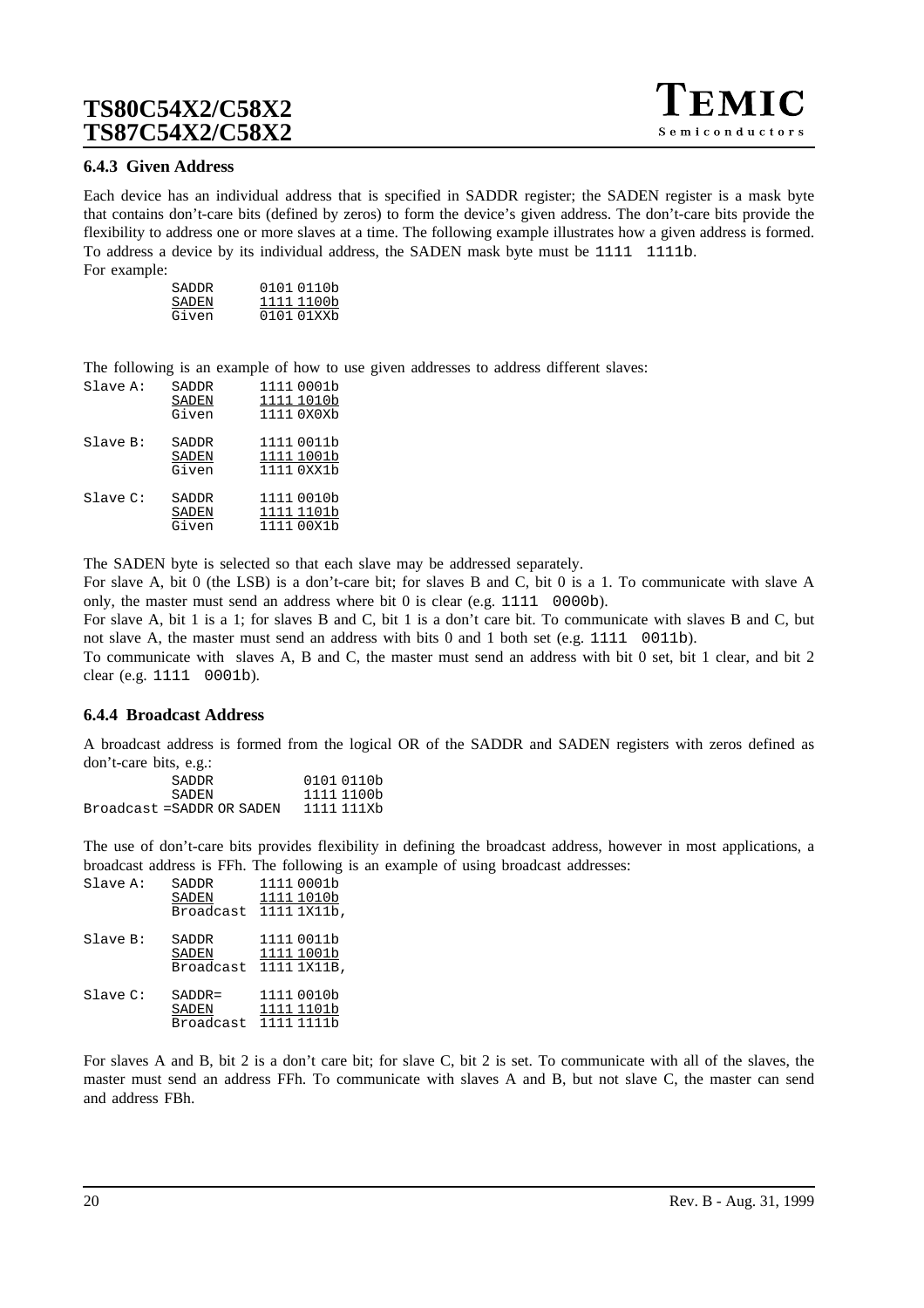

#### **6.4.5 Reset Addresses**

On reset, the SADDR and SADEN registers are initialized to 00h, i.e. the given and broadcast addresses are XXXX XXXXb (all don't-care bits). This ensures that the serial port will reply to any address, and so, that it is backwards compatible with the 80C51 microcontrollers that do not support automatic address recognition.

#### **SADEN - Slave Address Mask Register (B9h)**

| Reset Value = $0000 0000$<br>Not bit addressable |                                             |  |  |  |
|--------------------------------------------------|---------------------------------------------|--|--|--|
|                                                  | <b>SADDR</b> - Slave Address Register (A9h) |  |  |  |
|                                                  |                                             |  |  |  |
|                                                  |                                             |  |  |  |
| Reset Value = $0000 0000$                        |                                             |  |  |  |

Not bit addressable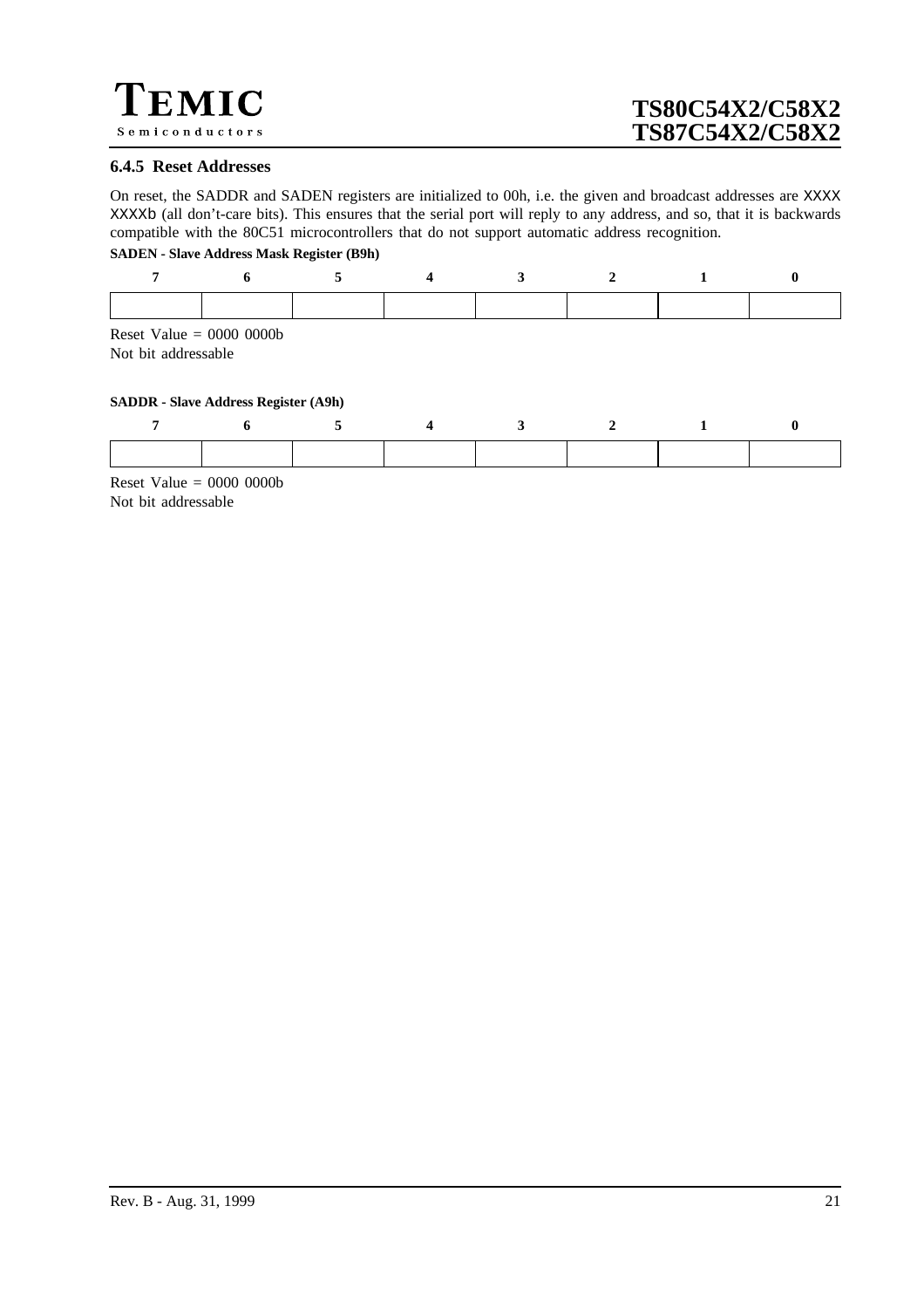TEMIC Semiconductors

**Table 8. SCON Register**

### <span id="page-21-0"></span>**SCON - Serial Control Register (98h)**

| 7                           | 6                             | 5                                                                                                                                                                                                                                                                 | 4                                                                                                                                                                                                            | 3                                                        | $\overline{2}$       | 1                                                                                                            | $\bf{0}$ |  |  |
|-----------------------------|-------------------------------|-------------------------------------------------------------------------------------------------------------------------------------------------------------------------------------------------------------------------------------------------------------------|--------------------------------------------------------------------------------------------------------------------------------------------------------------------------------------------------------------|----------------------------------------------------------|----------------------|--------------------------------------------------------------------------------------------------------------|----------|--|--|
| FE/SM0                      | SM1                           | SM2                                                                                                                                                                                                                                                               | <b>REN</b>                                                                                                                                                                                                   | TB8                                                      | R <sub>B</sub> 8     | TI                                                                                                           | RI       |  |  |
| <b>Bit</b><br><b>Number</b> | <b>Bit</b><br><b>Mnemonic</b> |                                                                                                                                                                                                                                                                   |                                                                                                                                                                                                              | <b>Description</b>                                       |                      |                                                                                                              |          |  |  |
| 7                           | <b>FE</b>                     |                                                                                                                                                                                                                                                                   | Framing Error bit (SMOD0=1)<br>Clear to reset the error state, not cleared by a valid stop bit.<br>Set by hardware when an invalid stop bit is detected.<br>SMOD0 must be set to enable access to the FE bit |                                                          |                      |                                                                                                              |          |  |  |
|                             | SM <sub>0</sub>               | Serial port Mode bit 0                                                                                                                                                                                                                                            | Refer to SM1 for serial port mode selection.<br>SMOD0 must be cleared to enable access to the SM0 bit                                                                                                        |                                                          |                      |                                                                                                              |          |  |  |
|                             |                               | Serial port Mode bit 1<br>SM1                                                                                                                                                                                                                                     | SM <sub>0</sub><br>Mode                                                                                                                                                                                      | Description                                              | <b>Baud Rate</b>     |                                                                                                              |          |  |  |
| 6                           | SM <sub>1</sub>               | $\mathbf{0}$<br>$\mathbf{0}$<br>1<br>$\mathbf{1}$                                                                                                                                                                                                                 | $\overline{0}$<br>$\overline{0}$<br>$\mathbf{1}$<br>$\mathbf{1}$<br>$\Omega$<br>$\overline{c}$<br>3<br>$\mathbf{1}$                                                                                          | Shift Register<br>8-bit UART<br>9-bit UART<br>9-bit UART | Variable<br>Variable | $F_{\text{XTAL}}/12$ (/6 in X2 mode)<br>F <sub>XTAL</sub> /64 or F <sub>XTAL</sub> /32 (/32, /16 in X2 mode) |          |  |  |
| 5                           | SM2                           | Serial port Mode 2 bit / Multiprocessor Communication Enable bit<br>Clear to disable multiprocessor communication feature.<br>Set to enable multiprocessor communication feature in mode 2 and 3, and eventually mode 1. This bit should<br>be cleared in mode 0. |                                                                                                                                                                                                              |                                                          |                      |                                                                                                              |          |  |  |
| $\overline{4}$              | <b>REN</b>                    | <b>Reception Enable bit</b>                                                                                                                                                                                                                                       | Clear to disable serial reception.<br>Set to enable serial reception.                                                                                                                                        |                                                          |                      |                                                                                                              |          |  |  |
| 3                           | TB8                           |                                                                                                                                                                                                                                                                   | Transmitter Bit 8 / Ninth bit to transmit in modes 2 and 3.<br>Clear to transmit a logic 0 in the 9th bit.<br>Set to transmit a logic 1 in the 9th bit.                                                      |                                                          |                      |                                                                                                              |          |  |  |
| $\overline{2}$              | RB <sub>8</sub>               | Receiver Bit 8 / Ninth bit received in modes 2 and 3<br>Cleared by hardware if 9th bit received is a logic 0.<br>Set by hardware if 9th bit received is a logic 1.<br>In mode 1, if $SM2 = 0$ , RB8 is the received stop bit. In mode 0 RB8 is not used.          |                                                                                                                                                                                                              |                                                          |                      |                                                                                                              |          |  |  |
| $\mathbf{1}$                | TI                            | modes.                                                                                                                                                                                                                                                            | <b>Transmit Interrupt flag</b><br>Clear to acknowledge interrupt.<br>Set by hardware at the end of the 8th bit time in mode 0 or at the beginning of the stop bit in the other                               |                                                          |                      |                                                                                                              |          |  |  |
| $\overline{0}$              | <b>RI</b>                     | <b>Receive Interrupt flag</b>                                                                                                                                                                                                                                     | Clear to acknowledge interrupt.<br>Set by hardware at the end of the 8th bit time in mode 0, see Figure 7. and Figure 8. in the other modes.                                                                 |                                                          |                      |                                                                                                              |          |  |  |

Reset Value  $= 0000 0000$ Bit addressable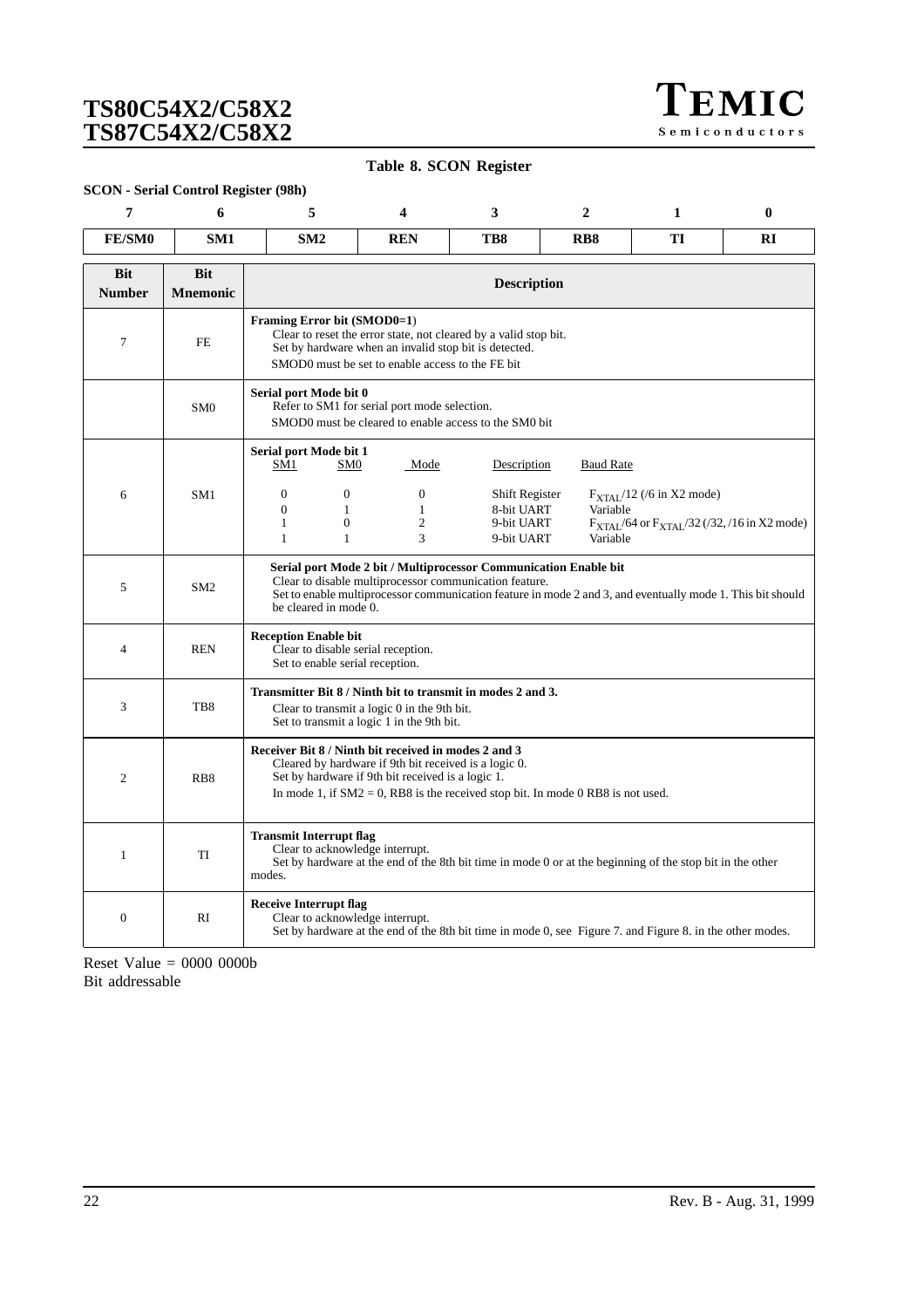

### **Table 9. PCON Register**

#### **PCON - Power Control Register (87h)**

| 7                           | 6                             | 5                                               | Δ                                                                                                                   | 3 | 2                                                                                          | 1 | $\bf{0}$   |  |  |  |
|-----------------------------|-------------------------------|-------------------------------------------------|---------------------------------------------------------------------------------------------------------------------|---|--------------------------------------------------------------------------------------------|---|------------|--|--|--|
| SMOD1                       | SMOD0                         | ä.                                              | <b>POF</b><br>GF <sub>0</sub><br>GF1<br><b>PD</b>                                                                   |   |                                                                                            |   | <b>IDL</b> |  |  |  |
| <b>Bit</b><br><b>Number</b> | <b>Bit</b><br><b>Mnemonic</b> |                                                 | <b>Description</b>                                                                                                  |   |                                                                                            |   |            |  |  |  |
| 7                           | SMOD1                         | Serial port Mode bit 1                          | Set to select double baud rate in mode 1, 2 or 3.                                                                   |   |                                                                                            |   |            |  |  |  |
| 6                           | SMOD0                         |                                                 | Serial port Mode bit 0<br>Clear to select SM0 bit in SCON register.<br>Set to to select FE bit in SCON register.    |   |                                                                                            |   |            |  |  |  |
| 5                           |                               | <b>Reserved</b>                                 | The value read from this bit is indeterminate. Do not set this bit.                                                 |   |                                                                                            |   |            |  |  |  |
| 4                           | POF                           | <b>Power-Off Flag</b>                           | Clear to recognize next reset type.                                                                                 |   | Set by hardware when VCC rises from 0 to its nominal voltage. Can also be set by software. |   |            |  |  |  |
| 3                           | GF1                           |                                                 | <b>General purpose Flag</b><br>Cleared by user for general purpose usage.<br>Set by user for general purpose usage. |   |                                                                                            |   |            |  |  |  |
| $\overline{c}$              | GF <sub>0</sub>               |                                                 | <b>General purpose Flag</b><br>Cleared by user for general purpose usage.<br>Set by user for general purpose usage. |   |                                                                                            |   |            |  |  |  |
| $\mathbf{1}$                | <b>PD</b>                     |                                                 | <b>Power-Down mode bit</b><br>Cleared by hardware when reset occurs.<br>Set to enter power-down mode.               |   |                                                                                            |   |            |  |  |  |
| $\theta$                    | IDL                           | <b>Idle mode bit</b><br>Set to enter idle mode. | Clear by hardware when interrupt or reset occurs.                                                                   |   |                                                                                            |   |            |  |  |  |

Reset Value  $= 00X1 0000b$ Not bit addressable

Power-off flag reset value will be 1 only after a power on (cold reset). A warm reset doesn't affect the value of this bit.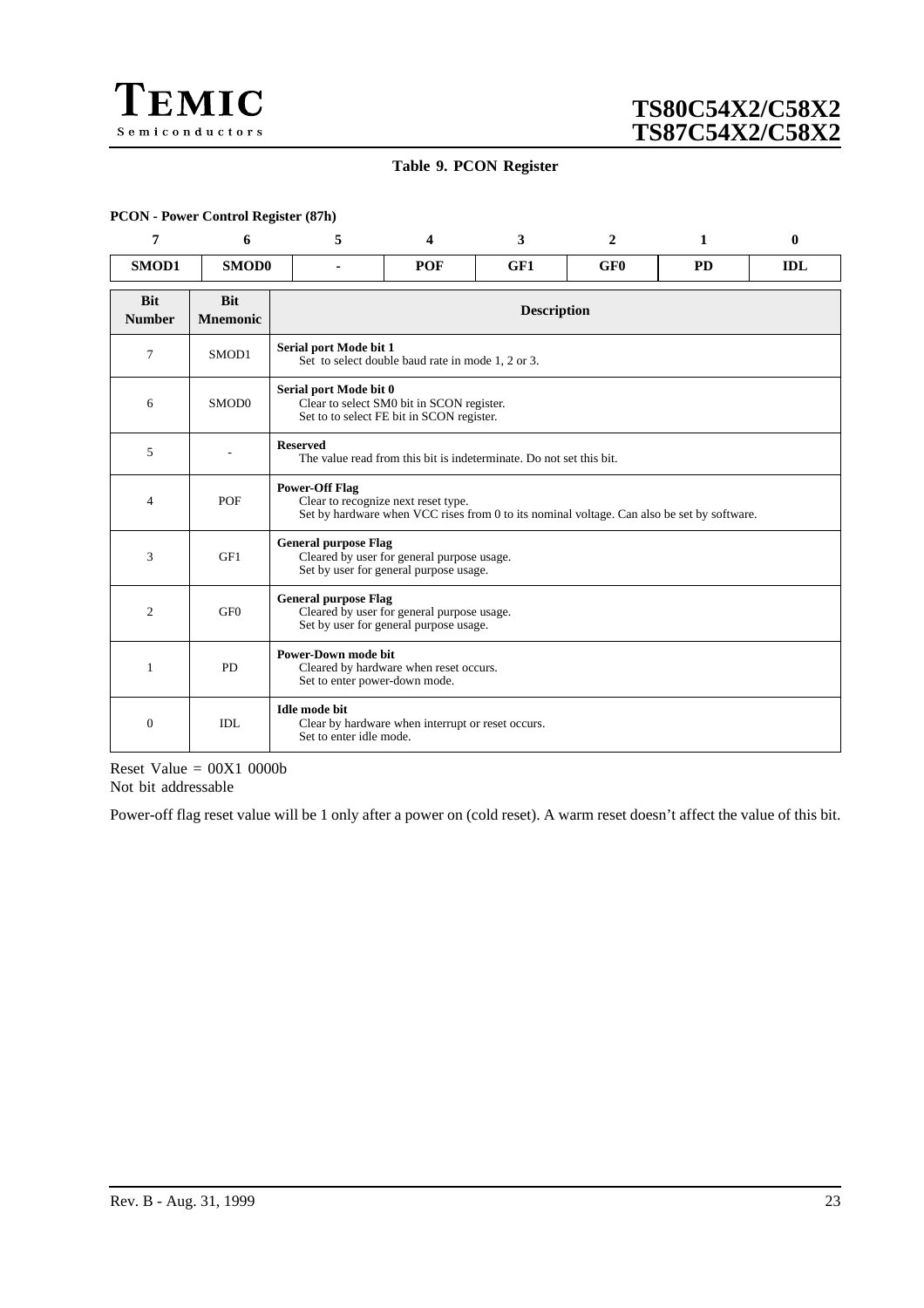

## **6.5 Interrupt System**

The TS80C54/58X2 has a total of 7 interrupt vectors: two external interrupts (INT0 and INT1), three timer interrupts (timers 0, 1 and 2) and the serial port interrupt. These interrupts are shown in Figure 9.



**Figure 9. Interrupt Control System**

Each of the interrupt sources can be individually enabled or disabled by setting or clearing a bit in the Interrupt Enable register (See [Table 11.\)](#page-24-0). This register also contains a global disable bit, which must be cleared to disable all interrupts at once.

Each interrupt source can also be individually programmed to one out of four priority levels by setting or clearing a bit in the Interrupt Priority register (See [Table 12.\)](#page-25-0) and in the Interrupt Priority High register (See [Table 13.\)](#page-26-0)[.](#page-24-0) shows the bit values and priority levels associated with each combination.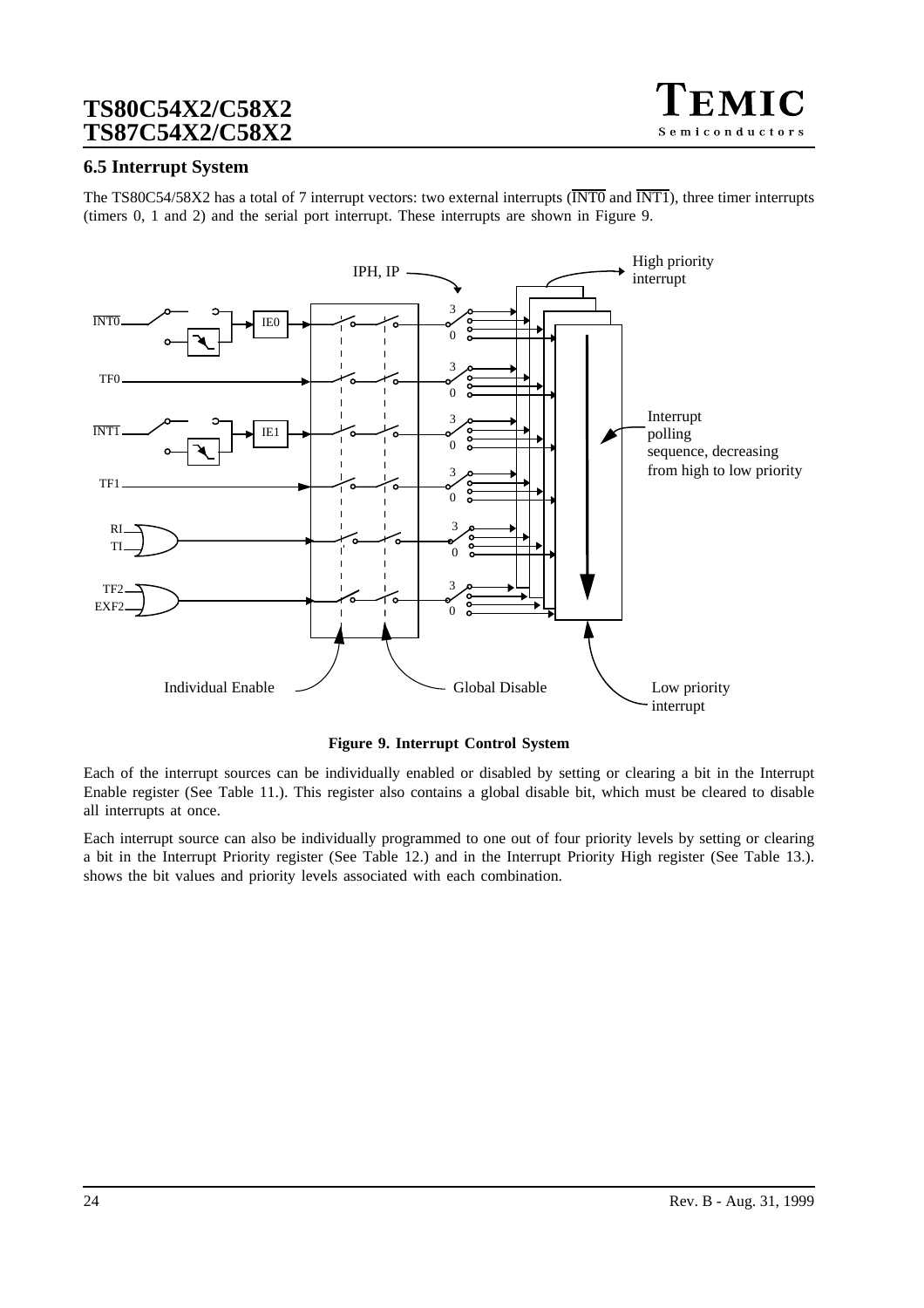### **Table 10. Priority Level Bit Values**

<span id="page-24-0"></span>

| <b>IPH.x</b> | IP.x | <b>Interrupt Level Priority</b> |
|--------------|------|---------------------------------|
|              |      | $0$ (Lowest)                    |
|              |      |                                 |
|              |      |                                 |
|              |      | 3 (Highest)                     |

A low-priority interrupt can be interrupted by a high priority interrupt, but not by another low-priority interrupt. A high-priority interrupt can't be interrupted by any other interrupt source.

If two interrupt requests of different priority levels are received simultaneously, the request of higher priority level is serviced. If interrupt requests of the same priority level are received simultaneously, an internal polling sequence determines which request is serviced. Thus within each priority level there is a second priority structure determined by the polling sequence.

#### **Table 11. IE Register**

#### **IE - Interrupt Enable Register (A8h)**

| EA | <b>TILLA</b><br>. | mс<br>L'AJ | ETT1<br><b>ETT</b> | <b>TITLE</b><br>EЛ. | ET <sub>0</sub> | EX <sub>0</sub> |
|----|-------------------|------------|--------------------|---------------------|-----------------|-----------------|

| <b>Bit</b><br><b>Number</b> | <b>Bit</b><br><b>Mnemonic</b> | <b>Description</b>                                                                                                                                                                                                          |
|-----------------------------|-------------------------------|-----------------------------------------------------------------------------------------------------------------------------------------------------------------------------------------------------------------------------|
| 7                           | EA                            | Enable All interrupt bit<br>Clear to disable all interrupts.<br>Set to enable all interrupts.<br>If EA=1, each interrupt source is individually enabled or disabled by setting or clearing its own interrupt<br>enable bit. |
| 6                           |                               | <b>Reserved</b><br><b>Reserved</b><br>The value read from this bit is indeterminate. Do not set this bit.                                                                                                                   |
| 5                           | ET <sub>2</sub>               | Timer 2 overflow interrupt Enable bit<br>Clear to disable timer 2 overflow interrupt.<br>Set to enable timer 2 overflow interrupt.                                                                                          |
| $\overline{4}$              | ES                            | Serial port Enable bit<br>Clear to disable serial port interrupt.<br>Set to enable serial port interrupt.                                                                                                                   |
| 3                           | ET1                           | Timer 1 overflow interrupt Enable bit<br>Clear to disable timer 1 overflow interrupt.<br>Set to enable timer 1 overflow interrupt.                                                                                          |
| 2                           | EX1                           | <b>External interrupt 1 Enable bit</b><br>Clear to disable external interrupt 1.<br>Set to enable external interrupt 1.                                                                                                     |
| 1                           | ET <sub>0</sub>               | Timer 0 overflow interrupt Enable bit<br>Clear to disable timer 0 overflow interrupt.<br>Set to enable timer 0 overflow interrupt.                                                                                          |
| $\theta$                    | EX <sub>0</sub>               | External interrupt 0 Enable bit<br>Clear to disable external interrupt 0.<br>Set to enable external interrupt 0.                                                                                                            |

Reset Value  $= 0X00 0000b$ Bit addressable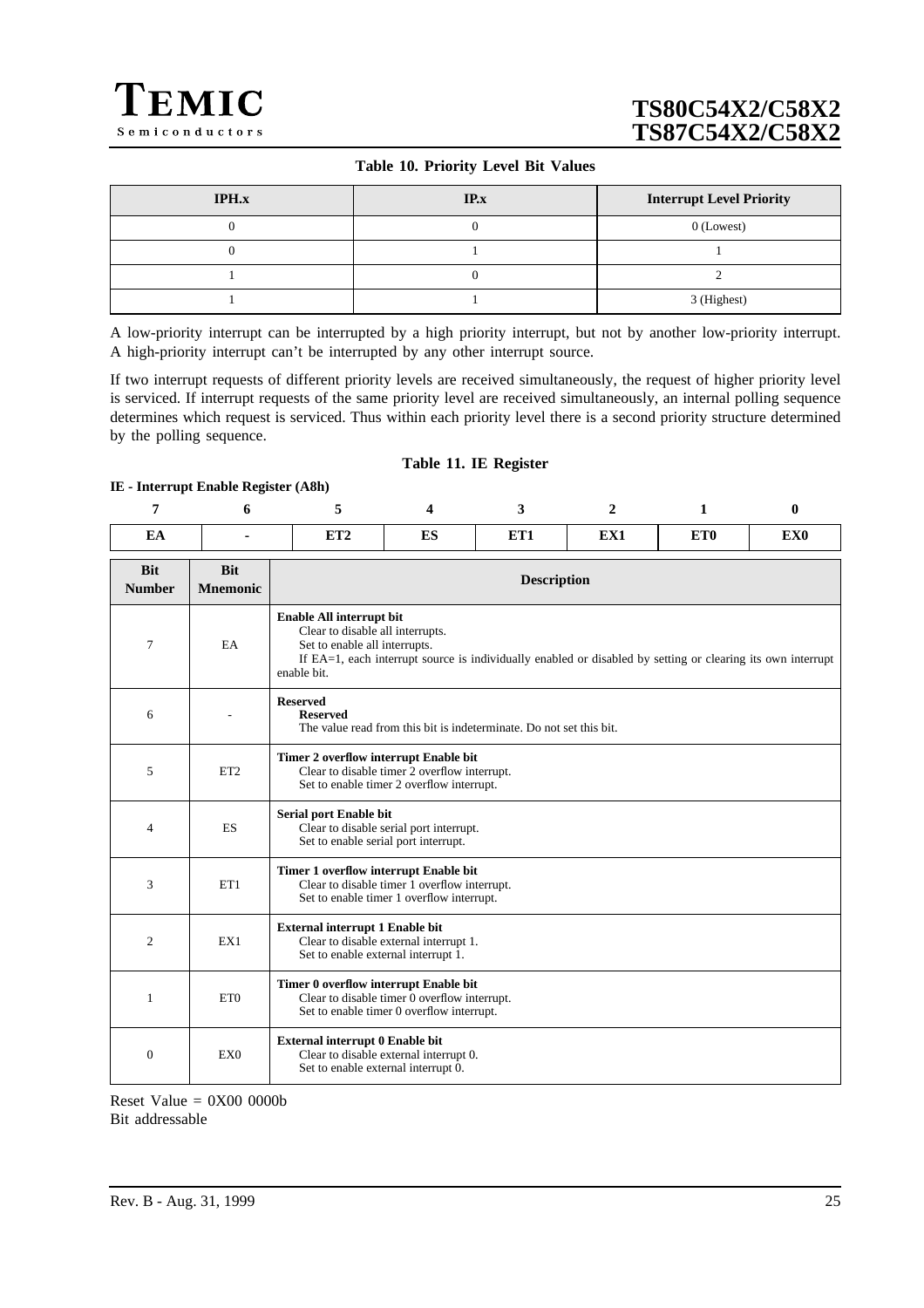TEMIC Semiconductors

**Table 12. IP Register**

### <span id="page-25-0"></span>**IP - Interrupt Priority Register (B8h)**

| 7                           | 6                             | 5                                                                             | $\boldsymbol{\Delta}$                                                               | 3               | $\mathbf{2}$ | 1               | $\bf{0}$        |  |  |  |
|-----------------------------|-------------------------------|-------------------------------------------------------------------------------|-------------------------------------------------------------------------------------|-----------------|--------------|-----------------|-----------------|--|--|--|
| ۰                           |                               | PT2                                                                           | <b>PS</b>                                                                           | PT <sub>1</sub> | <b>PX1</b>   | PT <sub>0</sub> | PX <sub>0</sub> |  |  |  |
| <b>Bit</b><br><b>Number</b> | <b>Bit</b><br><b>Mnemonic</b> |                                                                               | <b>Description</b>                                                                  |                 |              |                 |                 |  |  |  |
| 7                           |                               | <b>Reserved</b>                                                               | The value read from this bit is indeterminate. Do not set this bit.                 |                 |              |                 |                 |  |  |  |
| 6                           |                               | <b>Reserved</b>                                                               | The value read from this bit is indeterminate. Do not set this bit.                 |                 |              |                 |                 |  |  |  |
| 5                           | PT <sub>2</sub>               |                                                                               | <b>Timer 2 overflow interrupt Priority bit</b><br>Refer to PT2H for priority level. |                 |              |                 |                 |  |  |  |
| $\overline{4}$              | <b>PS</b>                     | <b>Serial port Priority bit</b><br>Refer to PSH for priority level.           |                                                                                     |                 |              |                 |                 |  |  |  |
| 3                           | PT1                           |                                                                               | Timer 1 overflow interrupt Priority bit<br>Refer to PT1H for priority level.        |                 |              |                 |                 |  |  |  |
| $\overline{c}$              | PX1                           |                                                                               | <b>External interrupt 1 Priority bit</b><br>Refer to PX1H for priority level.       |                 |              |                 |                 |  |  |  |
| 1                           | PT <sub>0</sub>               |                                                                               | Timer 0 overflow interrupt Priority bit<br>Refer to PT0H for priority level.        |                 |              |                 |                 |  |  |  |
| $\theta$                    | PX <sub>0</sub>               | <b>External interrupt 0 Priority bit</b><br>Refer to PX0H for priority level. |                                                                                     |                 |              |                 |                 |  |  |  |

Reset Value  $=$  XX00 0000b Bit addressable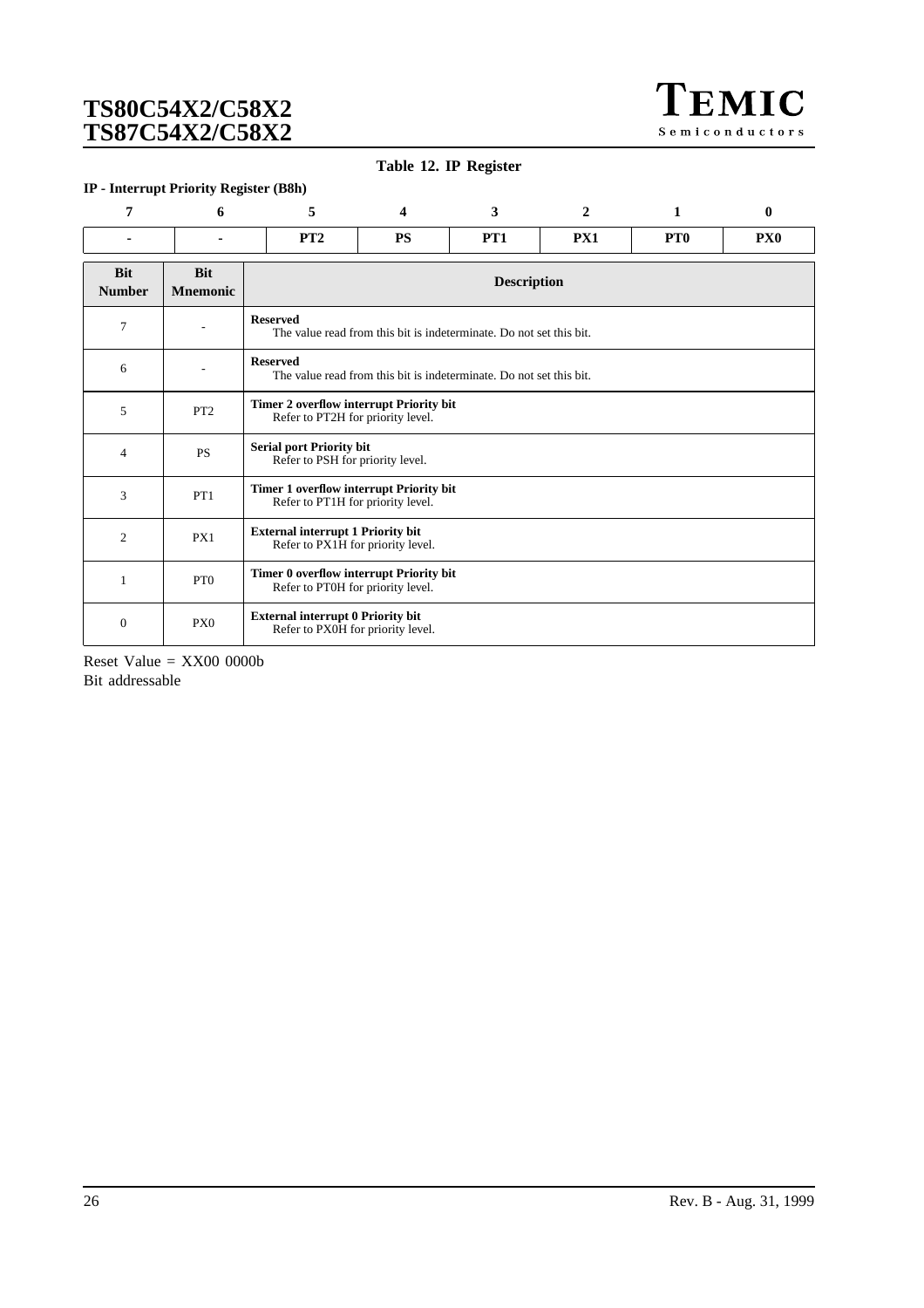<span id="page-26-0"></span>![](_page_26_Picture_0.jpeg)

#### **Table 13. IPH Register**

### **IPH - Interrupt Priority High Register (B7h)**

| $\overline{7}$              | 6                             | 5                                                                                                                             | 4                                                                                   | $\mathbf{3}$                               | $\boldsymbol{2}$ | $\mathbf{1}$ | $\bf{0}$    |  |  |  |
|-----------------------------|-------------------------------|-------------------------------------------------------------------------------------------------------------------------------|-------------------------------------------------------------------------------------|--------------------------------------------|------------------|--------------|-------------|--|--|--|
| ä,                          | ä,                            | PT <sub>2H</sub>                                                                                                              | <b>PSH</b>                                                                          | PT1H                                       | PX1H             | PTOH         | <b>PX0H</b> |  |  |  |
| <b>Bit</b><br><b>Number</b> | <b>Bit</b><br><b>Mnemonic</b> |                                                                                                                               | <b>Description</b>                                                                  |                                            |                  |              |             |  |  |  |
| $\boldsymbol{7}$            |                               | <b>Reserved</b>                                                                                                               | The value read from this bit is indeterminate. Do not set this bit.                 |                                            |                  |              |             |  |  |  |
| 6                           | ÷.                            | <b>Reserved</b>                                                                                                               | The value read from this bit is indeterminate. Do not set this bit.                 |                                            |                  |              |             |  |  |  |
| 5                           | PT2H                          | Timer 2 overflow interrupt Priority High bit<br>PT2H<br>$\boldsymbol{0}$<br>$\overline{0}$<br>1<br>$\mathbf{1}$               | PT2<br>$\overline{0}$<br>$\mathbf{1}$<br>$\boldsymbol{0}$<br>$\mathbf{1}$           | Priority Level<br>Lowest<br>Highest        |                  |              |             |  |  |  |
| 4                           | <b>PSH</b>                    | <b>Serial port Priority High bit</b><br><b>PSH</b><br>$\boldsymbol{0}$<br>$\overline{0}$<br>$\mathbf{1}$<br>$\mathbf{1}$      | PS<br>$\overline{0}$<br>$\mathbf{1}$<br>$\boldsymbol{0}$<br>$\mathbf{1}$            | <b>Priority Level</b><br>Lowest<br>Highest |                  |              |             |  |  |  |
| $\mathfrak{Z}$              | PT1H                          | Timer 1 overflow interrupt Priority High bit<br>PT1H<br>$\boldsymbol{0}$<br>$\overline{0}$<br>1<br>$\mathbf{1}$               | PT1<br>$\boldsymbol{0}$<br>$\mathbf{1}$<br>$\boldsymbol{0}$<br>$\mathbf{1}$         | <b>Priority Level</b><br>Lowest<br>Highest |                  |              |             |  |  |  |
| $\overline{2}$              | PX1H                          | <b>External interrupt 1 Priority High bit</b><br>PX1H<br>$\boldsymbol{0}$<br>$\boldsymbol{0}$<br>$\mathbf{1}$<br>$\mathbf{1}$ | PX1<br>$\overline{0}$<br>$\mathbf{1}$<br>$\boldsymbol{0}$<br>$\mathbf{1}$           | <b>Priority Level</b><br>Lowest<br>Highest |                  |              |             |  |  |  |
| $\mathbf{1}$                | <b>PTOH</b>                   | Timer 0 overflow interrupt Priority High bit<br>PTOH<br>$\boldsymbol{0}$<br>$\boldsymbol{0}$<br>$\mathbf{1}$<br>$\mathbf{1}$  | PT <sub>0</sub><br>$\boldsymbol{0}$<br>$\mathbf{1}$<br>$\mathbf{0}$<br>$\mathbf{1}$ | <b>Priority Level</b><br>Lowest<br>Highest |                  |              |             |  |  |  |
| $\mathbf{0}$                | <b>PX0H</b>                   | External interrupt 0 Priority High bit<br>PXOH<br>$\boldsymbol{0}$<br>$\boldsymbol{0}$<br>1<br>1                              | P X 0<br>$\overline{0}$<br>$\mathbf{1}$<br>$\boldsymbol{0}$<br>1                    | <b>Priority Level</b><br>Lowest<br>Highest |                  |              |             |  |  |  |

Reset Value = XX00 0000b Not bit addressable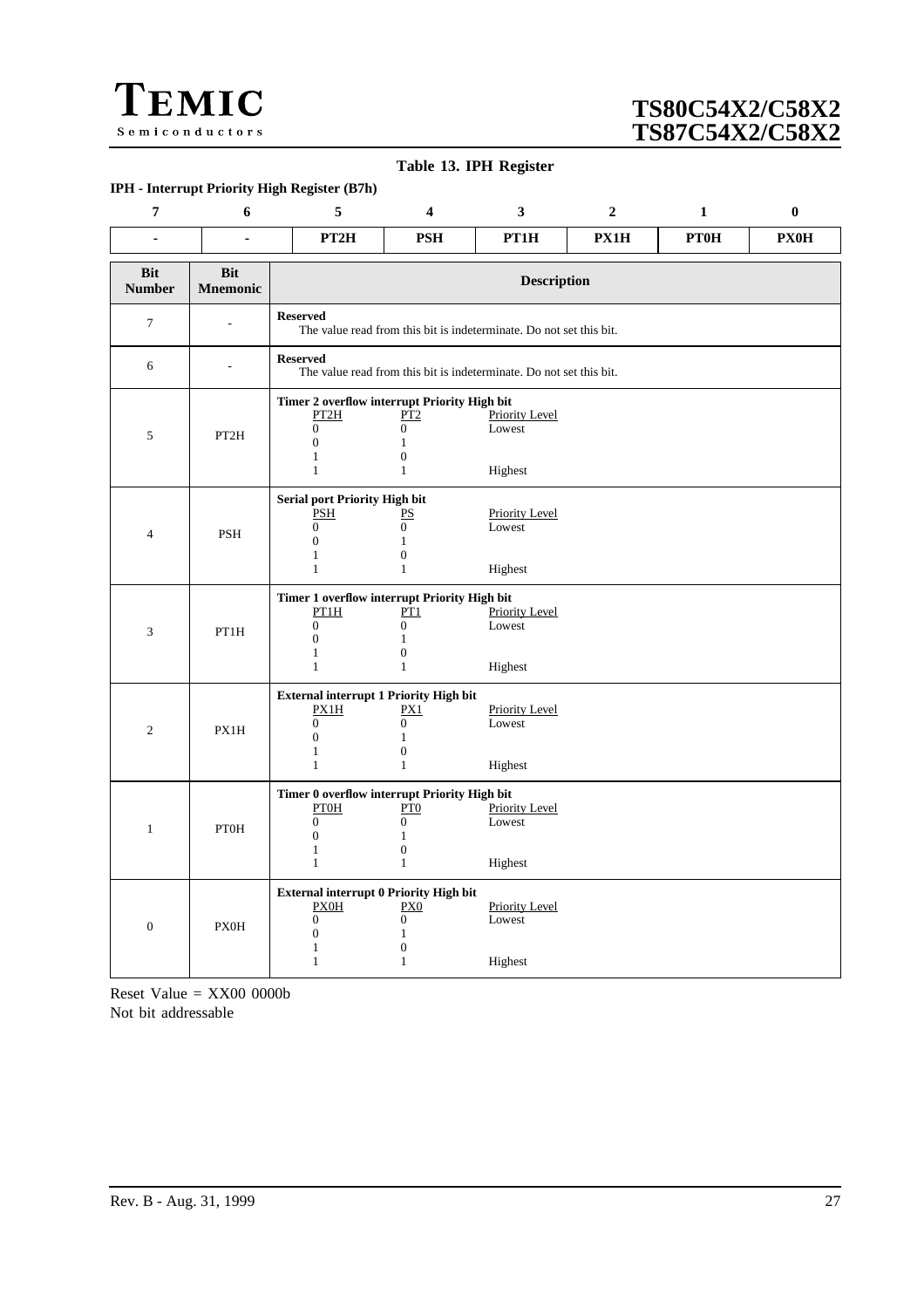![](_page_27_Picture_1.jpeg)

### **6.6 Idle mode**

An instruction that sets PCON.0 causes that to be the last instruction executed before going into the Idle mode. In the Idle mode, the internal clock signal is gated off to the CPU, but not to the interrupt, Timer, and Serial Port functions. The CPU status is preserved in its entirely : the Stack Pointer, Program Counter, Program Status Word, Accumulator and all other registers maintain their data during Idle. The port pins hold the logical states they had at the time Idle was activated. ALE and PSEN hold at logic high levels.

There are two ways to terminate the Idle. Activation of any enabled interrupt will cause PCON.0 to be cleared by hardware, terminating the Idle mode. The interrupt will be serviced, and following RETI the next instruction to be executed will be the one following the instruction that put the device into idle.

The flag bits GF0 and GF1 can be used to give an indication if an interrupt occured during normal operation or during an Idle. For example, an instruction that activates Idle can also set one or both flag bits. When Idle is terminated by an interrupt, the interrupt service routine can examine the flag bits.

The other way of terminating the Idle mode is with a hardware reset. Since the clock oscillator is still running, the hardware reset needs to be held active for only two machine cycles (24 oscillator periods) to complete the reset.

## **6.7 Power-Down Mode**

To save maximum power, a power-down mode can be invoked by software (Refer to Table 9., PCON register).

In power-down mode, the oscillator is stopped and the instruction that invoked power-down mode is the last instruction executed. The internal RAM and SFRs retain their value until the power-down mode is terminated.  $V_{CC}$  can be lowered to save further power. Either a hardware reset or an external interrupt can cause an exit from power-down. To properly terminate power-down, the reset or external interrupt should not be executed before  $V_{CC}$ is restored to its normal operating level and must be held active long enough for the oscillator to restart and stabilize.

Only external interrupts INT0 and INT1 are useful to exit from power-down. For that, interrupt must be enabled and configured as level or edge sensitive interrupt input.

Holding the pin low restarts the oscillator but bringing the pin high completes the exit as detailed in Figure 10. When both interrupts are enabled, the oscillator restarts as soon as one of the two inputs is held low and power down exit will be completed when the first input will be released. In this case the higher priority interrupt service routine is executed.

Once the interrupt is serviced, the next instruction to be executed after RETI will be the one following the instruction that put TS80C54/58X2 into power-down mode.

![](_page_27_Figure_13.jpeg)

#### **Figure 10. Power-Down Exit Waveform**

Exit from power-down by reset redefines all the SFRs, exit from power-down by external interrupt does no affect the SFRs.

Exit from power-down by either reset or external interrupt does not affect the internal RAM content. *NOTE: If idle mode is activated with power-down mode (IDL and PD bits set), the exit sequence is unchanged, when execution is vectored to interrupt, PD and IDL bits are cleared and idle mode is not entered.*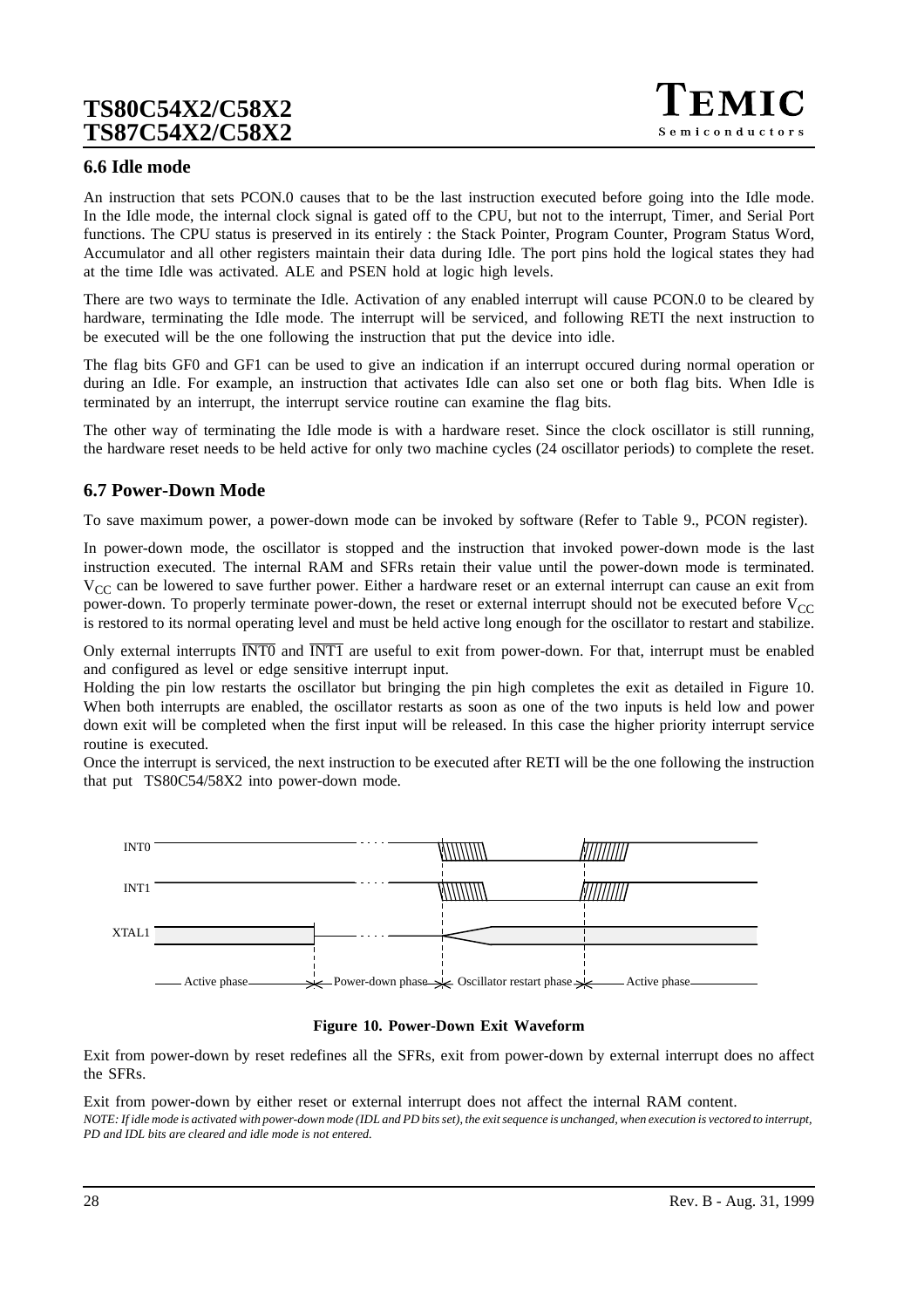![](_page_28_Picture_0.jpeg)

| Mode       | Program<br><b>Memory</b> | <b>ALE</b> | <b>PSEN</b> | PORT <sub>0</sub> | PORT <sub>1</sub> | PORT <sub>2</sub> | PORT3     |
|------------|--------------------------|------------|-------------|-------------------|-------------------|-------------------|-----------|
| Idle       | Internal                 |            |             | Port Data*        | Port Data         | Port Data         | Port Data |
| Idle       | External                 |            |             | Floating          | Port Data         | Address           | Port Data |
| Power Down | Internal                 |            |             | Port Data*        | Port Data         | Port Data         | Port Data |
| Power Down | External                 |            |             | Floating          | Port Data         | Port Data         | Port Data |

*\* Port 0 can force a "zero" level. A "one" Level will leave port floating.*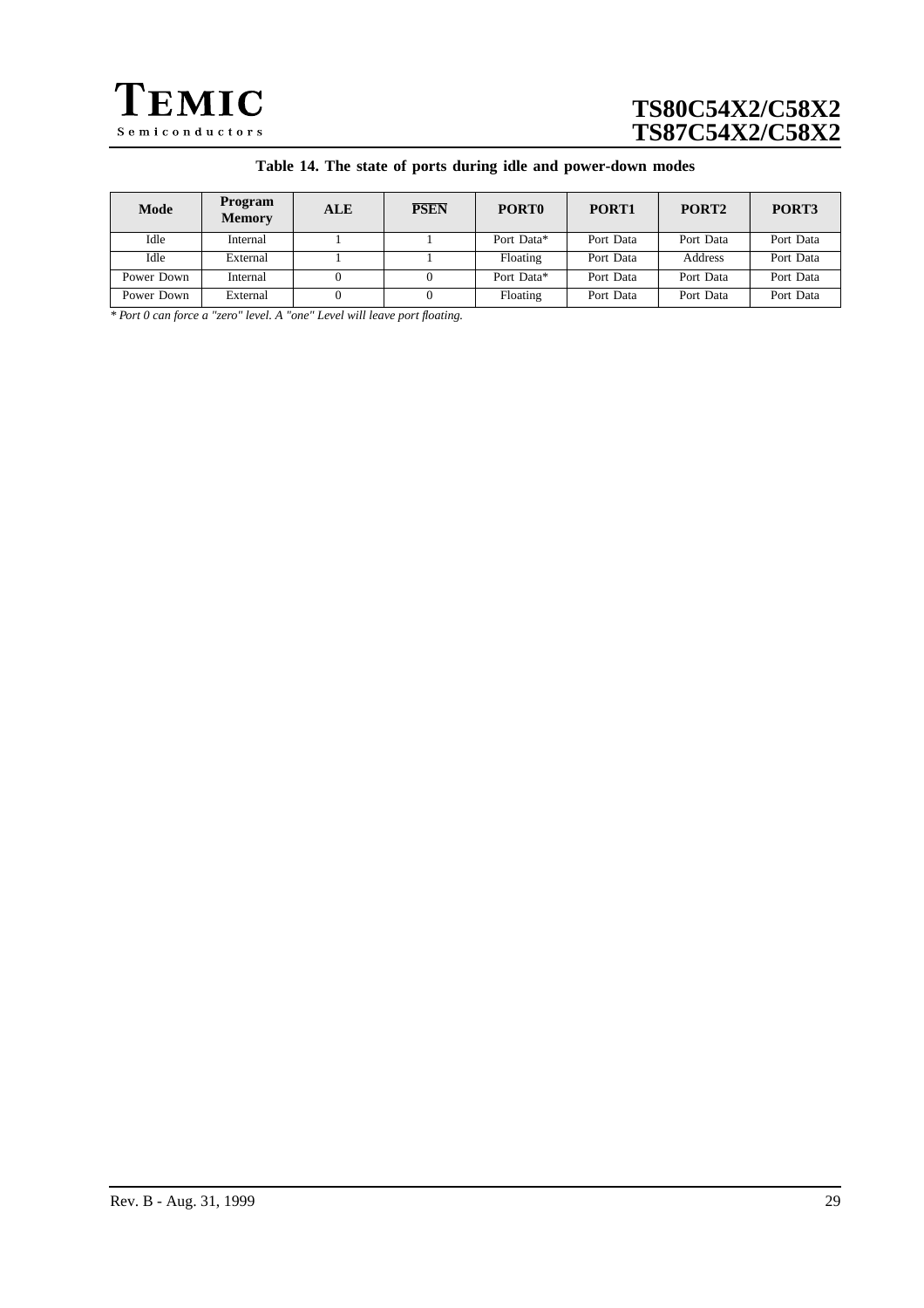## **6.8 Hardware Watchdog Timer**

The WDT is intended as a recovery method in situations where the CPU may be subjected to software upset. The WDT consists of a 14-bit counter and the WatchDog Timer ReSeT (WDTRST) SFR. The WDT is by default disabled from exiting reset. To enable the WDT, user must write 01EH and 0E1H in sequence to the WDTRST, SFR location 0A6H. When WDT is enabled, it will increment every machine cycle while the oscillator is running and there is no way to disable the WDT except through reset (either hardware reset or WDT overflow reset). When WDT overflows, it will drive an output RESET HIGH pulse at the RST-pin.

### **6.8.1 Using the WDT**

To enable the WDT, user must write 01EH and 0E1H in sequence to the WDTRST, SFR location 0A6H. When WDT is enabled, the user needs to service it by writing to 01EH and 0E1H to WDTRST to avoid WDT overflow. The 14-bit counter overflows when it reaches 16383 (3FFFH) and this will reset the device. When WDT is enabled, it will increment every machine cycle while the oscillator is running. This means the user must reset the WDT at least every 16383 machine cycle. To reset the WDT the user must write 01EH and 0E1H to WDTRST. WDTRST is a write only register. The WDT counter cannot be read or written. When WDT overflows, it will generate an output RESET pulse at the RST-pin. The RESET pulse duration is 96 x  $T_{\text{OSC}}$ , where  $T_{\text{OSC}} = 1/F_{\text{OSC}}$ . To make the best use of the WDT, it should be serviced in those sections of code that will periodically be executed within the time required to prevent a WDT reset.

To have a more powerful WDT, a  $2<sup>7</sup>$  counter has been added to extend the Time-out capability, ranking from 16ms to 2s  $\omega$  F<sub>OSC</sub> = 12MHz. To manage this feature, refer to WDTPRG register description, [Table 16.](#page-30-0) (SFR0A7h).

#### **Table 15. WDTRST Register**

#### **WDTRST Address (0A6h)**

| Reset<br>value |  |  | . . | . . |
|----------------|--|--|-----|-----|

Write only, this SFR is used to reset/enable the WDT by writing 01EH then 0E1H in sequence.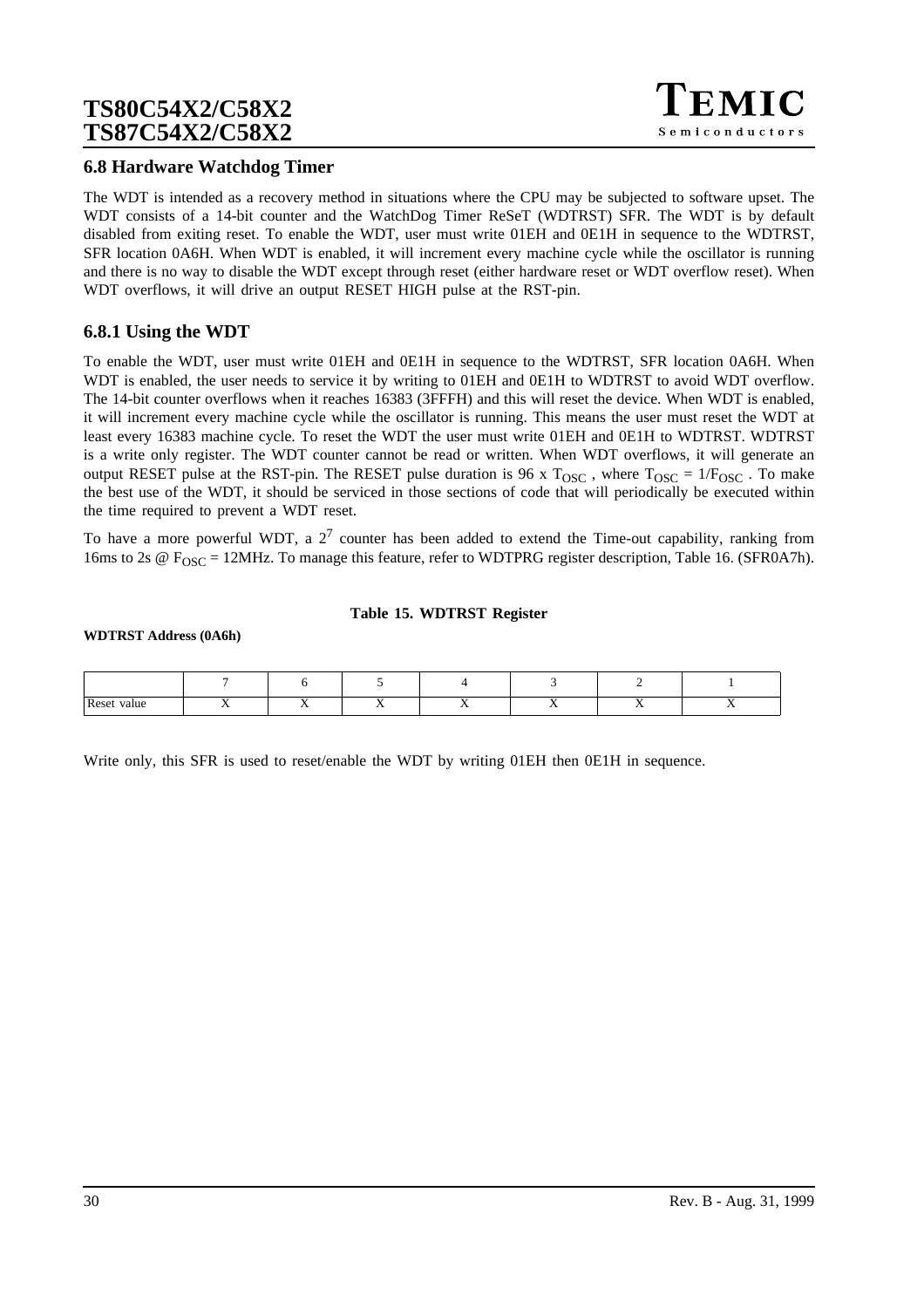<span id="page-30-0"></span>![](_page_30_Picture_0.jpeg)

**WDTPRG Address (0A7h)**

# **TS80C54X2/C58X2 TS87C54X2/C58X2**

| Table 16. WDTPRG Register |  |  |  |  |
|---------------------------|--|--|--|--|
|---------------------------|--|--|--|--|

| $\overline{7}$              | 6                             |                                                                                                                                         | 5                                                                                                                                                        | 4                                                                                                                                                | 3                                                                                                                                                                                                                                                                                                                                                                                                                                    | $\overline{2}$ | 1              | $\bf{0}$       |  |  |
|-----------------------------|-------------------------------|-----------------------------------------------------------------------------------------------------------------------------------------|----------------------------------------------------------------------------------------------------------------------------------------------------------|--------------------------------------------------------------------------------------------------------------------------------------------------|--------------------------------------------------------------------------------------------------------------------------------------------------------------------------------------------------------------------------------------------------------------------------------------------------------------------------------------------------------------------------------------------------------------------------------------|----------------|----------------|----------------|--|--|
| <b>T4</b>                   | <b>T3</b>                     |                                                                                                                                         | <b>T2</b>                                                                                                                                                | <b>T1</b>                                                                                                                                        | T <sub>0</sub>                                                                                                                                                                                                                                                                                                                                                                                                                       | S <sub>2</sub> | S <sub>1</sub> | S <sub>0</sub> |  |  |
| <b>Bit</b><br><b>Number</b> | <b>Bit</b><br><b>Mnemonic</b> | <b>Description</b>                                                                                                                      |                                                                                                                                                          |                                                                                                                                                  |                                                                                                                                                                                                                                                                                                                                                                                                                                      |                |                |                |  |  |
| 7                           | T <sub>4</sub>                |                                                                                                                                         |                                                                                                                                                          |                                                                                                                                                  |                                                                                                                                                                                                                                                                                                                                                                                                                                      |                |                |                |  |  |
| 6                           | T <sub>3</sub>                |                                                                                                                                         |                                                                                                                                                          |                                                                                                                                                  |                                                                                                                                                                                                                                                                                                                                                                                                                                      |                |                |                |  |  |
| 5                           | T <sub>2</sub>                | <b>Reserved</b>                                                                                                                         |                                                                                                                                                          | Do not try to set or clear this bit.                                                                                                             |                                                                                                                                                                                                                                                                                                                                                                                                                                      |                |                |                |  |  |
| $\overline{4}$              | T <sub>1</sub>                |                                                                                                                                         |                                                                                                                                                          |                                                                                                                                                  |                                                                                                                                                                                                                                                                                                                                                                                                                                      |                |                |                |  |  |
| 3                           | T <sub>0</sub>                |                                                                                                                                         |                                                                                                                                                          |                                                                                                                                                  |                                                                                                                                                                                                                                                                                                                                                                                                                                      |                |                |                |  |  |
| $\mathfrak{2}$              | S <sub>2</sub>                |                                                                                                                                         | <b>WDT Time-out select bit 2</b>                                                                                                                         |                                                                                                                                                  |                                                                                                                                                                                                                                                                                                                                                                                                                                      |                |                |                |  |  |
| $\mathbf{1}$                | S <sub>1</sub>                |                                                                                                                                         | <b>WDT Time-out select bit 1</b>                                                                                                                         |                                                                                                                                                  |                                                                                                                                                                                                                                                                                                                                                                                                                                      |                |                |                |  |  |
| $\overline{0}$              | S <sub>0</sub>                |                                                                                                                                         | <b>WDT</b> Time-out select bit 0                                                                                                                         |                                                                                                                                                  |                                                                                                                                                                                                                                                                                                                                                                                                                                      |                |                |                |  |  |
|                             |                               | S <sub>2</sub><br>$\overline{0}$<br>$\mathbf{0}$<br>$\overline{0}$<br>$\mathbf{0}$<br>$\mathbf{1}$<br>1<br>$\mathbf{1}$<br>$\mathbf{1}$ | S <sub>1</sub><br>$\overline{0}$<br>$\boldsymbol{0}$<br>$\mathbf{1}$<br>$\mathbf{1}$<br>$\mathbf{0}$<br>$\boldsymbol{0}$<br>$\mathbf{1}$<br>$\mathbf{1}$ | S <sub>0</sub><br>$\overline{0}$<br>$\mathbf{1}$<br>$\mathbf{0}$<br>$\mathbf{1}$<br>$\mathbf{0}$<br>$\mathbf{1}$<br>$\mathbf{0}$<br>$\mathbf{1}$ | Selected Time-out<br>$(2^{14} - 1)$ machine cycles, 16.3 ms @ 12 MHz<br>$(2^{15} - 1)$ machine cycles, 32.7 ms @ 12 MHz<br>$(2^{16} - 1)$ machine cycles, 65.5 ms @ 12 MHz<br>$(2^{17} - 1)$ machine cycles, 131 ms @ 12 MHz<br>$(2^{18} - 1)$ machine cycles, 262 ms @ 12 MHz<br>$(2^{19} - 1)$ machine cycles, 542 ms @ 12 MHz<br>$(2^{20} - 1)$ machine cycles, 1.05 s @ 12 MHz<br>$(2^{21} - 1)$ machine cycles, 2.09 s @ 12 MHz |                |                |                |  |  |

Reset value XXXX X000

## **6.8.2 WDT during Power Down and Idle**

In Power Down mode the oscillator stops, which means the WDT also stops. While in Power Down mode the user does not need to service the WDT. There are 2 methods of exiting Power Down mode: by a hardware reset or via a level activated external interrupt which is enabled prior to entering Power Down mode. When Power Down is exited with hardware reset, servicing the WDT should occur as it normally should whenever the TS80C54/ 58X2 is reset. Exiting Power Down with an interrupt is significantly different. The interrupt is held low long enough for the oscillator to stabilize. When the interrupt is brought high, the interrupt is serviced. To prevent the WDT from resetting the device while the interrupt pin is held low, the WDT is not started until the interrupt is pulled high. It is suggested that the WDT be reset during the interrupt service routine.

To ensure that the WDT does not overflow within a few states of exiting of powerdown, it is best to reset the WDT just before entering powerdown.

In the Idle mode, the oscillator continues to run. To prevent the WDT from resetting the TS80C54/58X2 while in Idle mode, the user should always set up a timer that will periodically exit Idle, service the WDT, and re-enter Idle mode.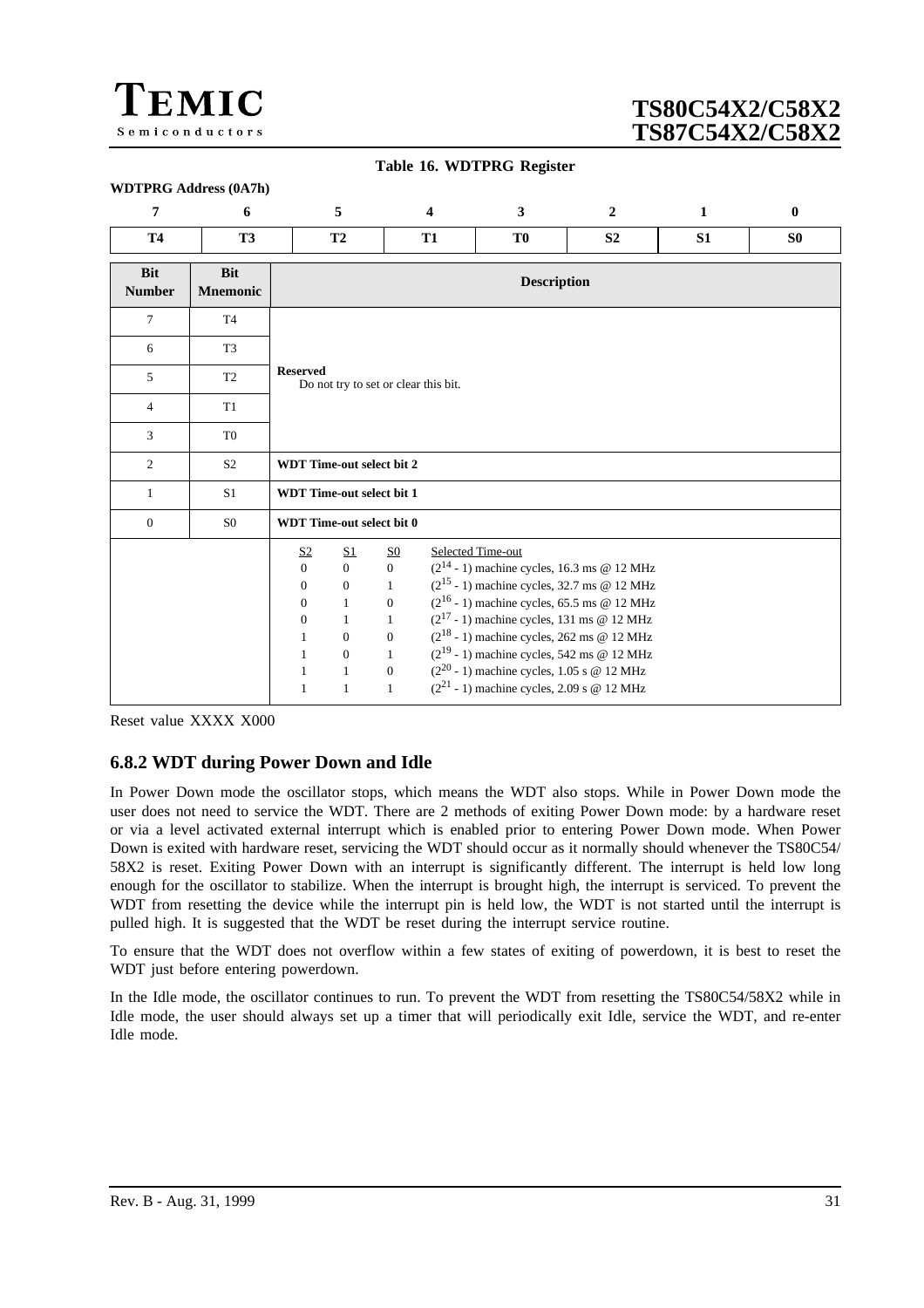![](_page_31_Picture_1.jpeg)

# **6.9 ONCETM Mode (ON Chip Emulation)**

The ONCE mode facilitates testing and debugging of systems using TS80C54/58X2 without removing the circuit from the board. The ONCE mode is invoked by driving certain pins of the TS80C54/58X2; the following sequence must be exercised:

- Pull ALE low while the device is in reset (RST high) and  $\overline{PSEN}$  is high.
- Hold ALE low as RST is deactivated.

While the TS80C54/58X2 is in ONCE mode, an emulator or test CPU can be used to drive the circuit Table 26. shows the status of the port pins during ONCE mode.

Normal operation is restored when normal reset is applied.

#### **Table 17. External Pin Status during ONCE Mode**

| ALE          | <b>PSEN</b>  | Port 0 | Port 1       | Port 2       | Port 3       | <b>XTAL1/2</b> |
|--------------|--------------|--------|--------------|--------------|--------------|----------------|
| Weak pull-up | Weak pull-up | Float  | Weak pull-up | Weak pull-up | Weak pull-up | Active         |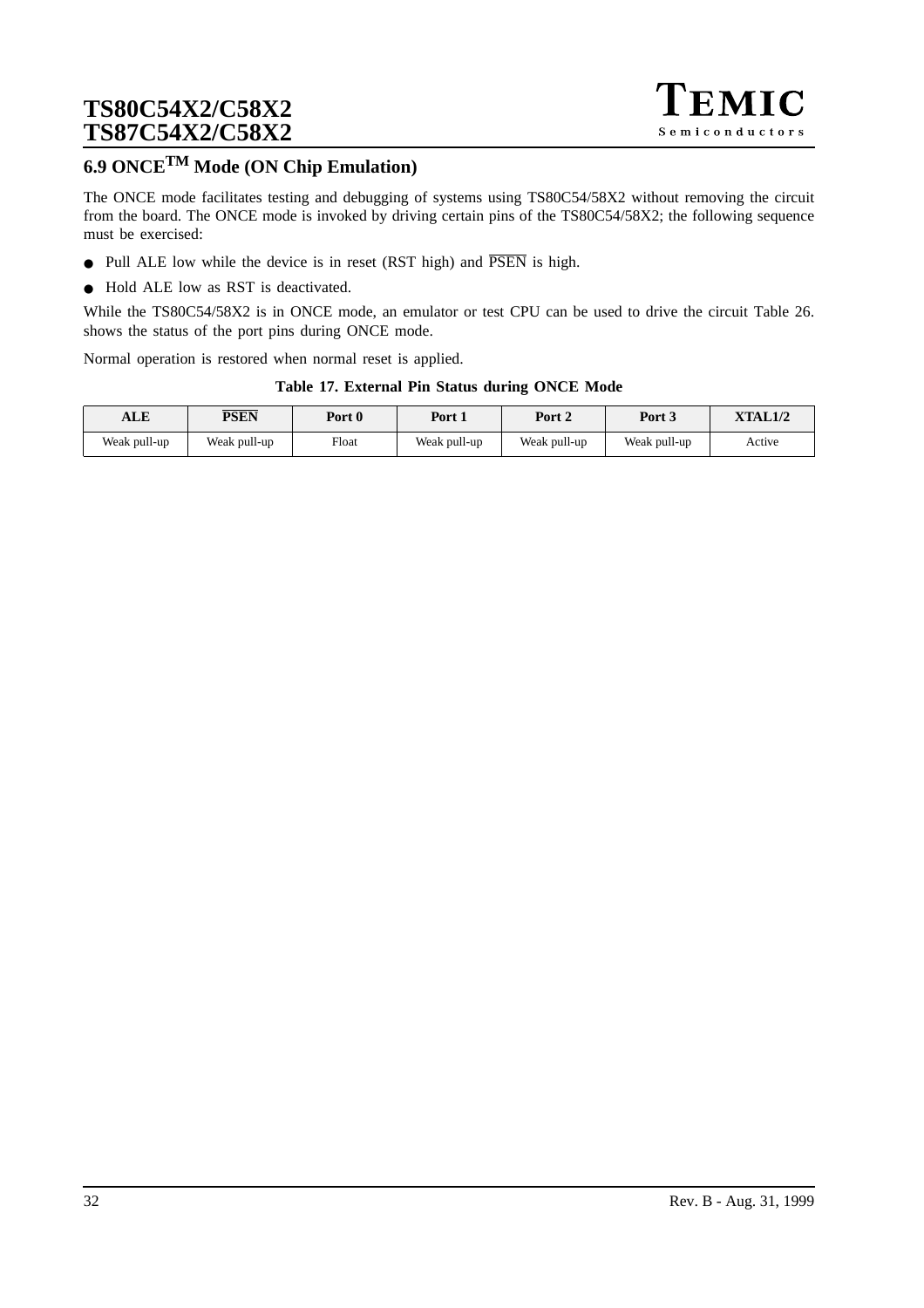## **6.10 Power-Off Flag**

The power-off flag allows the user to distinguish between a "cold start" reset and a "warm start" reset.

A cold start reset is the one induced by  $V_{CC}$  switch-on. A warm start reset occurs while  $V_{CC}$  is still applied to the device and could be generated for example by an exit from power-down.

The power-off flag (POF) is located in PCON register (See Table 18.). POF is set by hardware when  $V_{CC}$  rises from 0 to its nominal voltage. The POF can be set or cleared by software allowing the user to determine the type of reset.

The POF value is only relevant with a Vcc range from 4.5V to 5.5V. For lower Vcc value, reading POF bit will return indeterminate value.

#### **Table 18. PCON Register**

#### **7 6 5 4 3 2 1 0 SMOD1 SMOD0 - POF GF1 GF0 PD IDL Bit Number Bit Mnemonic Description** <sup>7</sup> SMOD1 **Serial port Mode bit 1** Set to select double baud rate in mode 1, 2 or 3. 6 SMOD0 **Serial port Mode bit 0** Clear to select SM0 bit in SCON register. Set to to select FE bit in SCON register. <sup>5</sup> - **Reserved** The value read from this bit is indeterminate. Do not set this bit. 4 POF **Power-Off Flag** Clear to recognize next reset type. Set by hardware when  $V_{CC}$  rises from 0 to its nominal voltage. Can also be set by software. 3 GF1 **General purpose Flag** Cleared by user for general purpose usage. Set by user for general purpose usage. 2  $\qquad \qquad$  GF0 **General purpose Flag** Cleared by user for general purpose usage. Set by user for general purpose usage. 1 PD **Power-Down mode bit** Cleared by hardware when reset occurs. Set to enter power-down mode.  $0$  IDL **Idle mode bit** Clear by hardware when interrupt or reset occurs. Set to enter idle mode.

**PCON - Power Control Register (87h)**

Reset Value  $= 00X1 0000b$ Not bit addressable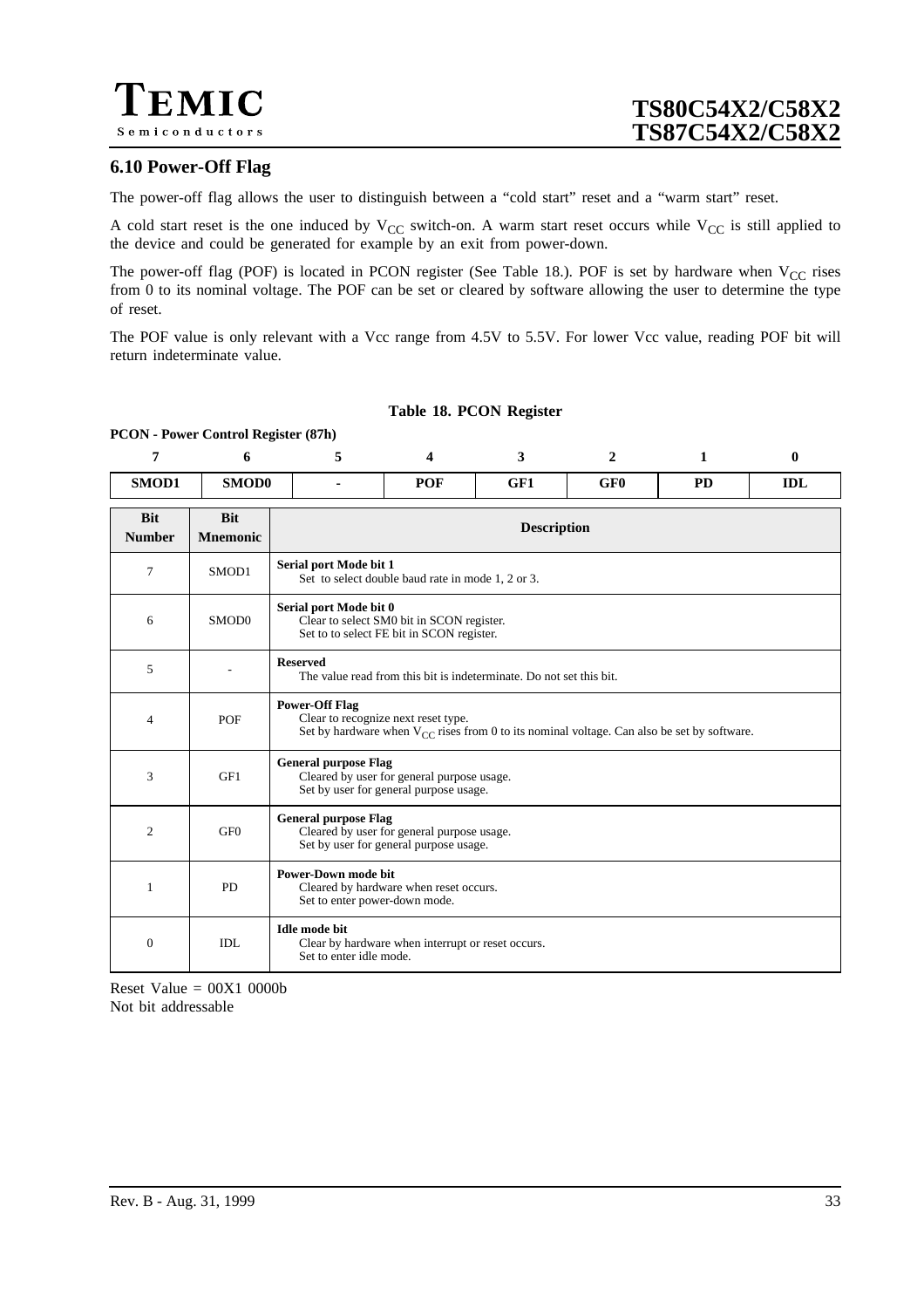### **6.11 Reduced EMI Mode**

The ALE signal is used to demultiplex address and data buses on port 0 when used with external program or data memory. Nevertheless, during internal code execution, ALE signal is still generated. In order to reduce EMI, ALE signal can be disabled by setting AO bit.

The AO bit is located in AUXR register at bit location 0. As soon as AO is set, ALE is no longer output but remains active during MOVX and MOVC instructions and external fetches. During ALE disabling, ALE pin is weakly pulled high.

#### **Table 19. AUXR Register**

### **AUXR - Auxiliary Register (8Eh)**

| 7                           | 6                             | 5                                                                                                                                         | 4                                                                                                                                                      | 3 | $\mathbf{2}$ | 1               | 0  |  |  |  |
|-----------------------------|-------------------------------|-------------------------------------------------------------------------------------------------------------------------------------------|--------------------------------------------------------------------------------------------------------------------------------------------------------|---|--------------|-----------------|----|--|--|--|
|                             |                               |                                                                                                                                           |                                                                                                                                                        |   |              | <b>RESERVED</b> | AO |  |  |  |
| <b>Bit</b><br><b>Number</b> | <b>Rit</b><br><b>Mnemonic</b> |                                                                                                                                           | <b>Description</b>                                                                                                                                     |   |              |                 |    |  |  |  |
| 7                           |                               | <b>Reserved</b>                                                                                                                           | The value read from this bit is indeterminate. Do not set this bit.                                                                                    |   |              |                 |    |  |  |  |
| 6                           |                               | <b>Reserved</b>                                                                                                                           | The value read from this bit is indeterminate. Do not set this bit.                                                                                    |   |              |                 |    |  |  |  |
| 5                           |                               | <b>Reserved</b>                                                                                                                           | The value read from this bit is indeterminate. Do not set this bit.                                                                                    |   |              |                 |    |  |  |  |
| 4                           |                               | <b>Reserved</b>                                                                                                                           | The value read from this bit is indeterminate. Do not set this bit.                                                                                    |   |              |                 |    |  |  |  |
| 3                           |                               | <b>Reserved</b>                                                                                                                           | The value read from this bit is indeterminate. Do not set this bit.                                                                                    |   |              |                 |    |  |  |  |
| 2                           |                               | <b>Reserved</b>                                                                                                                           | The value read from this bit is indeterminate. Do not set this bit.                                                                                    |   |              |                 |    |  |  |  |
| 1                           | <b>RESERVED</b>               |                                                                                                                                           | This bit must be set for normal operation<br>For ALE disabling, program 03H in AUXR register.<br>For standard operation, program 02H in AUXR register. |   |              |                 |    |  |  |  |
| $\Omega$                    | AO.                           | <b>ALE Output bit</b><br>Clear to restore ALE operation during internal fetches.<br>Set to disable ALE operation during internal fetches. |                                                                                                                                                        |   |              |                 |    |  |  |  |

Reset Value  $=$  XXXX XX00b Not bit addressable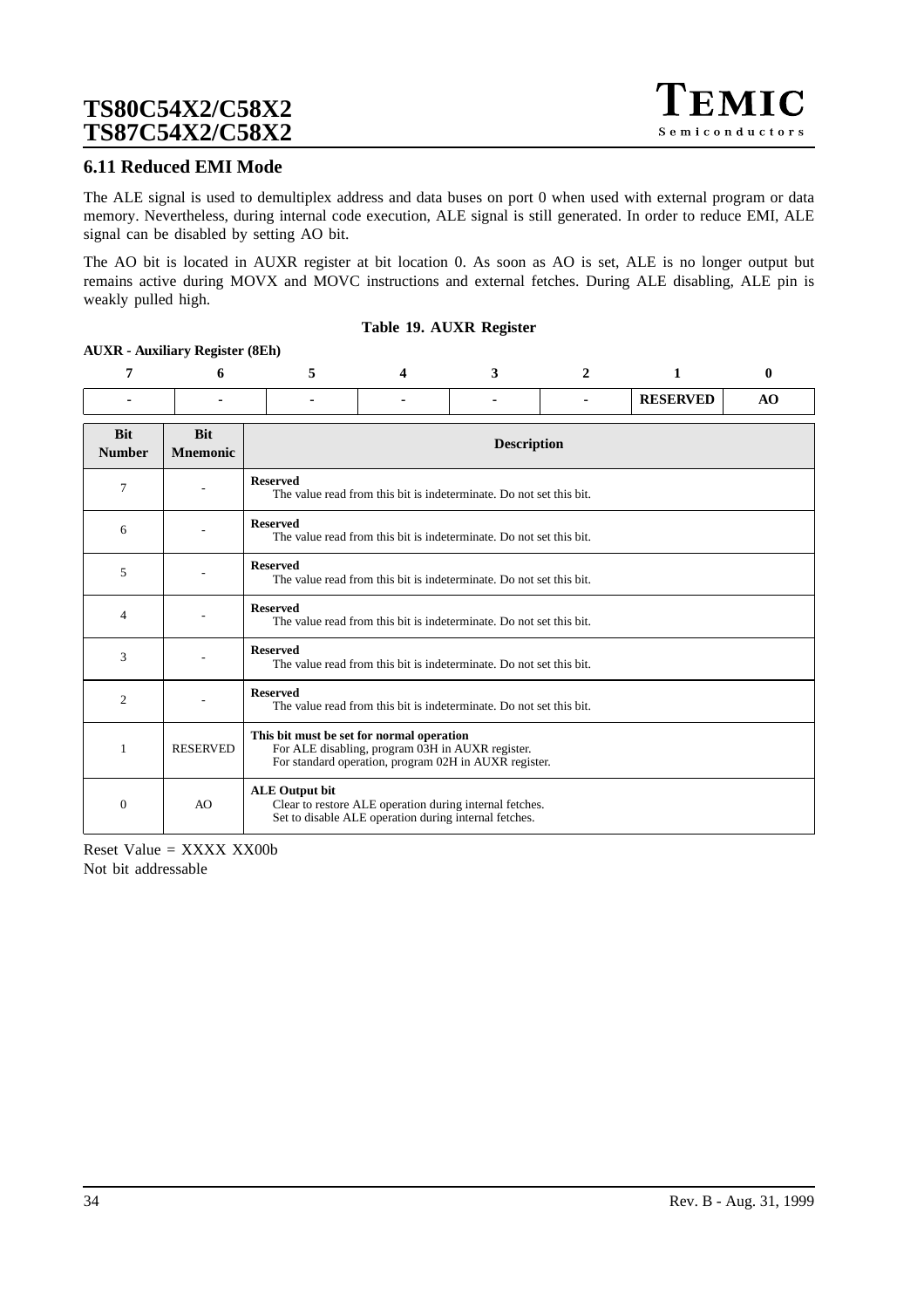![](_page_34_Picture_0.jpeg)

## **7. TS80C54/58X2 ROM**

## **7.1 ROM Structure**

The TS80C54/58X2 ROM memory is in three different arrays:

## **7.2 ROM Lock System**

The program Lock system, when programmed, protects the on-chip program against software piracy.

## **7.2.1 Encryption Array**

Within the ROM array are 64 bytes of encryption array that are initially unprogrammed (all FF's). Every time a byte is addressed during program verify, 6 address lines are used to select a byte of the encryption array. This byte is then exclusive-NOR'ed (XNOR) with the code byte, creating an encrypted verify byte. The algorithm, with the encryption array in the unprogrammed state, will return the code in its original, unmodified form.

When using the encryption array, one important factor needs to be considered. If a byte has the value FFh, verifying the byte will produce the encryption byte value. If a large block (>64 bytes) of code is left unprogrammed, a verification routine will display the content of the encryption array. For this reason all the unused code bytes should be programmed with random values. This will ensure program protection.

### **7.2.2 Program Lock Bits**

The lock bits when programmed according to Table 20. will provide different level of protection for the on-chip code and data.

| <b>Program Lock Bits</b> |     |     |     | <b>Protection description</b>                                                                                                                                                                         |
|--------------------------|-----|-----|-----|-------------------------------------------------------------------------------------------------------------------------------------------------------------------------------------------------------|
| Securi-<br>ty level      | LB1 | LR2 | LB3 |                                                                                                                                                                                                       |
|                          |     |     | U   | No program lock features enabled. Code verify will still be encrypted by the encryption<br>array if programmed. MOVC instruction executed from external program memory returns<br>non encrypted data. |
|                          | P   |     | U   | MOVC instruction executed from external program memory are disabled from fetching<br>code bytes from internal memory, $\overline{EA}$ is sampled and latched on reset.                                |

**Table 20. Program Lock bits**

U: unprogrammed

P: programmed

## **7.2.3 Signature bytes**

The TS80C54/58X2 contains 4 factory programmed signatures bytes. To read these bytes, perform the process described in section 8.3.

## **7.2.4 Verify Algorithm**

Refer to 8.3.4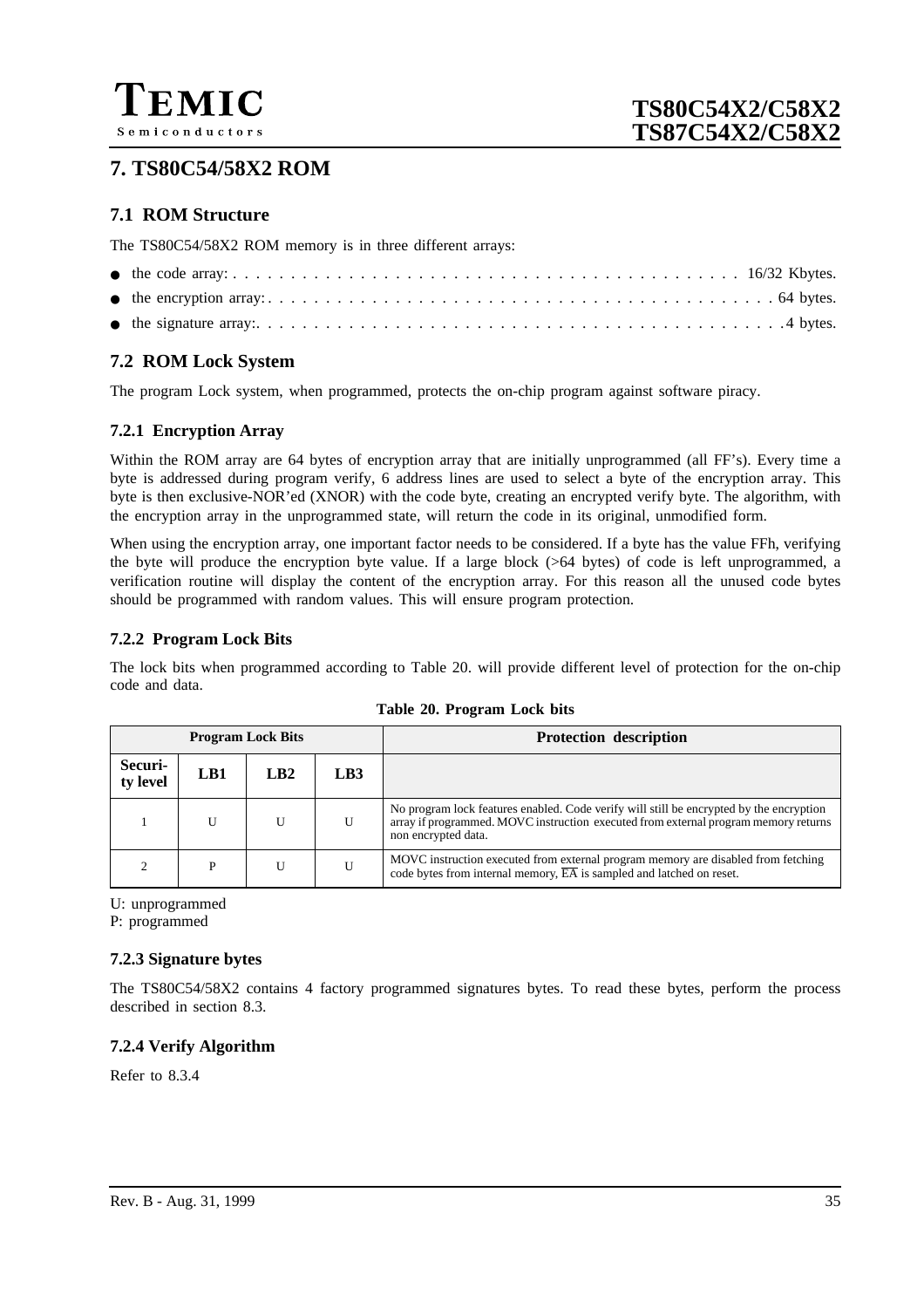![](_page_35_Picture_1.jpeg)

## **8. TS87C54/58X2 EPROM**

## **8.1 EPROM Structure**

The TS87C54/58X2 EPROM is divided in two different arrays:

| In addition a third non programmable array is implemented: |
|------------------------------------------------------------|
|                                                            |

## **8.2 EPROM Lock System**

The program Lock system, when programmed, protects the on-chip program against software piracy.

### **8.2.1 Encryption Array**

Within the EPROM array are 64 bytes of encryption array that are initially unprogrammed (all FF's). Every time a byte is addressed during program verify, 6 address lines are used to select a byte of the encryption array. This byte is then exclusive-NOR'ed (XNOR) with the code byte, creating an encrypted verify byte. The algorithm, with the encryption array in the unprogrammed state, will return the code in its original, unmodified form.

When using the encryption array, one important factor needs to be considered. If a byte has the value FFh, verifying the byte will produce the encryption byte value. If a large block (>64 bytes) of code is left unprogrammed, a verification routine will display the content of the encryption array. For this reason all the unused code bytes should be programmed with random values. This will ensure program protection.

### **8.2.2 Program Lock Bits**

The three lock bits, when programmed according to Table 21., will provide different level of protection for the on-chip code and data.

| <b>Program Lock Bits</b> |              |                 |              | <b>Protection description</b>                                                                                                                                                                                               |
|--------------------------|--------------|-----------------|--------------|-----------------------------------------------------------------------------------------------------------------------------------------------------------------------------------------------------------------------------|
| <b>Security</b><br>level | LB1          | LB <sub>2</sub> | LB3          |                                                                                                                                                                                                                             |
|                          | U            | U               | U            | No program lock features enabled. Code verify will still be encrypted by the encryption<br>array if programmed. MOVC instruction executed from external program memory<br>returns non encrypted data.                       |
| $\mathfrak{D}$           | P            | $\mathbf{U}$    | $\mathbf{U}$ | MOVC instruction executed from external program memory are disabled from fetching<br>code bytes from internal memory, $\overline{EA}$ is sampled and latched on reset, and further<br>programming of the EPROM is disabled. |
| 3                        | $\mathbf{I}$ | P               | $\mathbf{U}$ | Same as 2, also verify is disabled.                                                                                                                                                                                         |
| $\overline{4}$           | $\mathbf{I}$ | U               | P            | Same as 3, also external execution is disabled.                                                                                                                                                                             |

**Table 21. Program Lock bits**

U: unprogrammed,

P: programmed

WARNING: Security level 2 and 3 should only be programmed after EPROM and Core verification.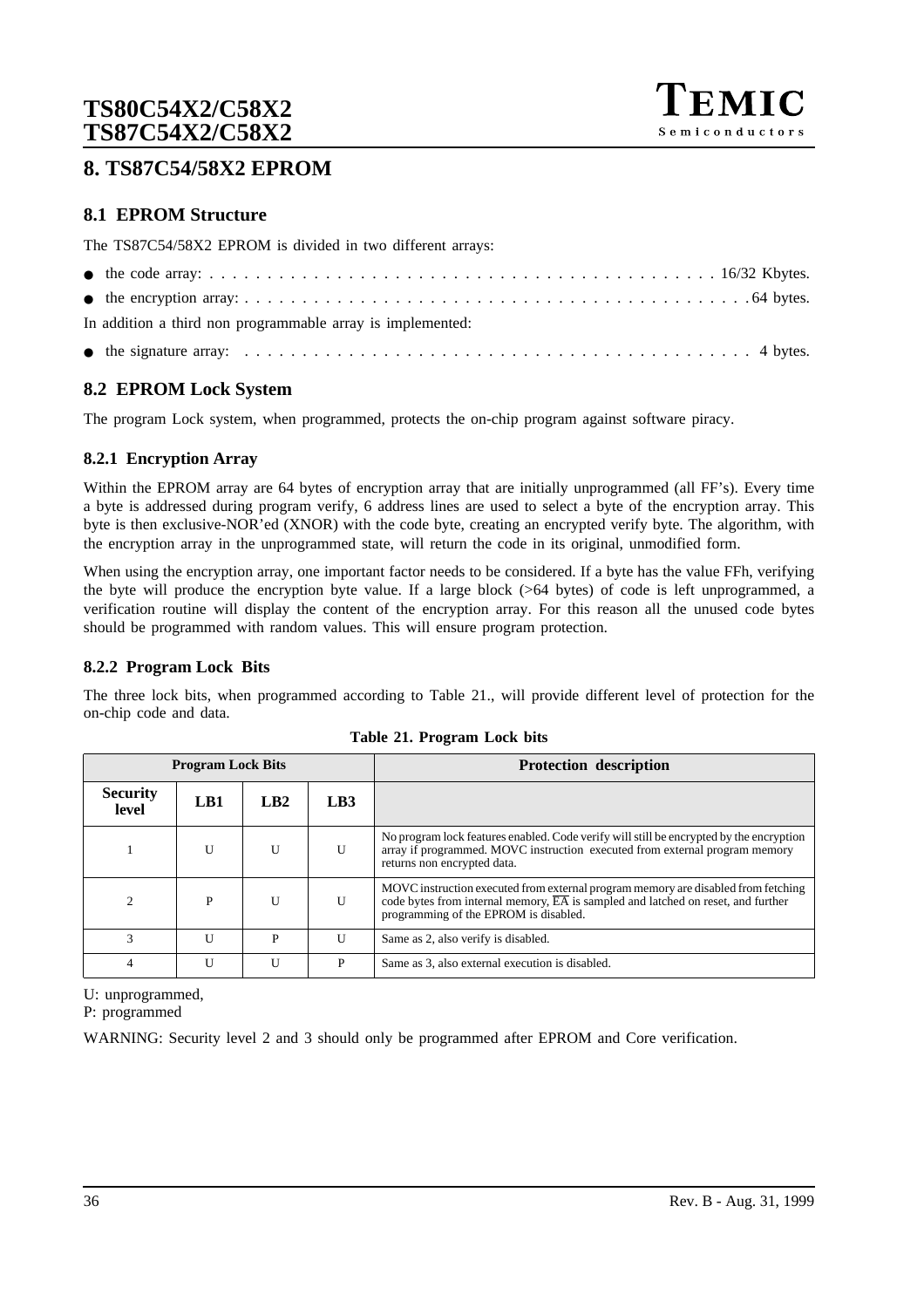![](_page_36_Picture_0.jpeg)

### **8.2.3 Signature bytes**

The TS87C54/58X2 contains 4 factory programmed signatures bytes. To read these bytes, perform the process described in section 8.3.

## **8.3 EPROM Programming**

### **8.3.1 Set-up modes**

In order to program and verify the EPROM or to read the signature bytes, the TS87C54/58X2 is placed in specific set-up modes (See [Figure 11.\).](#page-37-0)

Control and program signals must be held at the levels indicated in Table 22.

### **8.3.2 Definition of terms**

**Address Lines:**P1.0-P1.7, P2.0-P2.5, P3.4 respectively for A0-A14 (P2.5 (A13) for TS87C54X2, P3.4 (A14) for TS87C58X2).

**Data Lines:**P0.0-P0.7 for D0-D7

**Control Signals:**RST, PSEN, P2.6, P2.7, P3.3, P3.6, P3.7.

**Program Signals:**ALE/PROG, EA/VPP.

**Table 22. EPROM Set-Up Modes**

| Mode                                      | <b>RST</b>   | <b>PSEN</b>      | ALE/<br>$\overline{\text{PROG}}$ | $\overline{EA}$ /<br><b>VPP</b> | P <sub>2.6</sub> | P <sub>2.7</sub> | <b>P3.3</b>  | P3.6           | <b>P3.7</b>    |
|-------------------------------------------|--------------|------------------|----------------------------------|---------------------------------|------------------|------------------|--------------|----------------|----------------|
| Program Code data                         | $\mathbf{1}$ | $\boldsymbol{0}$ | Ц                                | 12.75V                          | $\mathbf{0}$     | $\mathbf{1}$     | $\mathbf{1}$ | $\mathbf{1}$   |                |
| Verify Code data                          | $\mathbf{1}$ | $\mathbf{0}$     | $\mathbf{1}$                     | $\mathbf{1}$                    | $\mathbf{0}$     |                  | $\mathbf{0}$ | $\mathbf{1}$   | 1              |
| Program Encryption Array<br>Address 0-3Fh | $\mathbf{1}$ | $\boldsymbol{0}$ | IГ                               | 12.75V                          | $\mathbf{0}$     | $\mathbf{1}$     | $\mathbf{1}$ | $\overline{0}$ | 1              |
| Read Signature Bytes                      | $\mathbf{1}$ | $\boldsymbol{0}$ | $\mathbf{1}$                     | $\mathbf{1}$                    | $\mathbf{0}$     |                  | $\mathbf{0}$ | $\Omega$       | $\mathbf{0}$   |
| Program Lock bit 1                        | 1            | $\overline{0}$   | Ц                                | 12.75V                          | $\mathbf{1}$     | $\mathbf{1}$     | $\mathbf{1}$ |                |                |
| Program Lock bit 2                        | $\mathbf{1}$ | $\mathbf{0}$     | ŢЦ                               | 12.75V                          | $\mathbf{1}$     | $\mathbf{1}$     | $\mathbf{1}$ | $\theta$       | $\overline{0}$ |
| Program Lock bit 3                        | 1            | $\mathbf{0}$     | IГ                               | 12.75V                          | 1                | $\mathbf{0}$     | $\mathbf{1}$ | $\mathbf{1}$   | $\mathbf{0}$   |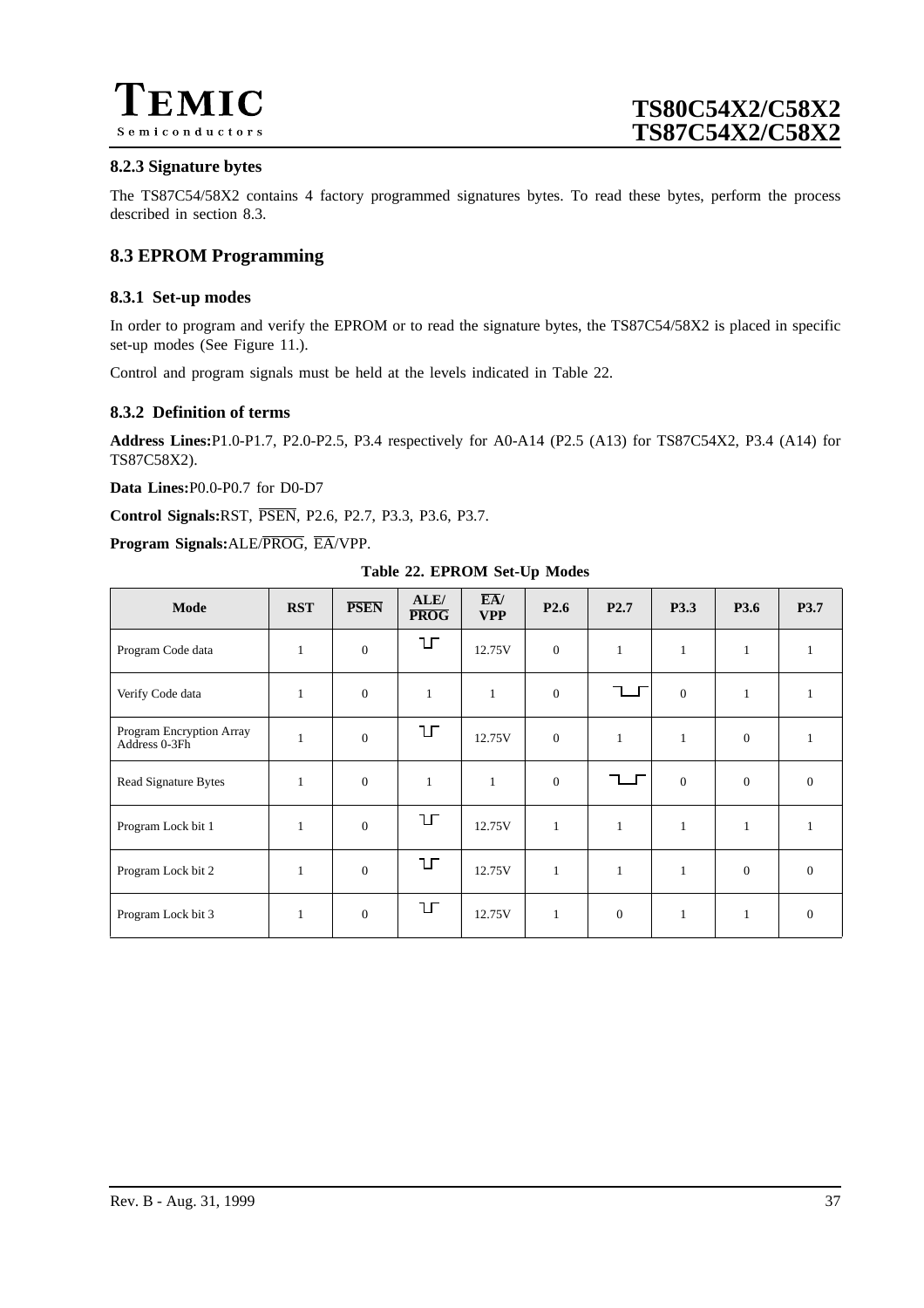![](_page_37_Picture_1.jpeg)

<span id="page-37-0"></span>![](_page_37_Figure_2.jpeg)

\* See Table 31. for proper value on these inputs

**Figure 11. Set-Up Modes Configuration**

### **8.3.3 Programming Algorithm**

The Improved Quick Pulse algorithm is based on the Quick Pulse algorithm and decreases the number of pulses applied during byte programming from 25 to 1.

To program the TS80C54/58X2 the following sequence must be exercised:

- Step 1: Activate the combination of control signals.
- Step 2: Input the valid address on the address lines.
- Step 3: Input the appropriate data on the data lines.
- Step 4: Raise  $\overline{EA}$ /VPP from VCC to VPP (typical 12.75V).
- Step 5: Pulse ALE/PROG once.
- Step 6: Lower  $\overline{EA}/VPP$  from VPP to VCC

Repeat step 2 through 6 changing the address and data for the entire array or until the end of the object file is reached (See [Figure 12.\)](#page-38-0).

#### **8.3.4 Verify algorithm**

Code array verify must be done after each byte or block of bytes is programmed. In either case, a complete verify of the programmed array will ensure reliable programming of the TS87C54/58X2.

P 2.7 is used to enable data output.

To verify the TS87C54/58X2 code the following sequence must be exercised:

- Step 1: Activate the combination of program and control signals.
- Step 2: Input the valid address on the address lines.
- Step 3: Read data on the data lines.

Repeat step 2 through 3 changing the address for the entire array verification (See Figu[re 12.\)](#page-38-0)

The encryption array cannot be directly verified. Verification of the encryption array is done by observing that the code array is well encrypted.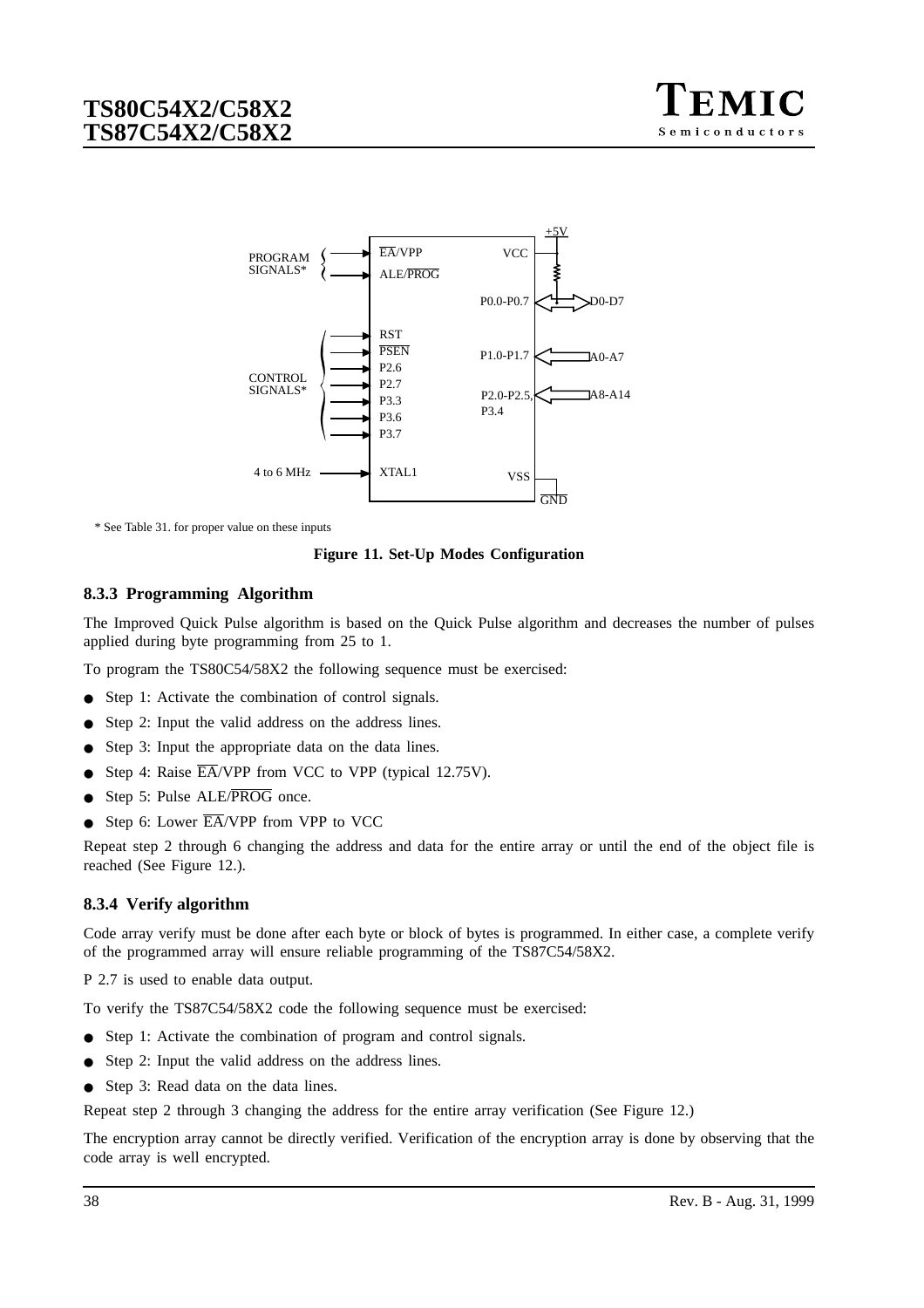<span id="page-38-0"></span>![](_page_38_Picture_0.jpeg)

![](_page_38_Figure_2.jpeg)

**Figure 12. Programming and Verification Signal's Waveform**

## **8.4 EPROM Erasure (Windowed Packages Only)**

Erasing the EPROM erases the code array, the encryption array and the lock bits returning the parts to full functionality.

Erasure leaves all the EPROM cells in a 1's state (FF).

### **8.4.1 Erasure Characteristics**

The recommended erasure procedure is exposure to ultraviolet light (at 2537  $\rm \AA$ ) to an integrated dose at least 15 W-sec/cm<sup>2</sup>. Exposing the EPROM to an ultraviolet lamp of 12,000  $\mu$ W/cm<sup>2</sup> rating for 30 minutes, at a distance of about 25 mm, should be sufficient. An exposure of 1 hour is recommended with most of standard erasers.

Erasure of the EPROM begins to occur when the chip is exposed to light with wavelength shorter than approximately 4,000 Å. Since sunlight and fluorescent lighting have wavelengths in this range, exposure to these light sources over an extended time (about 1 week in sunlight, or 3 years in room-level fluorescent lighting) could cause inadvertent erasure. If an application subjects the device to this type of exposure, it is suggested that an opaque label be placed over the window.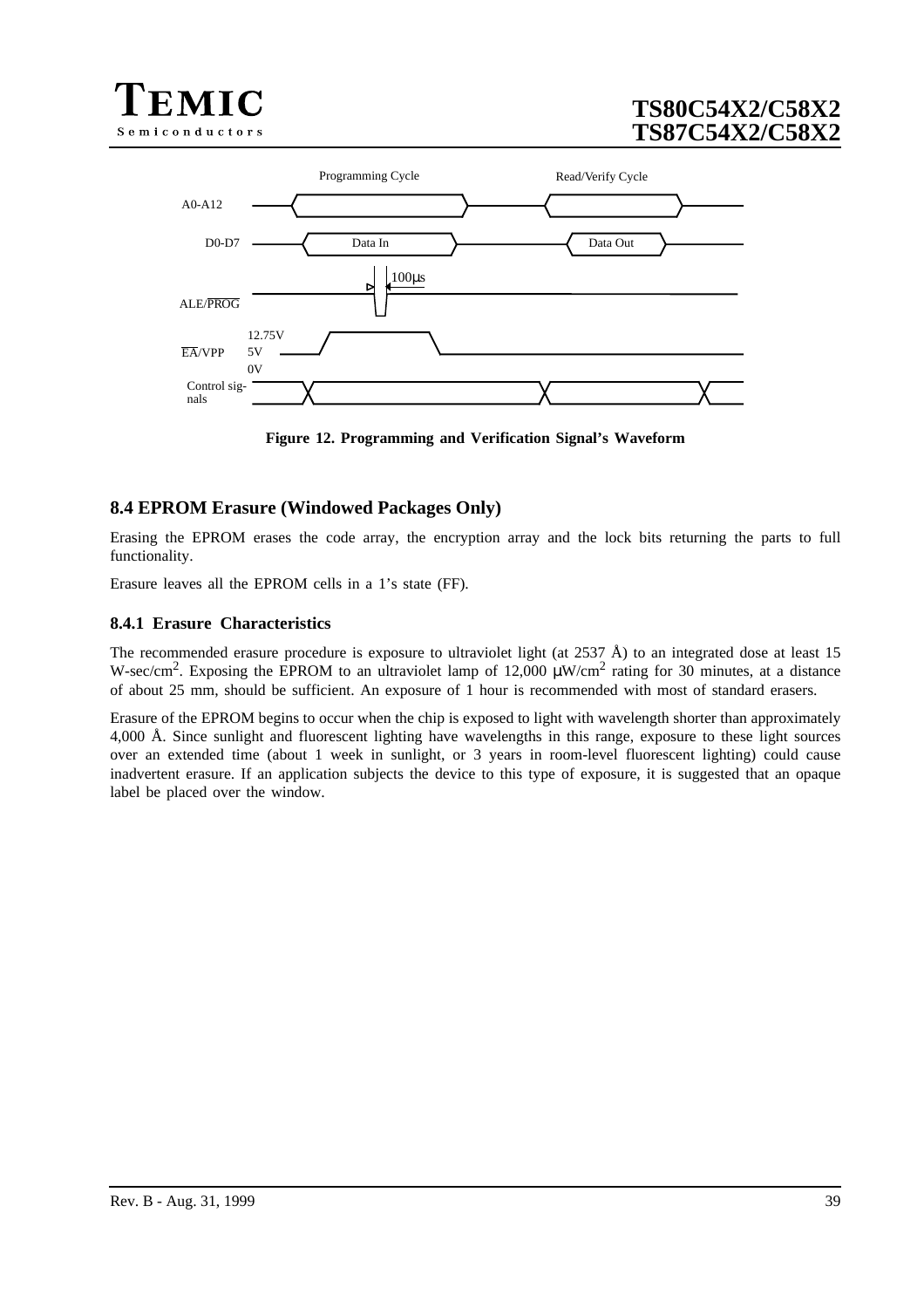![](_page_39_Picture_1.jpeg)

## **9. Signature Bytes**

The TS87C54/58X2 has four signature bytes in location 30h, 31h, 60h and 61h. To read these bytes follow the procedure for EPROM verify but activate the control lines provided in Table 31. for Read Signature Bytes. Table 23. shows the content of the signature byte for the TS80C54/58X2.

| Location        | <b>Contents</b> | <b>Comment</b>           |
|-----------------|-----------------|--------------------------|
| 30 <sub>h</sub> | 58h             | Manufacturer Code: TEMIC |
| 31 <sub>h</sub> | 57h             | Family Code: C51 X2      |
| 60h             | 37 <sub>h</sub> | Product name: TS80C58X2  |
| 60h             | B7h             | Product name: TS87C58X2  |
| 60h             | 3Bh             | Product name: TS80C54X2  |
| 60h             | <b>BBh</b>      | Product name: TS87C54X2  |
| 61h             | FFh             | Product revision number  |

#### **Table 23. Signature Bytes Content**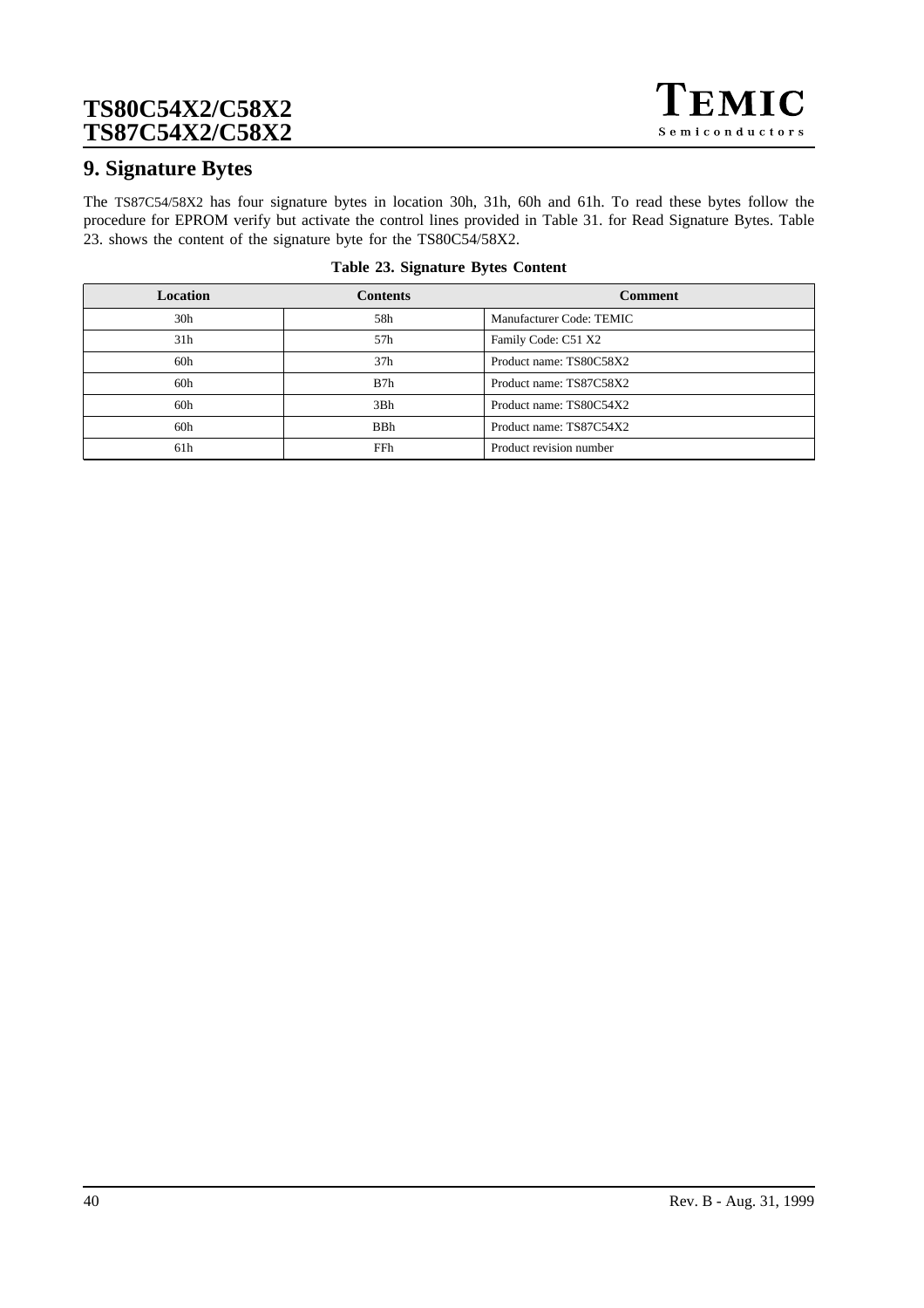![](_page_40_Picture_0.jpeg)

# **10. Electrical Characteristics**

## **10.1 Absolute Maximum Ratings (1)**

| Ambiant Temperature Under Bias: |                                             |
|---------------------------------|---------------------------------------------|
| $C = \text{commercial}$         | $0^{\circ}$ C to $70^{\circ}$ C             |
| $I =$ industrial                | -40 $\rm{^{\circ}C}$ to 85 $\rm{^{\circ}C}$ |
| Storage Temperature             | -65 <sup>o</sup> C to + 150 <sup>o</sup> C  |
| Voltage on $V_{CC}$ to $V_{SS}$ | $-0.5$ V to $+7$ V                          |
| Voltage on $V_{PP}$ to $V_{SS}$ | $-0.5$ V to $+13$ V                         |
| Voltage on Any Pin to $V_{SS}$  | -0.5 V to $V_{CC}$ + 0.5 V                  |
| Power Dissipation               | $1 \, \text{W}^{(2)}$                       |
|                                 |                                             |

*NOTES*

*1. Stresses at or above those listed under " Absolute Maximum Ratings" may cause permanent damage to the device. This is a stress rating only and functional operation of the device at these or any other conditions above those indicated in the operational sections of this specification is not implied. Exposure to absolute maximum rating conditions may affect device reliability.*

*2. This value is based on the maximum allowable die temperature and the thermal resistance of the package.*

### **10.2 Power consumption measurement**

Since the introduction of the first C51 devices, every manufacturer made operating Icc measurements under reset, which made sense for the designs were the CPU was running under reset. In TEMIC new devices, the CPU is no more active during reset, so the power consumption is very low but is not really representative of what will happen in the customer system. That's why, while keeping measurements under Reset, TEMIC presents a new way to measure the operating Icc:

Using an internal test ROM, the following code is executed:

Label: SJMP Label (80 FE)

Ports 1, 2, 3 are disconnected, Port 0 is tied to FFh, EA = Vcc, RST = Vss, XTAL2 is not connected and XTAL1 is driven by the clock.

This is much more representative of the real operating Icc.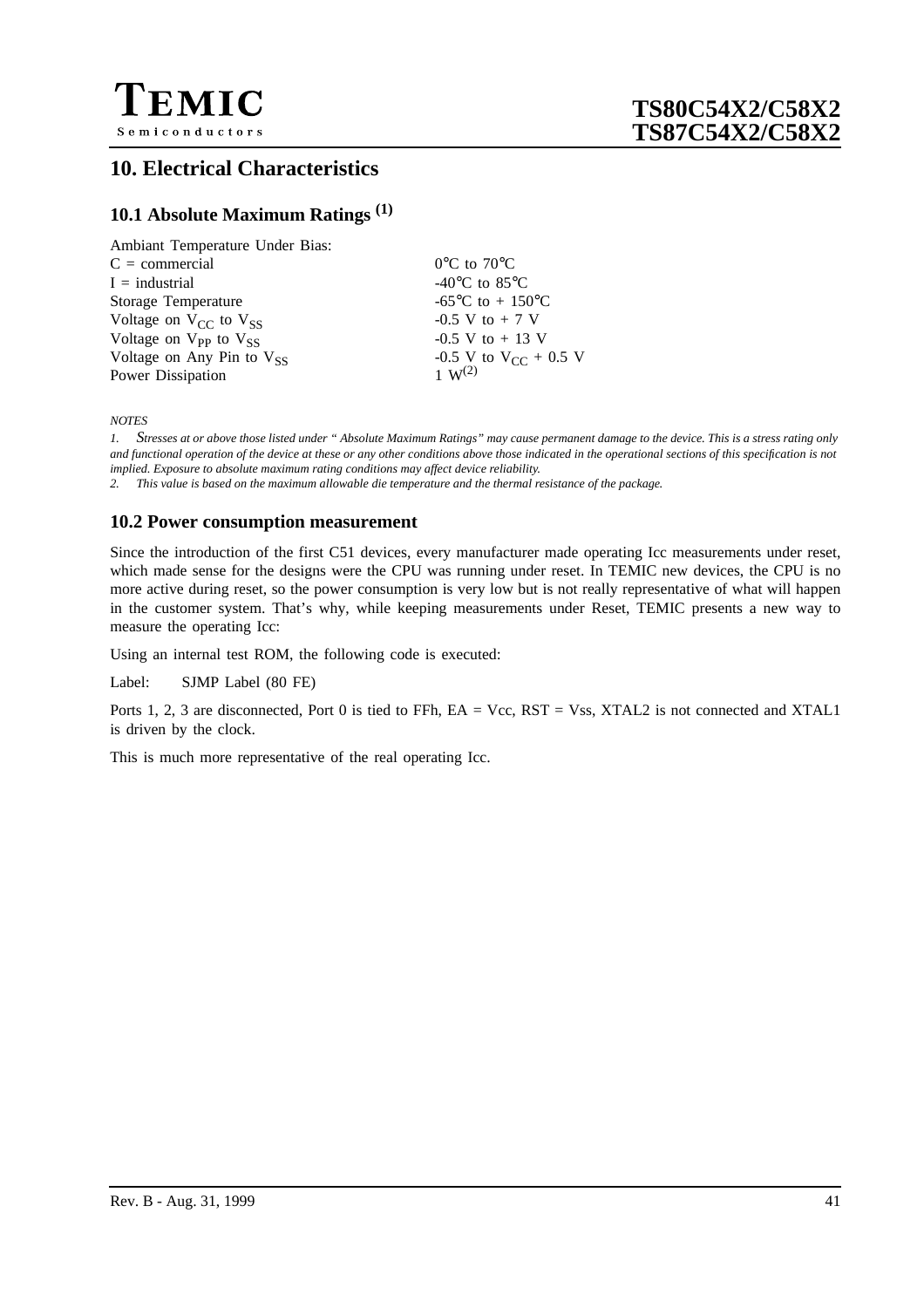![](_page_41_Picture_1.jpeg)

### **10.3 DC Parameters for Standard Voltage**

TA =  $0^{\circ}$ C to +70°C; V<sub>SS</sub> = 0 V; V<sub>CC</sub> = 5 V ± 10%; F = 0 to 40 MHz. TA = -40°C to +85°C;  $V_{SS} = 0$  V;  $V_{CC} = 5$  V  $\pm$  10%; F = 0 to 40 MHz.

| <b>Symbol</b>                     | Parameter                                              | Min                                                      | <b>Typ</b> | <b>Max</b>                                          | Unit                      | <b>Test Conditions</b>                                                                             |
|-----------------------------------|--------------------------------------------------------|----------------------------------------------------------|------------|-----------------------------------------------------|---------------------------|----------------------------------------------------------------------------------------------------|
| $\rm{V_{II.}}$                    | <b>Input Low Voltage</b>                               | $-0.5$                                                   |            | $0.2 V_{CC} - 0.1$                                  | $\ensuremath{\mathsf{V}}$ |                                                                                                    |
| $\rm V_{IH}$                      | Input High Voltage except XTAL1, RST                   | $0.2 V_{CC} + 0.9$                                       |            | $V_{CC}$ + 0.5                                      | $\mathbf V$               |                                                                                                    |
| $\rm V_{\rm IH1}$                 | Input High Voltage, XTAL1, RST                         | $0.7~\mathrm{V_{CC}}$                                    |            | $V_{CC}$ + 0.5                                      | V                         |                                                                                                    |
| $\rm V_{OL}$                      | Output Low Voltage, ports 1, 2, 3 <sup>(6)</sup>       |                                                          |            | 0.3<br>0.45<br>1.0                                  | $\mathbf V$<br>V<br>V     | $I_{OL} = 100 \mu A^{(4)}$<br>$I_{OL} = 1.6$ mA <sup>(4)</sup><br>$I_{OL} = 3.5$ mA <sup>(4)</sup> |
| $\rm V_{OL1}$                     | Output Low Voltage, port 0 <sup>(6)</sup>              |                                                          |            | 0.3<br>0.45<br>1.0                                  | V<br>V<br>V               | $I_{OL} = 200 \mu A^{(4)}$<br>$I_{OL} = 3.2$ mA <sup>(4)</sup><br>$I_{OL} = 7.0$ mA <sup>(4)</sup> |
| $\rm V_{OL2}$                     | Output Low Voltage, ALE, PSEN                          |                                                          |            | 0.3<br>0.45<br>1.0                                  | V<br>V<br>V               | $I_{OL} = 100 \mu A^{(4)}$<br>$I_{OL} = 1.6$ mA <sup>(4)</sup><br>$I_{OL} = 3.5$ mA <sup>(4)</sup> |
| $V_{OH}$                          | Output High Voltage, ports 1, 2, 3                     | $V_{CC}$ - 0.3<br>$V_{CC} - 0.7$<br>$V_{CC} - 1.5$       |            |                                                     | V<br>V<br>V               | $I_{OH} = -10 \mu A$<br>$I_{OH} = -30 \mu A$<br>$I_{OH} = -60 \mu A$<br>$V_{CC} = 5 V \pm 10\%$    |
| V <sub>OH1</sub>                  | Output High Voltage, port 0                            | $V_{CC}$ - 0.3<br>$V_{CC}$ - 0.7<br>$V_{CC}$ - 1.5       |            |                                                     | V<br>V<br>V               | $I_{OH} = -200 \mu A$<br>$I_{OH} = -3.2$ mA<br>$I_{OH} = -7.0$ mA<br>$V_{CC} = 5 V \pm 10\%$       |
| V <sub>OH2</sub>                  | Output High Voltage, ALE, PSEN                         | $\rm V_{CC}$ - $0.3$<br>$V_{CC}$ - 0.7<br>$V_{CC}$ - 1.5 |            |                                                     | V<br>V<br>V               | $I_{OH} = -100 \mu A$<br>$I_{OH} = -1.6$ mA<br>$I_{OH} = -3.5$ mA<br>$V_{CC} = 5 V \pm 10\%$       |
| $R_{RST}$                         | <b>RST Pulldown Resistor</b>                           | 50                                                       | $90^{(5)}$ | 200                                                 | $k\Omega$                 |                                                                                                    |
| $\mathbf{I}_{\rm IL}$             | Logical 0 Input Current ports 1, 2 and 3               |                                                          |            | $-50$                                               | $\mu A$                   | $Vin = 0.45$ V                                                                                     |
| $\mathbf{I}_{\text{LI}}$          | Input Leakage Current                                  |                                                          |            | $\pm 10$                                            | $\mu A$                   | $0.45$ V < Vin < V <sub>CC</sub>                                                                   |
| $I_{TL}$                          | Logical 1 to 0 Transition Current, ports 1, 2, 3       |                                                          |            | $-650$                                              | μA                        | $Vin = 2.0 V$                                                                                      |
| $C_{IO}$                          | Capacitance of I/O Buffer                              |                                                          |            | 10                                                  | pF                        | $Fc = 1 MHz$<br>$TA = 25^{\circ}C$                                                                 |
| $I_{PD}$                          | Power Down Current                                     |                                                          | $20^{(5)}$ | 50                                                  | μA                        | $2.0 \ V < V_{CC} < 5.5 \ V^{(3)}$                                                                 |
| $I_{CC}$<br>under<br><b>RESET</b> | Power Supply Current Maximum values, X1<br>mode: $(7)$ |                                                          |            | $1 + 0.4$ Freq<br>(MHz)<br>@12MHz 5.8<br>@16MHz 7.4 | mA                        | $V_{CC} = 5.5 V^{(1)}$                                                                             |

### **Table 24. DC Parameters in Standard Voltage**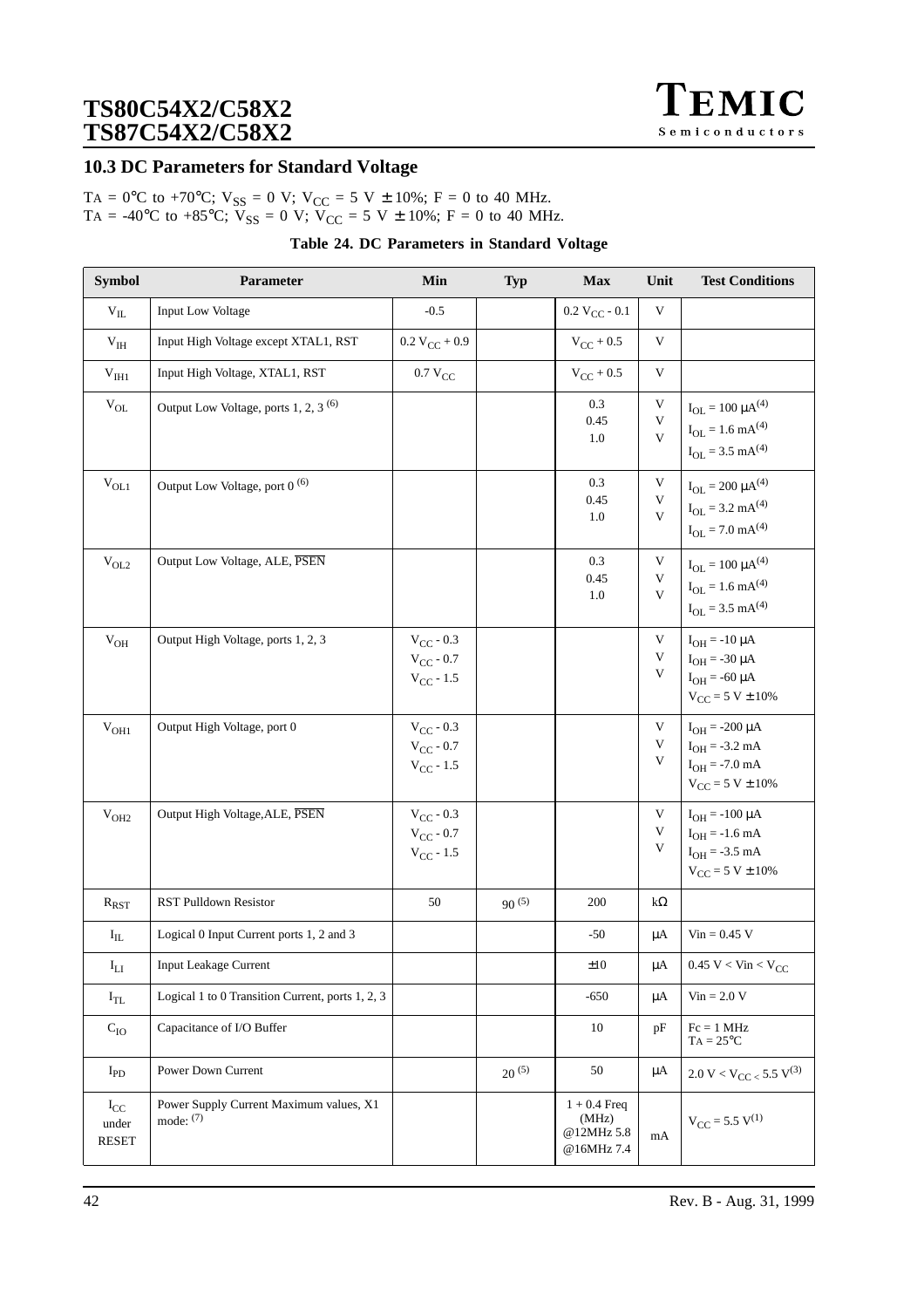![](_page_42_Picture_0.jpeg)

| <b>Symbol</b>         | <b>Parameter</b>                                       | Min | <b>Typ</b> | <b>Max</b>                                             | Unit | <b>Test Conditions</b>                |
|-----------------------|--------------------------------------------------------|-----|------------|--------------------------------------------------------|------|---------------------------------------|
| $I_{CC}$<br>operating | Power Supply Current Maximum values, X1<br>mode: $(7)$ |     |            | $3 + 0.6$ Freq<br>(MHz)<br>@12MHz 10.2<br>@16MHz 12.6  | mA   | $V_{\text{CC}} = 5.5 \text{ V}^{(8)}$ |
| $I_{CC}$<br>idle      | Power Supply Current Maximum values, X1<br>mode: $(7)$ |     |            | $0.25 + 0.3$ Freq<br>(MHz)<br>@12MHz 3.9<br>@16MHz 5.1 | mA   | $V_{\text{CC}} = 5.5 V^{(2)}$         |

## **10.4 DC Parameters for Low Voltage**

TA = 0°C to +70°C;  $V_{SS} = 0$  V;  $V_{CC} = 2.7$  V to 5.5 V  $\pm$  10%; F = 0 to 30 MHz. TA = -40°C to +85°C;  $V_{SS} = 0$  V;  $V_{CC} = 2.7$  V to 5.5 V  $\pm$  10%; F = 0 to 30 MHz.

**Table 25. DC Parameters for Low Voltage**

| <b>Symbol</b>                     | Parameter                                                         | Min                 | <b>Typ</b>               | <b>Max</b>                                          | Unit      | <b>Test Conditions</b>                                                 |
|-----------------------------------|-------------------------------------------------------------------|---------------------|--------------------------|-----------------------------------------------------|-----------|------------------------------------------------------------------------|
| $V_{IL}$                          | <b>Input Low Voltage</b>                                          | $-0.5$              |                          | $0.2 V_{CC} - 0.1$                                  | V         |                                                                        |
| $V_{IH}$                          | Input High Voltage except XTAL1, RST                              | $0.2 V_{CC} + 0.9$  |                          | $V_{CC}$ + 0.5                                      | V         |                                                                        |
| V <sub>HH1</sub>                  | Input High Voltage, XTAL1, RST                                    | $0.7 V_{CC}$        |                          | $V_{CC}$ + 0.5                                      | V         |                                                                        |
| $\rm V_{OL}$                      | Output Low Voltage, ports 1, 2, 3 <sup>(6)</sup>                  |                     |                          | 0.45                                                | V         | $I_{OL} = 0.8$ mA <sup>(4)</sup>                                       |
| $V_{OL1}$                         | Output Low Voltage, port 0, ALE, $\overline{PSEN}$ <sup>(6)</sup> |                     |                          | 0.45                                                | V         | $I_{OL} = 1.6$ mA <sup>(4)</sup>                                       |
| $\rm V_{OH}$                      | Output High Voltage, ports 1, 2, 3                                | 0.9 V <sub>CC</sub> |                          |                                                     | V         | $I_{OH} = -10 \mu A$                                                   |
| $V_{OH1}$                         | Output High Voltage, port 0, ALE, PSEN                            | 0.9 V <sub>CC</sub> |                          |                                                     | V         | $I_{OH} = -40 \mu A$                                                   |
| $I_{IL}$                          | Logical 0 Input Current ports 1, 2 and 3                          |                     |                          | $-50$                                               | $\mu A$   | $Vin = 0.45$ V                                                         |
| $I_{LI}$                          | <b>Input Leakage Current</b>                                      |                     |                          | $\pm 10$                                            | μA        | $0.45 \text{ V} < \text{V}$ in < $\text{V}_{\text{CC}}$                |
| $I_{TL}$                          | Logical 1 to 0 Transition Current, ports 1, 2, 3                  |                     |                          | $-650$                                              | μA        | $Vin = 2.0 V$                                                          |
| $R_{RST}$                         | <b>RST Pulldown Resistor</b>                                      | 50                  | $90^{(5)}$               | 200                                                 | $k\Omega$ |                                                                        |
| CIO                               | Capacitance of I/O Buffer                                         |                     |                          | 10                                                  | pF        | $Fc = 1 MHz$<br>$TA = 25^{\circ}C$                                     |
| $I_{PD}$                          | Power Down Current                                                |                     | $20^{(5)}$<br>$10^{(5)}$ | 50<br>30                                            | $\mu A$   | $V_{CC}$ = 2.0 V to 5.5 $V^{(3)}$<br>$V_{CC}$ = 2.0 V to 3.3 $V^{(3)}$ |
| $I_{CC}$<br>under<br><b>RESET</b> | Power Supply Current Maximum values, X1<br>mode: $(7)$            |                     |                          | $1 + 0.2$ Freq<br>(MHz)<br>@12MHz 3.4<br>@16MHz 4.2 | mA        | $V_{CC}$ = 3.3 $V^{(1)}$                                               |
| $I_{CC}$<br>operating             | Power Supply Current Maximum values, X1<br>mode: $(7)$            |                     |                          | $1 + 0.3$ Freq<br>(MHz)<br>@12MHz 4.6<br>@16MHz 5.8 | mA        | $V_{CC}$ = 3.3 $V^{(8)}$                                               |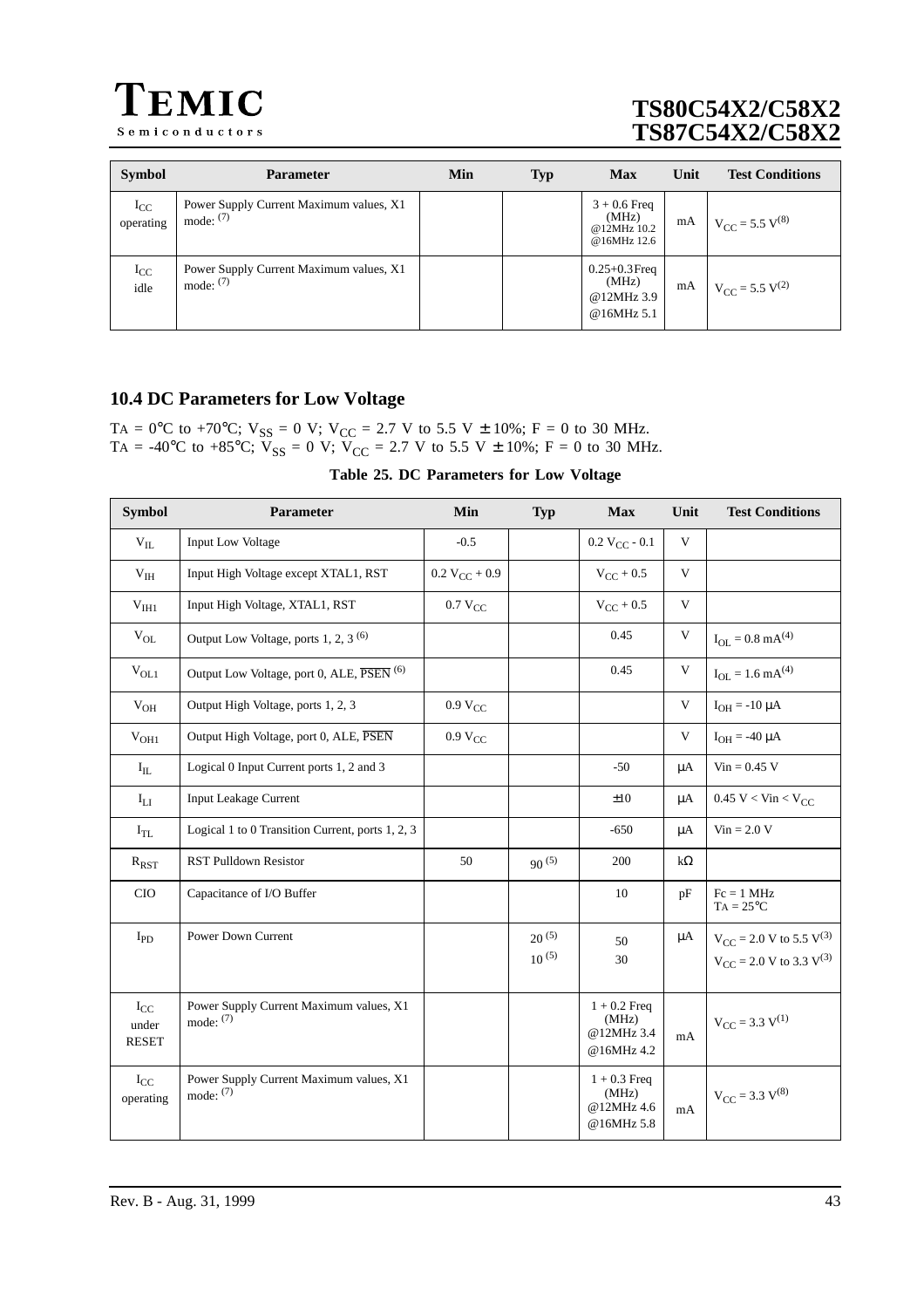Semiconductors

| <b>Symbol</b>    | <b>Parameter</b>                                       | Min | Typ | <b>Max</b>                                            | Unit | <b>Test Conditions</b>                              |
|------------------|--------------------------------------------------------|-----|-----|-------------------------------------------------------|------|-----------------------------------------------------|
| $I_{CC}$<br>idle | Power Supply Current Maximum values, X1<br>mode: $(7)$ |     |     | $0.15$ Freq<br>$(MHz) + 0.2$<br>@12MHz2<br>@16MHz 2.6 | mA   | <sup>1</sup> V <sub>CC</sub> = 3.3 V <sup>(2)</sup> |

*NOTES*

*1.*  $I_{CC}$  under reset is measured with all output pins disconnected; XTAL1 driven with  $T_{CLCH}$ ,  $T_{CHCL}$  = 5 ns (see [Figure 17.\)](#page-44-0),  $V_{IL} = V_{SS} + 0.5$  V,  $V_{IH} = V_{CC}$  - 0.5V; XTAL2 N.C.;  $\overline{EA} = RST = Port0 = V_{CC}$ .  $I_{CC}$  would be slightly higher if a crystal oscillator used..

2. *Idle I<sub>CC</sub> is measured with all output pins disconnected; XTAL1 driven with T<sub>CLCH</sub>, T<sub>CHCL</sub> = 5 ns, V<sub>IL</sub> = V<sub>SS</sub> + 0.5 V, V<sub>IH</sub> = V<sub>CC</sub> - 0.5 V; XTAL2 N.C; Port*  $0 = V_{CC}$ *;*  $\overline{EA} = RST = V_{SS}$  *(see [Figure 15.\)](#page-44-0).* 

3. Power Down  $I_{CC}$  is measured with all output pins disconnected;  $\overline{EA} = V_{SS}$  PORT  $0 = V_{CC}$ ; XTAL2 NC.; RST =  $V_{SS}$  (see [Figure 16.\)](#page-44-0).

*4. Capacitance loading on Ports 0 and 2 may cause spurious noise pulses to be superimposed on the VOLs of ALE and Ports 1 and 3. The noise is due to external bus capacitance discharging into the Port 0 and Port 2 pins when these pins make 1 to 0 transitions during bus operation. In the worst cases (capacitive loading 100pF), the noise pulse on the ALE line may exceed 0.45V with maxi VOL peak 0.6V. A Schmitt Trigger use is not necessary. 5. Typicals are based on a limited number of samples and are not guaranteed. The values listed are at room temperature and 5V.*

*6. Under steady state (non-transient) conditions, IOL must be externally limited as follows:*

*Maximum IOL per port pin: 10 mA Maximum IOL per 8-bit port: Port 0: 26 mA Ports 1, 2 and 3: 15 mA*

*Maximum total I<sub>OL</sub> for all output pins: 71 mA* 

 $If I_{OI}$  exceeds the test condition,  $V_{OI}$  *may exceed the related specification. Pins are not guaranteed to sink current greater than the listed test conditions. 7. For other values, please contact your sales office.*

8. Operating  $I_{CC}$  is measured with all output pins disconnected; XTAL1 driven with  $T_{CLCH}$ ,  $T_{CHCL}$  = 5 ns (see [Figure 17.\)](#page-44-0),  $V_{IL}$  =  $V_{SS}$  + 0.5 V,

 $V_{IH}$  =  $V_{CC}$  - 0.5V; XTAL2 N.C.;  $\overline{EA}$  = Port  $0 = V_{CC}$ ; RST =  $V_{SS}$ . The internal ROM runs the code 80 FE (label: SJMP label). I<sub>CC</sub> would be slightly *higher if a crystal oscillator is used. Measurements are made with OTP products when possible, which is the worst case.*

![](_page_43_Figure_14.jpeg)

All other pins are disconnected.

**Figure 13. I<sub>CC</sub> Test Condition, under reset**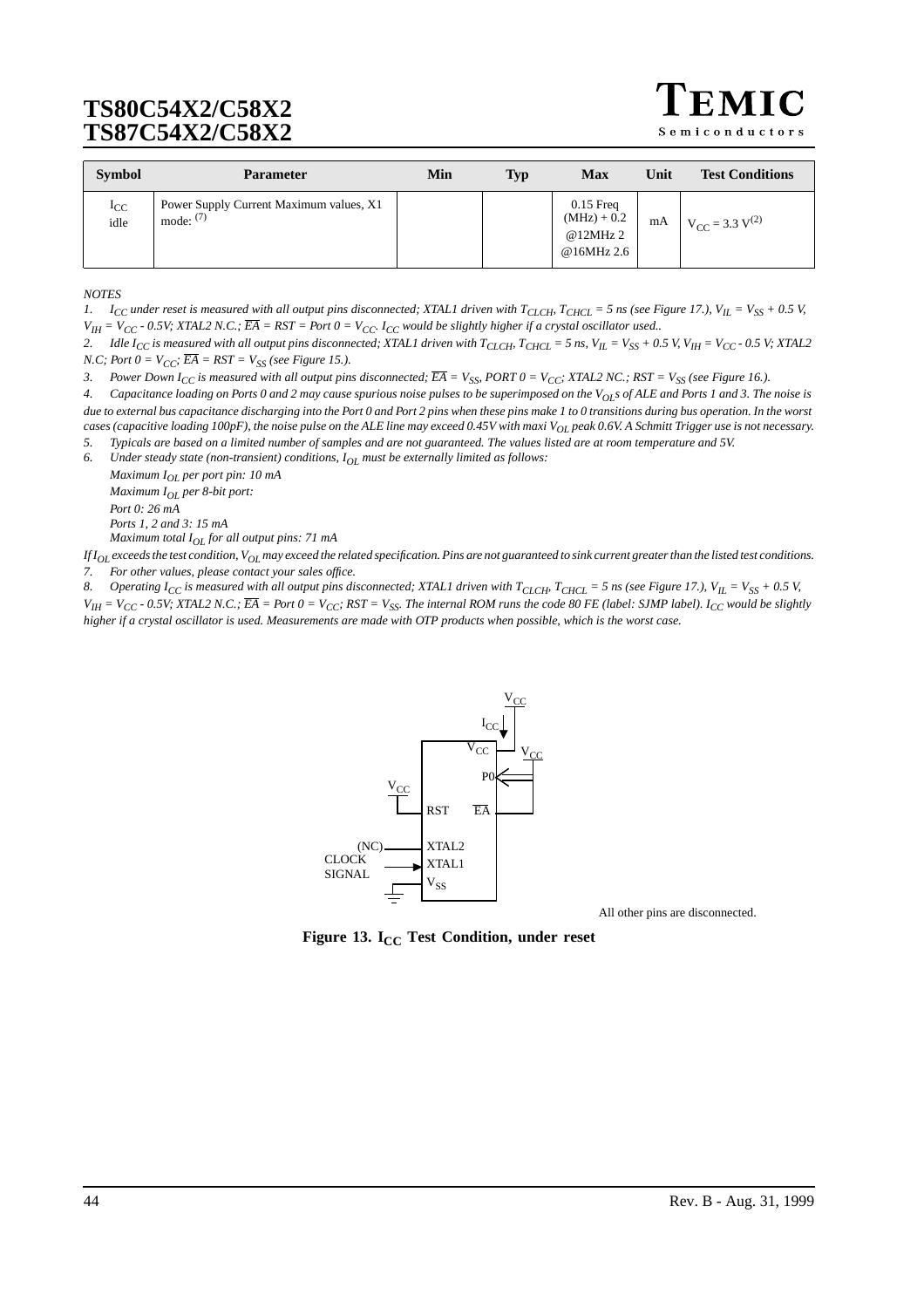<span id="page-44-0"></span>![](_page_44_Picture_0.jpeg)

![](_page_44_Figure_2.jpeg)

All other pins are disconnected.

![](_page_44_Figure_4.jpeg)

![](_page_44_Figure_5.jpeg)

**Figure 15. I<sub>CC</sub> Test Condition, Idle Mode** 

![](_page_44_Figure_7.jpeg)

Figure 16. I<sub>CC</sub> Test Condition, Power-Down Mode

![](_page_44_Figure_9.jpeg)

Figure 17. Clock Signal Waveform for I<sub>CC</sub> Tests in Active and Idle Modes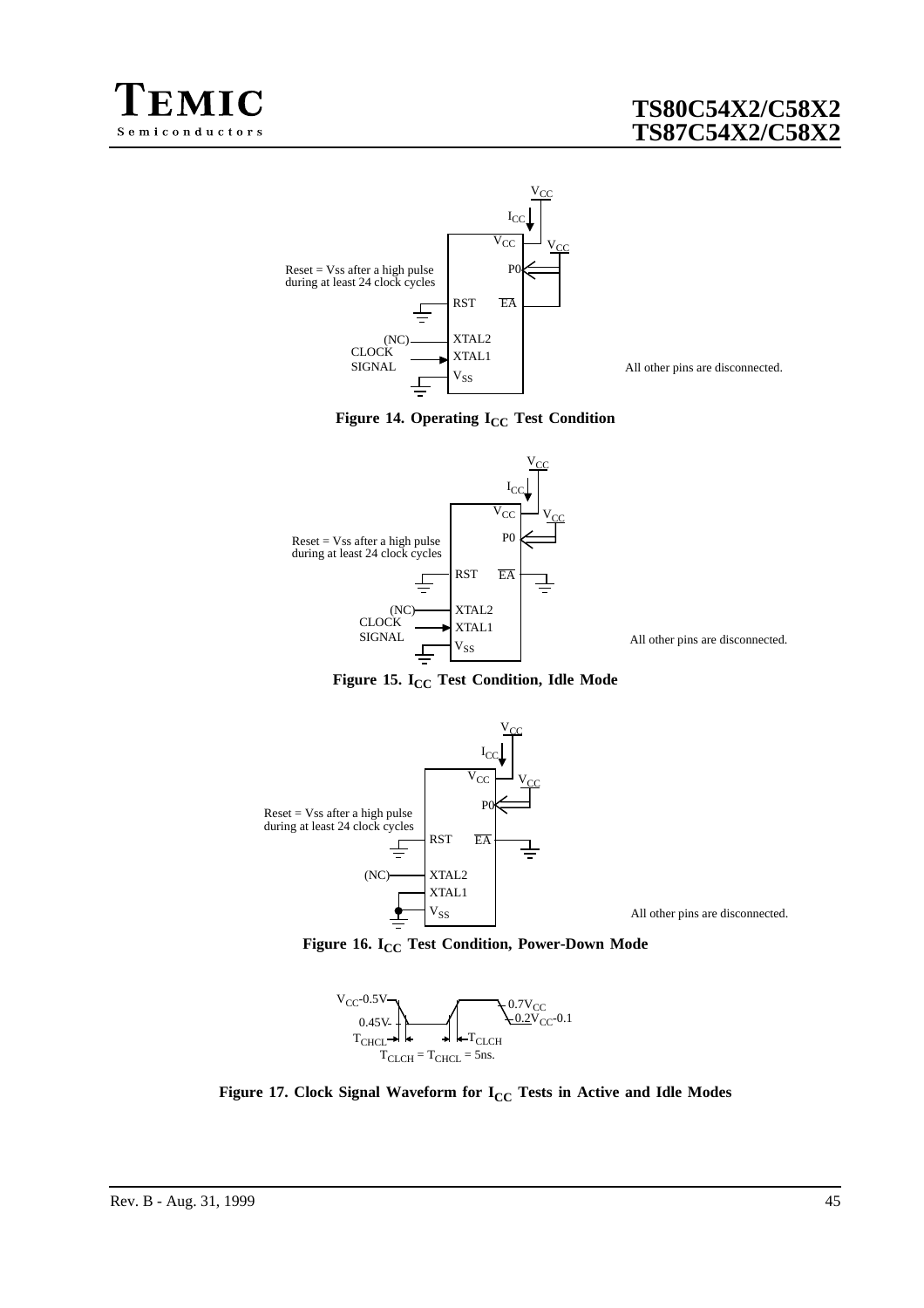## **10.5 AC Parameters**

### **10.5.1 Explanation of the AC Symbols**

Each timing symbol has 5 characters. The first character is always a "T" (stands for time). The other characters, depending on their positions, stand for the name of a signal or the logical status of that signal. The following is a list of all the characters and what they stand for.

Example: $T_{AVLL}$  = Time for Address Valid to ALE Low.  $T_{LLPI}$  = Time for ALE Low to  $\overline{PSEN}$  Low.

TA = 0 to +70°C (commercial temperature range);  $V_{SS} = 0$  V;  $V_{CC} = 5$  V  $\pm$  10%; -M and -V ranges. TA = -40°C to +85°C (industrial temperature range);  $V_{SS} = 0$  V;  $V_{CC} = 5$  V  $\pm$  10%; -M and -V ranges. TA = 0 to +70°C (commercial temperature range);  $V_{SS} = 0$  V; 2.7 V <  $V_{CC}$  < 5.5 V; -L range. TA = -40°C to +85°C (industrial temperature range);  $V_{SS} = 0$  V; 2.7 V <  $V_{CC}$  < 5.5 V; -L range.

Table 26. gives the maximum applicable load capacitance for Port 0, Port 1, 2 and 3, and ALE and PSEN signals. Timings will be guaranteed if these capacitances are respected. Higher capacitance values can be used, but timings will then be degraded.

|                | -M  | -  | -1. |
|----------------|-----|----|-----|
| Port 0         | 100 | ЭU | 100 |
| Port $1, 2, 3$ | 80  | ЭU | 80  |
| ALE / PSEN     | 100 | 3U | 100 |

| Table 26. Load Capacitance versus speed range, in pF |  |  |  |  |  |  |  |  |
|------------------------------------------------------|--|--|--|--|--|--|--|--|
|------------------------------------------------------|--|--|--|--|--|--|--|--|

[Table 28.,](#page-46-0) [Table 31. a](#page-48-0)nd [Table 34. g](#page-51-0)ive the description of each AC symbols.

[Table 29.,](#page-46-0) [Table 32. a](#page-49-0)nd [Table 35. g](#page-51-0)ive for each range the AC parameter.

[Table 30.](#page-47-0), [Table 33.](#page-50-0) and [Table 36.](#page-52-0) give the frequency derating formula of the AC parameter. To calculate each AC symbols, take the x value corresponding to the speed grade you need (-M, -V or -L) and replace this value in the formula. Values of the frequency must be limited to the corresponding speed grade:

**Table 27. Max frequency for derating formula regarding the speed grade**

|                   | $-M X1$ mode | $-M X2 mode$ | $-V X1$ mode | $-V X2$ mode | $-L X1$ mode | $-L X2$ mode |
|-------------------|--------------|--------------|--------------|--------------|--------------|--------------|
| Freq (MHz)        | 40           | ZU           | 40           | 30           | 30           | 20           |
| $\mathbf{T}$ (ns) | າເ<br>ن ک    |              | ر ر          | 33.3         | າາ າ<br>د.رد | 50           |

Example:

 $T_{LLIV}$  in X2 mode for a -V part at 20 MHz (T = 1/20<sup>E6</sup> = 50 ns):

 $x= 25$  ([Table 30.\)](#page-47-0)

 $T= 50$ ns

 $T_{LLIV}$  = 2T - x = 2 x 50 - 25 = 75ns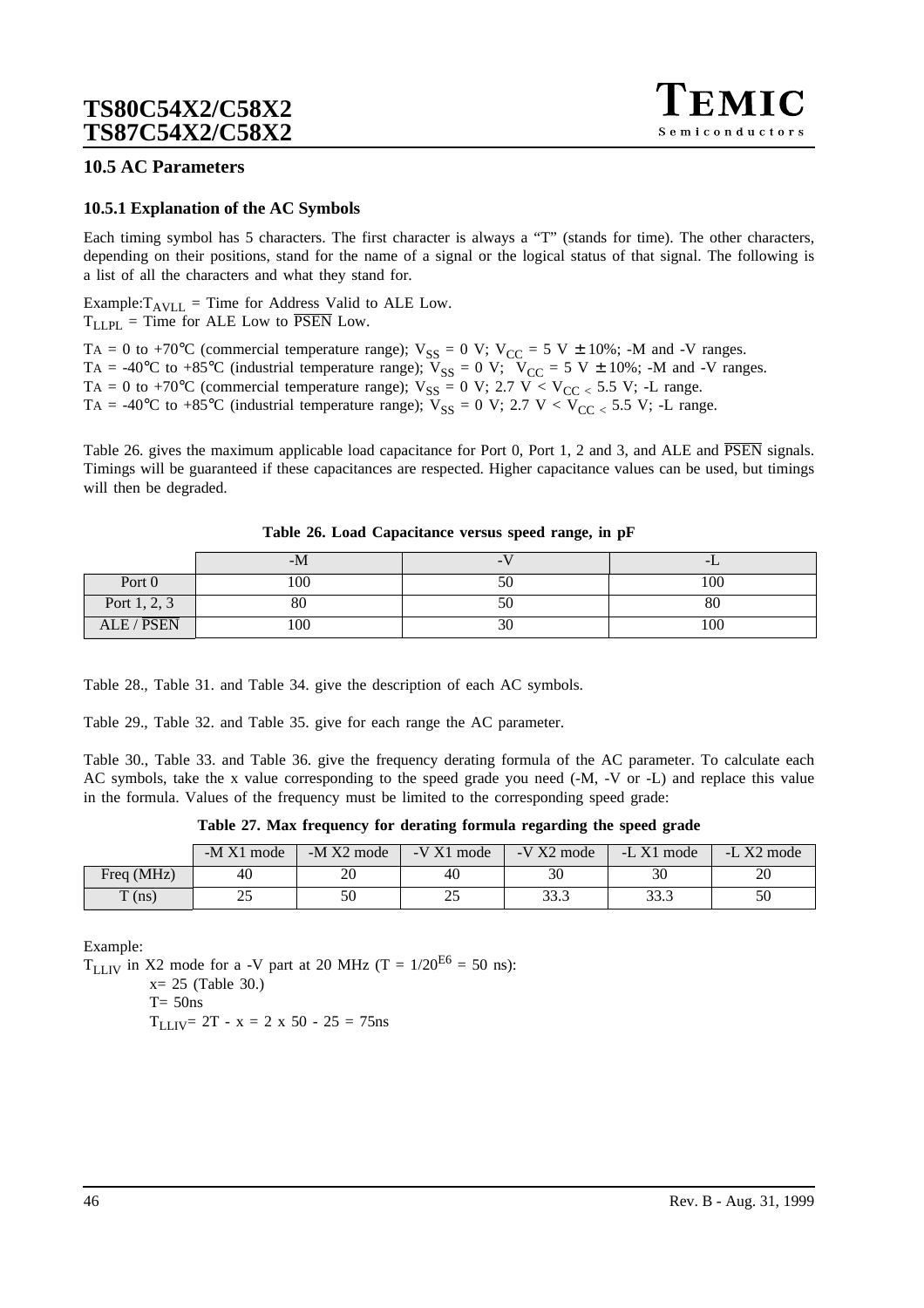<span id="page-46-0"></span>![](_page_46_Picture_0.jpeg)

## **10.5.2 External Program Memory Characteristics**

|  |  |  | Table 28. Symbol Description |
|--|--|--|------------------------------|
|--|--|--|------------------------------|

| <b>Symbol</b>     | <b>Parameter</b>                  |
|-------------------|-----------------------------------|
| T                 | Oscillator clock period           |
| $\rm T_{LHLL}$    | ALE pulse width                   |
| $T_{\rm AVLL}$    | Address Valid to ALE              |
| $T_{LLAX}$        | Address Hold After ALE            |
| $T_{LLIV}$        | ALE to Valid Instruction In       |
| $T_{LLPL}$        | ALE to PSEN                       |
| $T_{PLPH}$        | PSEN Pulse Width                  |
| T <sub>PLIV</sub> | PSEN to Valid Instruction In      |
| $T_{\rm PXIX}$    | Input Instruction Hold After PSEN |
| $T_{\rm PXIZ}$    | Input Instruction FloatAfter PSEN |
| $T_{\text{PXAV}}$ | PSEN to Address Valid             |
| $T_{AVIV}$        | Address to Valid Instruction In   |
| T <sub>PLAZ</sub> | PSEN Low to Address Float         |

### **Table 29. AC Parameters for Fix Clock**

| <b>Speed</b>      |              | $\mathbf{-M}$<br><b>40 MHz</b> |                | $\mathbf{-V}$<br>X2 mode<br><b>30 MHz</b><br>60 MHz equiv. |              | $\boldsymbol{\cdot} \mathbf{V}$<br>standard mode<br><b>40 MHz</b> |              | $\mathbf{-L}$<br>X2 mode<br><b>20 MHz</b><br>40 MHz equiv. |                | $\mathbf{L}$<br>standard mode<br><b>30 MHz</b> | <b>Units</b> |
|-------------------|--------------|--------------------------------|----------------|------------------------------------------------------------|--------------|-------------------------------------------------------------------|--------------|------------------------------------------------------------|----------------|------------------------------------------------|--------------|
| Symbol            | Min          | <b>Max</b>                     | Min            | Max                                                        | Min          | <b>Max</b>                                                        | Min          | <b>Max</b>                                                 | Min            | <b>Max</b>                                     |              |
| $\mathbf T$       | 25           |                                | 33             |                                                            | 25           |                                                                   | 50           |                                                            | 33             |                                                | ns           |
| $\rm T_{LHLL}$    | 40           |                                | 25             |                                                            | 42           |                                                                   | 35           |                                                            | 52             |                                                | ns           |
| $\rm T_{AVLL}$    | 10           |                                | $\overline{4}$ |                                                            | 12           |                                                                   | 5            |                                                            | 13             |                                                | ns           |
| $\rm T_{LLAX}$    | 10           |                                | $\overline{4}$ |                                                            | 12           |                                                                   | 5            |                                                            | 13             |                                                | ns           |
| $\rm T_{LLIV}$    |              | 70                             |                | 45                                                         |              | 78                                                                |              | 65                                                         |                | 98                                             | ns           |
| $\rm T_{LLPL}$    | 15           |                                | 9              |                                                            | 17           |                                                                   | 10           |                                                            | 18             |                                                | ns           |
| $T_{\rm PLPH}$    | 55           |                                | 35             |                                                            | 60           |                                                                   | 50           |                                                            | 75             |                                                | ns           |
| T <sub>PLIV</sub> |              | 35                             |                | 25                                                         |              | 50                                                                |              | 30                                                         |                | 55                                             | ns           |
| $T_{\rm PXIX}$    | $\mathbf{0}$ |                                | $\mathbf{0}$   |                                                            | $\mathbf{0}$ |                                                                   | $\mathbf{0}$ |                                                            | $\overline{0}$ |                                                | $\rm ns$     |
| $T_{\rm PXIZ}$    |              | 18                             |                | 12                                                         |              | 20                                                                |              | 10                                                         |                | 18                                             | ns           |
| $T_{AVIV}$        |              | 85                             |                | 53                                                         |              | 95                                                                |              | 80                                                         |                | 122                                            | ns           |
| T <sub>PLAZ</sub> |              | 10                             |                | 10                                                         |              | 10                                                                |              | 10                                                         |                | 10                                             | ns           |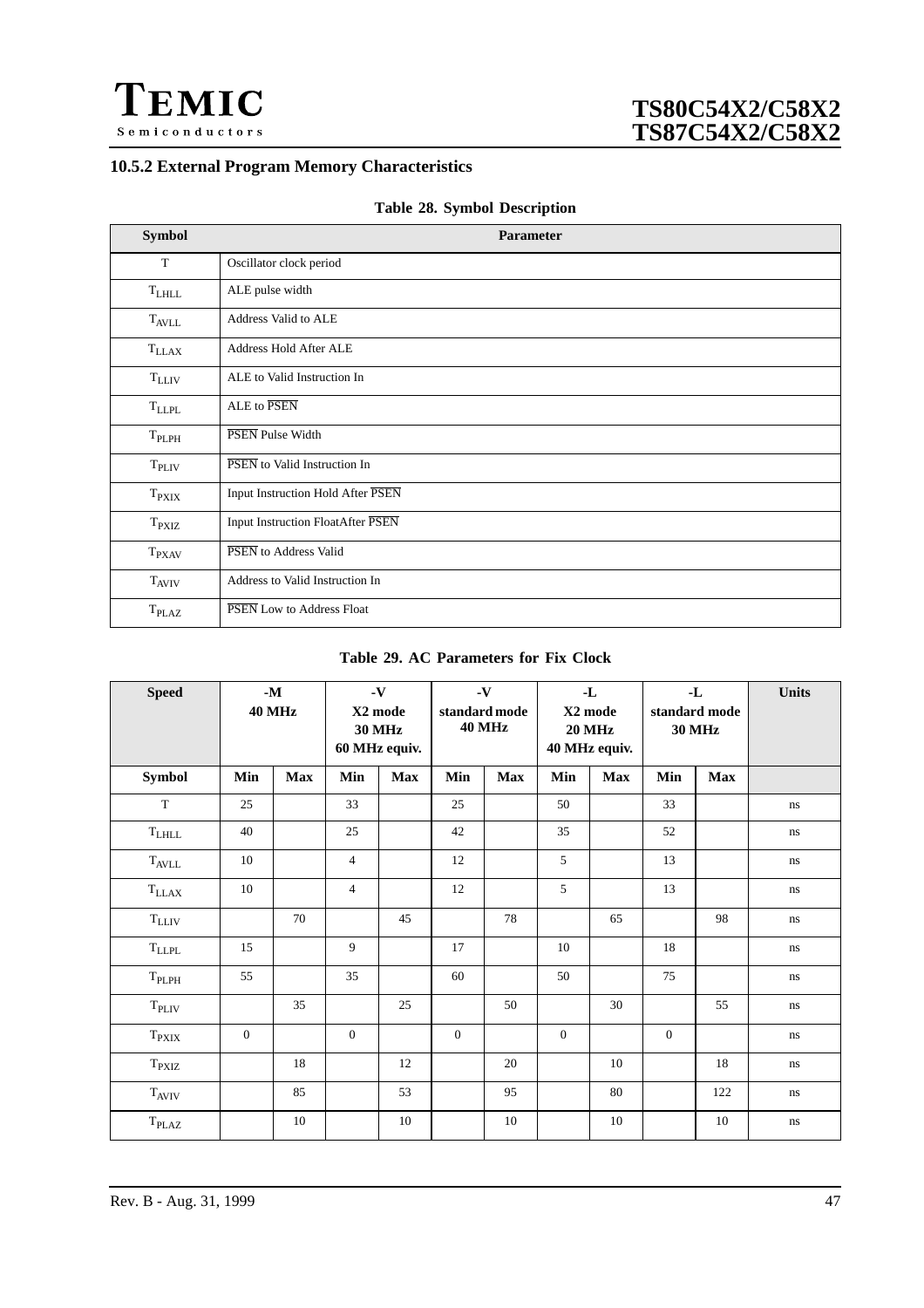| EMIC           |
|----------------|
| Semiconductors |

<span id="page-47-0"></span>

| <b>Symbol</b>     | <b>Type</b> | <b>Standard</b><br><b>Clock</b> | X2 Clock    | $-M$           | $\mathbf{-V}$  | -L             | <b>Units</b> |
|-------------------|-------------|---------------------------------|-------------|----------------|----------------|----------------|--------------|
| $T$ LHLL          | Min         | $2T - x$                        | $T - x$     | 10             | 8              | 15             | ns           |
| $T_{AVLL}$        | Min         | $T - x$                         | $0.5T - x$  | 15             | 13             | 20             | ns           |
| $T_{LLAX}$        | Min         | $T - x$                         | $0.5T - x$  | 15             | 13             | 20             | ns           |
| $T_{LLIV}$        | Max         | $4T - x$                        | $2T - x$    | 30             | 22             | 35             | ns           |
| <b>TLLPL</b>      | Min         | $T - x$                         | $0.5T - x$  | 10             | 8              | 15             | ns           |
| $T_{PLPH}$        | Min         | $3T - x$                        | $1.5T - x$  | 20             | 15             | 25             | ns           |
| T <sub>PLIV</sub> | Max         | $3T - x$                        | $1.5T - x$  | 40             | 25             | 45             | ns           |
| $T_{\rm PXIX}$    | Min         | $\mathbf x$                     | $\mathbf x$ | $\overline{0}$ | $\overline{0}$ | $\overline{0}$ | ns           |
| $T_{\text{PXIZ}}$ | Max         | $T - x$                         | $0.5T - x$  | $\tau$         | 5              | 15             | ns           |
| <b>TAVIV</b>      | Max         | $5T - x$                        | $2.5T - x$  | 40             | 30             | 45             | ns           |
| T <sub>PLAZ</sub> | Max         | $\mathbf X$                     | $\mathbf X$ | 10             | 10             | 10             | $\rm ns$     |

| Table 30. AC Parameters for a Variable Clock: derating formula |  |
|----------------------------------------------------------------|--|
|----------------------------------------------------------------|--|

## **10.5.3 External Program Memory Read Cycle**

![](_page_47_Figure_5.jpeg)

**Figure 18. External Program Memory Read Cycle**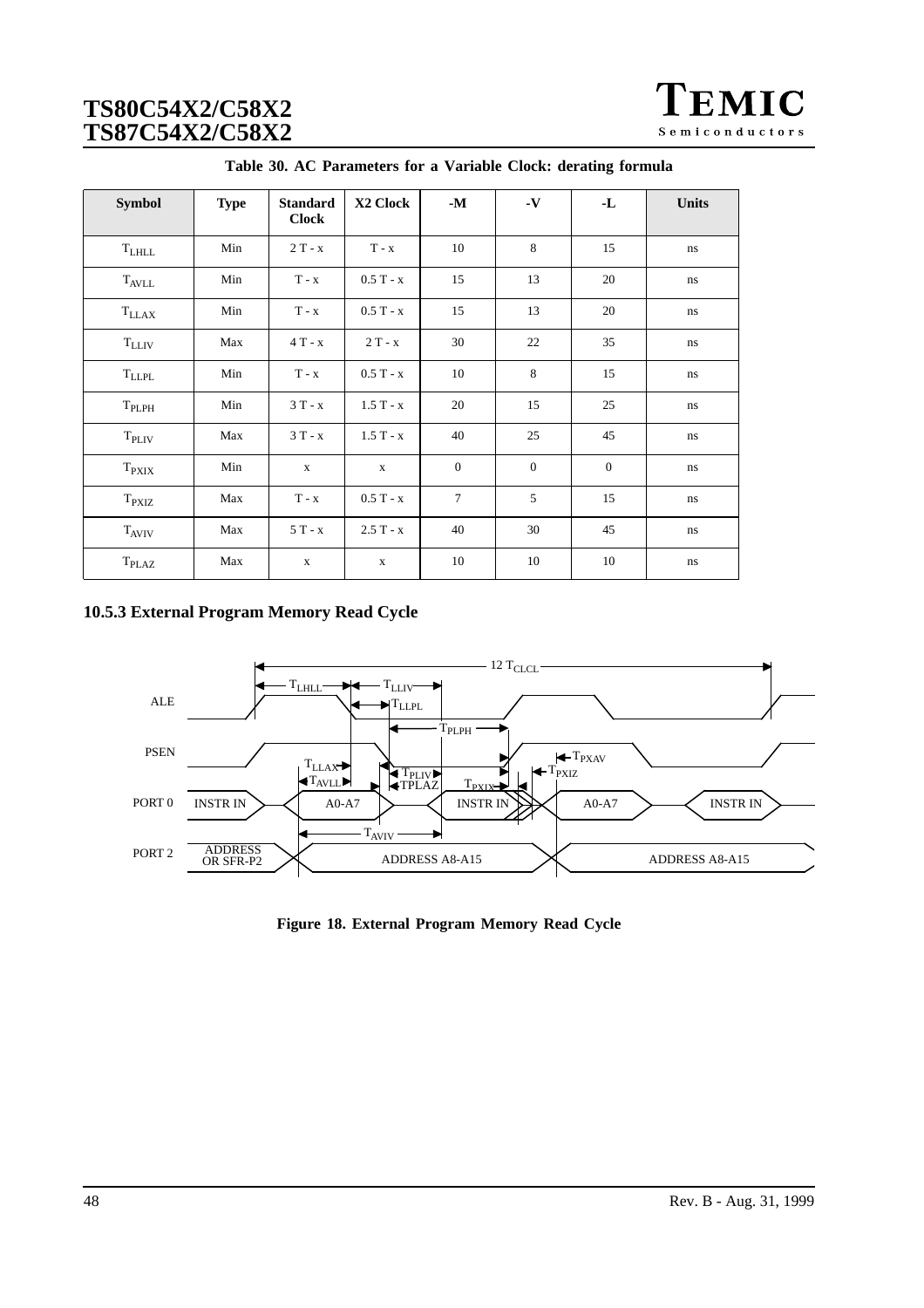<span id="page-48-0"></span>![](_page_48_Picture_0.jpeg)

## **10.5.4 External Data Memory Characteristics**

| <b>Table 31. Symbol Description</b> |  |
|-------------------------------------|--|
|-------------------------------------|--|

| Symbol            | Parameter                                                         |
|-------------------|-------------------------------------------------------------------|
| $\rm T_{RLRH}$    | $\overline{\text{RD}}$ Pulse Width                                |
| $T_{\rm WLWH}$    | WR Pulse Width                                                    |
| $T_{RLDV}$        | $\overline{\text{RD}}$ to Valid Data In                           |
| $T_{RHDX}$        | Data Hold After RD                                                |
| $T_{RHDZ}$        | Data Float After RD                                               |
| $\rm T_{LLDV}$    | ALE to Valid Data In                                              |
| $T_{AVDV}$        | Address to Valid Data In                                          |
| $\rm T_{LLWL}$    | ALE to $\overline{\text{WR}}$ or $\overline{\text{RD}}$           |
| $T_{AVWL}$        | Address to $\overline{WR}$ or $\overline{RD}$                     |
| $T_{QVWX}$        | Data Valid to WR Transition                                       |
| $T_{\rm QVWH}$    | Data set-up to WR High                                            |
| T <sub>WHQX</sub> | Data Hold After WR                                                |
| $\rm T_{RLAZ}$    | RD Low to Address Float                                           |
| T <sub>WHLH</sub> | $\overline{\text{RD}}$ or $\overline{\text{WR}}$ High to ALE high |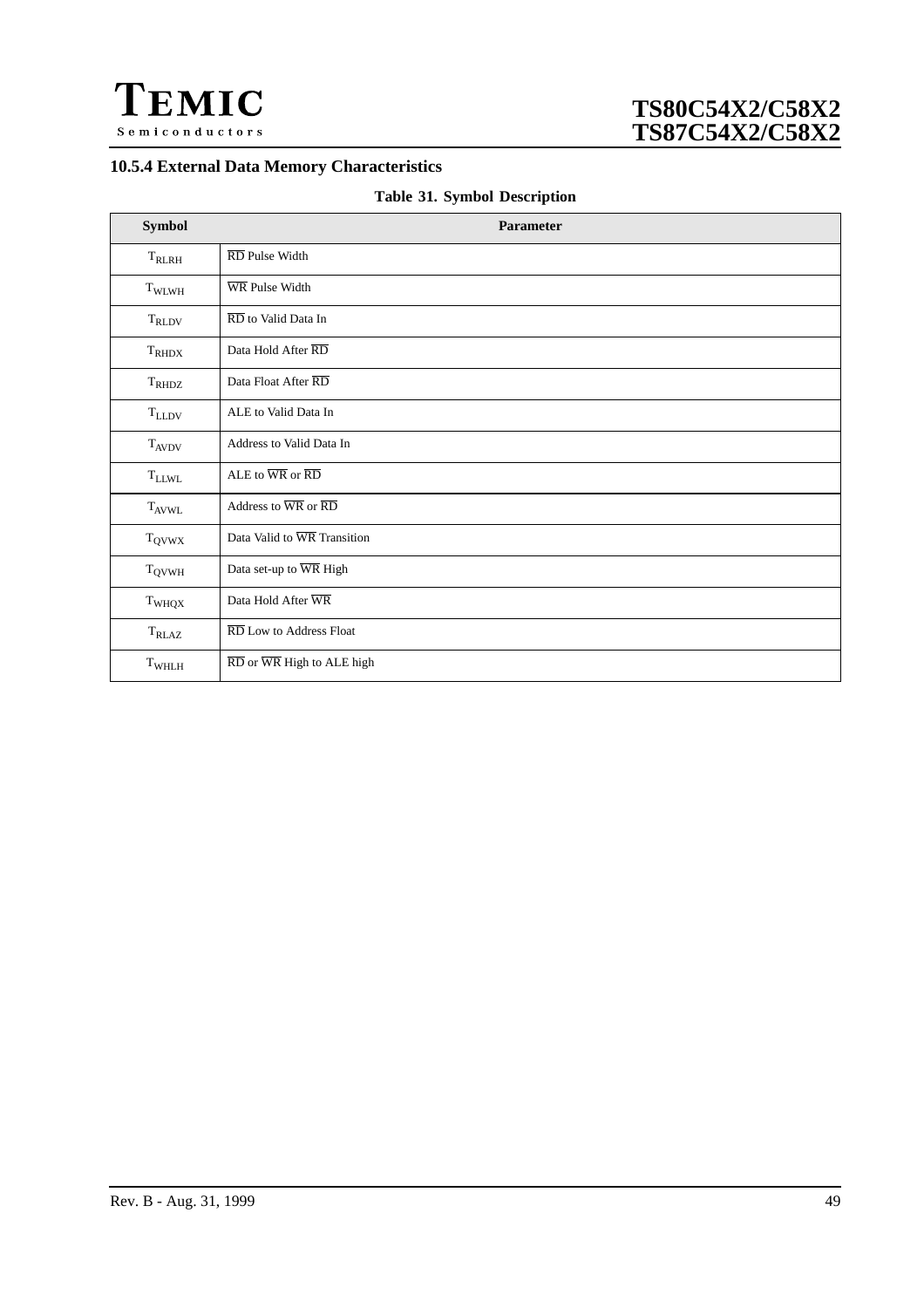| <b>TEMIC</b>   |
|----------------|
| Semiconductors |

<span id="page-49-0"></span>

| <b>Speed</b>      |                | $\mathbf{\cdot M}$<br><b>40 MHz</b> |                 | $\mathbf{-V}$<br>X2 mode<br><b>30 MHz</b><br>60 MHz equiv. | $\mathbf{-V}$<br>standard mode<br><b>40 MHz</b> |                  |              |                |              |                |          | -L<br>X2 mode<br><b>20 MHz</b><br>40 MHz equiv. |  | $-L$<br>standard mode<br><b>30 MHz</b> | <b>Units</b> |
|-------------------|----------------|-------------------------------------|-----------------|------------------------------------------------------------|-------------------------------------------------|------------------|--------------|----------------|--------------|----------------|----------|-------------------------------------------------|--|----------------------------------------|--------------|
| Symbol            | Min            | <b>Max</b>                          | Min             | <b>Max</b>                                                 | Min                                             | <b>Max</b>       | Min          | <b>Max</b>     | Min          | <b>Max</b>     |          |                                                 |  |                                        |              |
| $\rm T_{RLRH}$    | 130            |                                     | 85              |                                                            | 135                                             |                  | 125          |                | 175          |                | ns       |                                                 |  |                                        |              |
| T <sub>WLWH</sub> | 130            |                                     | 85              |                                                            | 135                                             |                  | 125          |                | 175          |                | ns       |                                                 |  |                                        |              |
| $\rm T_{RLDV}$    |                | 100                                 |                 | 60                                                         |                                                 | 102              |              | 95             |              | 137            | ns       |                                                 |  |                                        |              |
| $T_{RHDX}$        | $\overline{0}$ |                                     | $\mathbf{0}$    |                                                            | $\mathbf{0}$                                    |                  | $\mathbf{0}$ |                | $\mathbf{0}$ |                | ns       |                                                 |  |                                        |              |
| $T_{\rm RH DZ}$   |                | 30                                  |                 | 18                                                         |                                                 | 35               |              | 25             |              | 42             | $\rm ns$ |                                                 |  |                                        |              |
| $\rm T_{LLDV}$    |                | 160                                 |                 | 98                                                         |                                                 | 165              |              | 155            |              | 222            | ns       |                                                 |  |                                        |              |
| <b>TAVDV</b>      |                | 165                                 |                 | 100                                                        |                                                 | 175              |              | 160            |              | 235            | ns       |                                                 |  |                                        |              |
| $\rm T_{LLWL}$    | 50             | 100                                 | 30              | 70                                                         | 55                                              | 95               | 45           | 105            | 70           | 130            | ns       |                                                 |  |                                        |              |
| $T_{AVWL}$        | 75             |                                     | 47              |                                                            | 80                                              |                  | 70           |                | 103          |                | ns       |                                                 |  |                                        |              |
| $\rm T_{QVWX}$    | 10             |                                     | $\overline{7}$  |                                                            | 15                                              |                  | 5            |                | 13           |                | ns       |                                                 |  |                                        |              |
| $\rm T_{QVWH}$    | 160            |                                     | 107             |                                                            | 165                                             |                  | 155          |                | 213          |                | ns       |                                                 |  |                                        |              |
| $\rm T_{WHQX}$    | 15             |                                     | 9               |                                                            | 17                                              |                  | 10           |                | 18           |                | ns       |                                                 |  |                                        |              |
| $T_{RLAZ}$        |                | $\overline{0}$                      |                 | $\mathbf{0}$                                               |                                                 | $\boldsymbol{0}$ |              | $\overline{0}$ |              | $\overline{0}$ | ns       |                                                 |  |                                        |              |
| $\rm T_{WHLH}$    | 10             | 40                                  | $7\phantom{.0}$ | $27\,$                                                     | 15                                              | 35               | 5            | 45             | 13           | 53             | ns       |                                                 |  |                                        |              |

**Table 32. AC Parameters for a Fix Clock**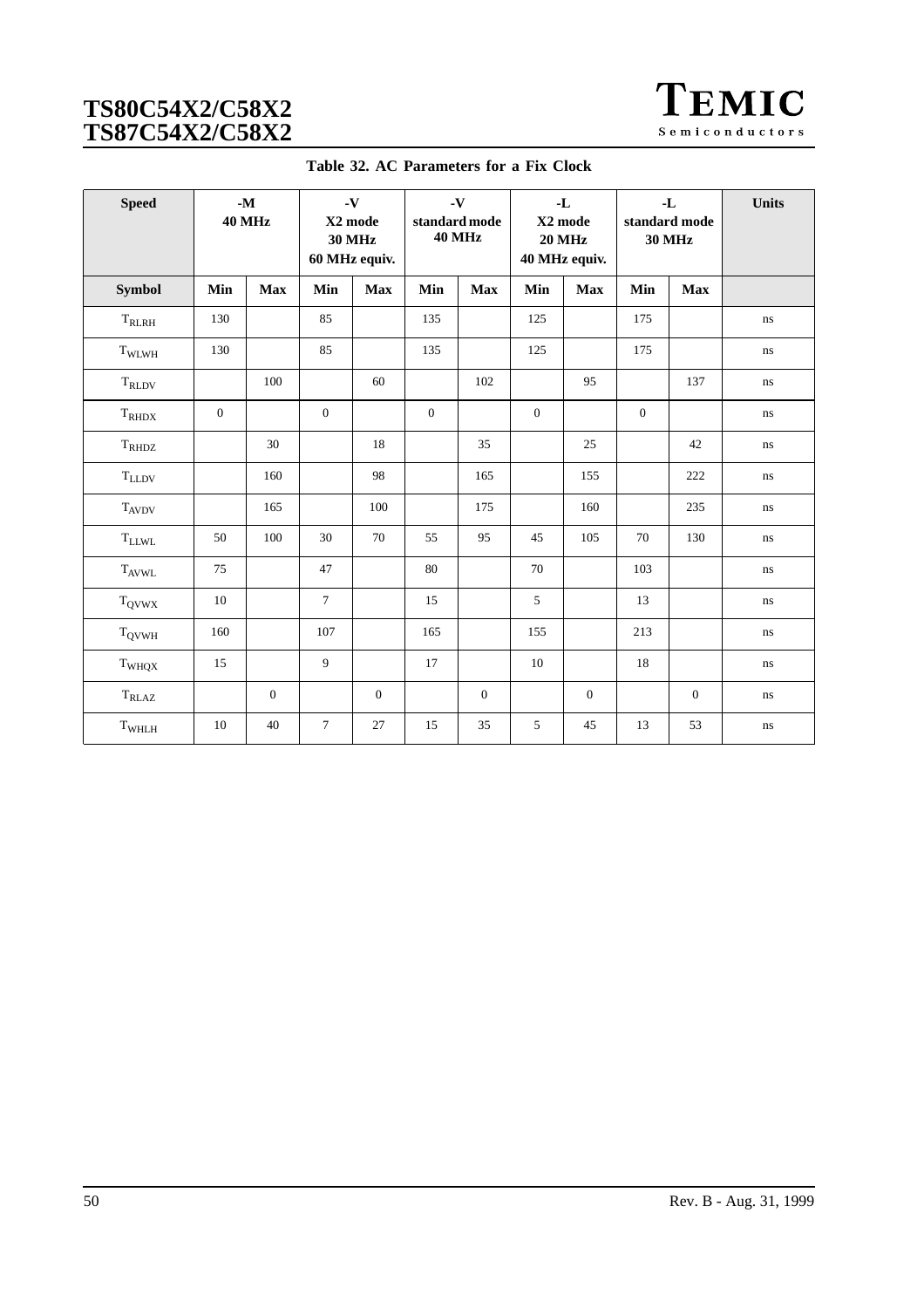<span id="page-50-0"></span>![](_page_50_Picture_0.jpeg)

| Symbol            | <b>Type</b> | <b>Standard</b><br><b>Clock</b> | X2 Clock                    | $\mathbf{-M}$ | $\mathbf{-V}$ | $\mathbf{L}$ | <b>Units</b> |
|-------------------|-------------|---------------------------------|-----------------------------|---------------|---------------|--------------|--------------|
| $\rm T_{RLRH}$    | Min         | $6T - x$                        | $3T - x$                    | 20            | 15            | 25           | $\bf ns$     |
| TWLWH             | Min         | $6T - x$                        | $3T - x$                    | 20            | 15            | 25           | $\,ns$       |
| $\rm T_{RLDV}$    | Max         | $5T - x$                        | $2.5T - x$                  | 25            | 23            | 30           | $\rm ns$     |
| $T_{RHDX}$        | Min         | $\mathbf X$                     | $\mathbf X$                 | $\mathbf{0}$  | $\mathbf{0}$  | $\mathbf{0}$ | $\rm ns$     |
| $T_{RHDZ}$        | Max         | $2T - x$                        | $\mathbf{T}$ - $\mathbf{x}$ | 20            | 15            | 25           | $\bf ns$     |
| $\rm T_{LLDV}$    | Max         | $8T - x$                        | $4T - x$                    | 40            | 35            | 45           | $\rm ns$     |
| $T_{AVDV}$        | Max         | $9T - x$                        | $4.5T - x$                  | 60            | 50            | 65           | $\rm ns$     |
| $T_{LLWL}$        | Min         | $3T - x$                        | $1.5T - x$                  | 25            | 20            | 30           | ns           |
| $T_{LLWL}$        | Max         | $3T + x$                        | $1.5T + x$                  | 25            | 20            | 30           | $\,ns$       |
| <b>TAVWL</b>      | Min         | $4T - x$                        | $2T - x$                    | 25            | 20            | 30           | $\,ns$       |
| $T_{QVWX}$        | Min         | $T - x$                         | $0.5T - x$                  | 15            | 10            | 20           | $\, \! ns$   |
| $T_{\rm QVWH}$    | Min         | $7T - x$                        | $3.5T - x$                  | 15            | 10            | 20           | $\rm ns$     |
| T <sub>WHQX</sub> | Min         | $T - x$                         | $0.5T - x$                  | 10            | 8             | 15           | $\rm ns$     |
| $T_{RLAZ}$        | Max         | $\mathbf X$                     | $\mathbf X$                 | $\mathbf{0}$  | $\mathbf{0}$  | $\mathbf{0}$ | $\rm ns$     |
| T <sub>WHLH</sub> | Min         | $T - x$                         | $0.5T - x$                  | 15            | 10            | 20           | $\rm ns$     |
| $\rm T_{WHLH}$    | Max         | $T + x$                         | $0.5 T + x$                 | 15            | 10            | 20           | $\bf ns$     |

|  |  | Table 33. AC Parameters for a Variable Clock: derating formula |  |  |  |  |  |  |
|--|--|----------------------------------------------------------------|--|--|--|--|--|--|
|--|--|----------------------------------------------------------------|--|--|--|--|--|--|

## **10.5.5 External Data Memory Write Cycle**

![](_page_50_Figure_5.jpeg)

**Figure 19. External Data Memory Write Cycle**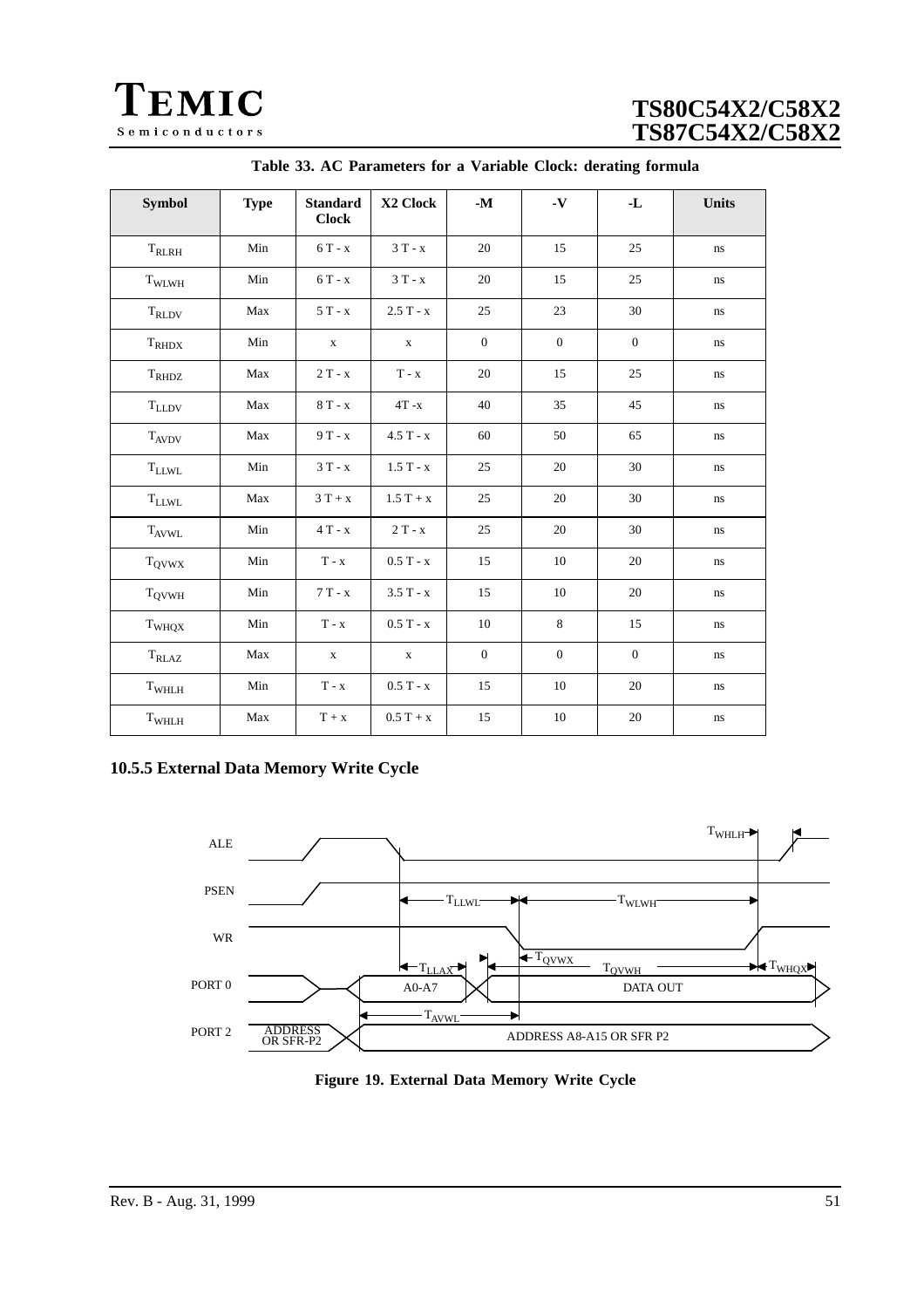![](_page_51_Picture_1.jpeg)

### <span id="page-51-0"></span>**10.5.6 External Data Memory Read Cycle**

![](_page_51_Figure_3.jpeg)

**Figure 20. External Data Memory Read Cycle**

### **10.5.7 Serial Port Timing - Shift Register Mode**

### **Table 34. Symbol Description**

| <b>Symbol</b>     | <b>Parameter</b>                         |
|-------------------|------------------------------------------|
| $T_{\text{XLXL}}$ | Serial port clock cycle time             |
| T <sub>QVHX</sub> | Output data set-up to clock rising edge  |
| T <sub>XHQX</sub> | Output data hold after clock rising edge |
| $T_{XHDX}$        | Input data hold after clock rising edge  |
| T <sub>XHDV</sub> | Clock rising edge to input data valid    |

**Table 35. AC Parameters for a Fix Clock**

| <b>Speed</b>   | $-M$<br><b>40 MHz</b> |            |          | $\mathbf{-V}$<br>X2 mode<br><b>30 MHz</b><br>60 MHz equiv. |              | $\mathbf{-V}$<br>standard mode<br><b>40 MHz</b> |              | $-L$<br>X2 mode<br><b>20 MHz</b><br>40 MHz equiv. |              | -L<br>standard mode<br><b>30 MHz</b> | <b>Units</b> |
|----------------|-----------------------|------------|----------|------------------------------------------------------------|--------------|-------------------------------------------------|--------------|---------------------------------------------------|--------------|--------------------------------------|--------------|
| <b>Symbol</b>  | Min                   | <b>Max</b> | Min      | <b>Max</b>                                                 | Min          | <b>Max</b>                                      | Min          | <b>Max</b>                                        | Min          | <b>Max</b>                           |              |
| $\rm T_{XLXL}$ | 300                   |            | 200      |                                                            | 300          |                                                 | 300          |                                                   | 400          |                                      | ns           |
| <b>TOVHX</b>   | 200                   |            | 117      |                                                            | 200          |                                                 | 200          |                                                   | 283          |                                      | ns           |
| $T_{XHQX}$     | 30                    |            | 13       |                                                            | 30           |                                                 | 30           |                                                   | 47           |                                      | ns           |
| $T_{XHDX}$     | $\mathbf{0}$          |            | $\theta$ |                                                            | $\mathbf{0}$ |                                                 | $\mathbf{0}$ |                                                   | $\mathbf{0}$ |                                      | ns           |
| $T_{XHDV}$     |                       | 117        |          | 34                                                         |              | 117                                             |              | 117                                               |              | 200                                  | ns           |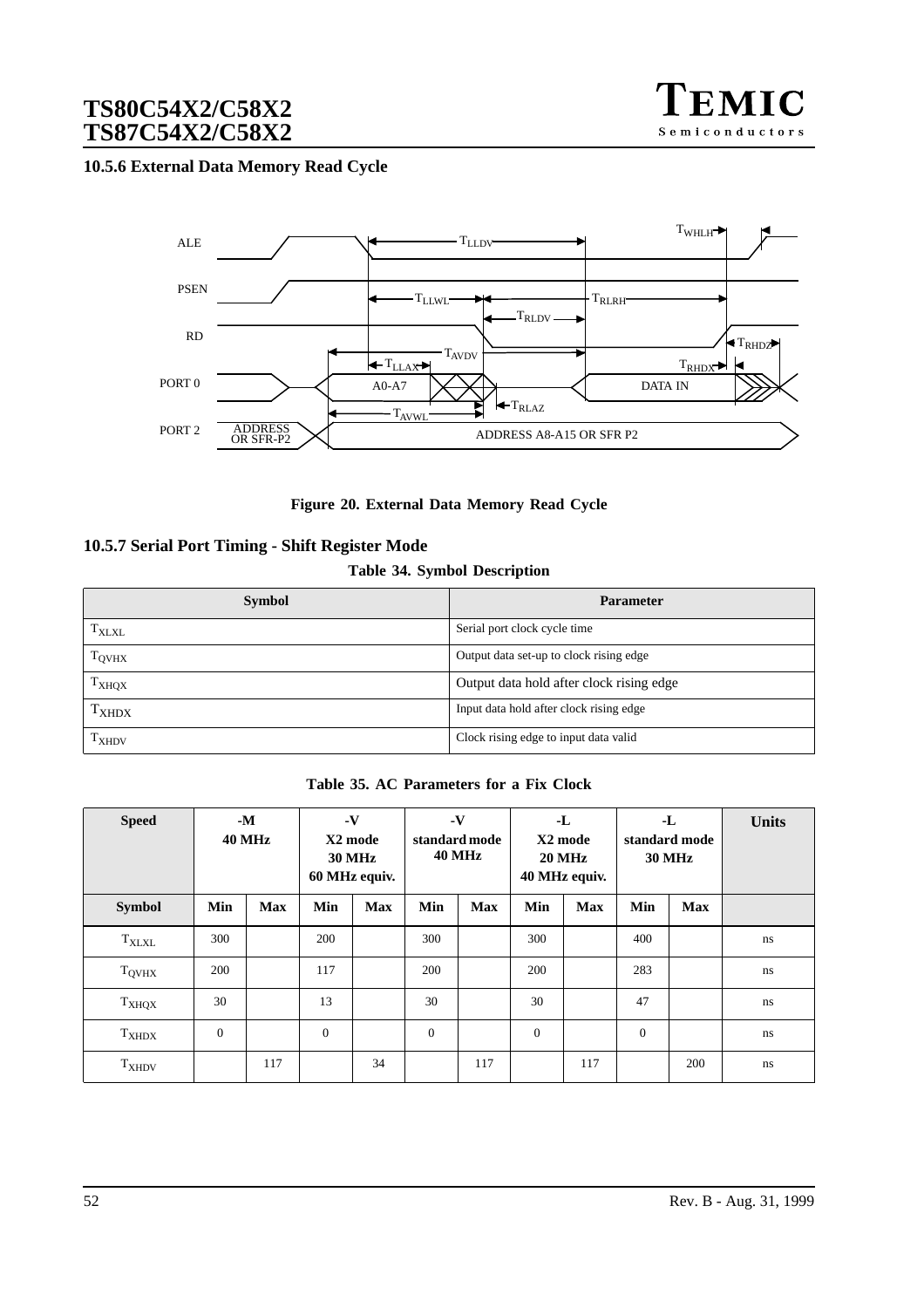<span id="page-52-0"></span>![](_page_52_Picture_0.jpeg)

| <b>Symbol</b>            | <b>Type</b> | <b>Standard</b><br><b>Clock</b> | X2 Clock    | $-M$         | $\mathbf{-V}$ | $-L$     | <b>Units</b> |
|--------------------------|-------------|---------------------------------|-------------|--------------|---------------|----------|--------------|
| <b>TXLXL</b>             | Min         | 12 T                            | 6 T         |              |               |          | ns           |
| <b>T</b> <sub>QVHX</sub> | Min         | $10T - x$                       | $5T - x$    | 50           | 50            | 50       | ns           |
| T <sub>XHQX</sub>        | Min         | $2T - x$                        | $T - x$     | 20           | 20            | 20       | ns           |
| $T_{XHDX}$               | Min         | X                               | $\mathbf X$ | $\mathbf{0}$ | $\theta$      | $\theta$ | ns           |
| $T_{XHDV}$               | Max         | $10T - x$                       | 5 T- x      | 133          | 133           | 133      | ns           |

| Table 36. AC Parameters for a Variable Clock: derating formula |  |  |  |  |  |  |
|----------------------------------------------------------------|--|--|--|--|--|--|
|----------------------------------------------------------------|--|--|--|--|--|--|

## **10.5.8 Shift Register Timing Waveforms**

![](_page_52_Figure_5.jpeg)

**Figure 21. Shift Register Timing Waveforms**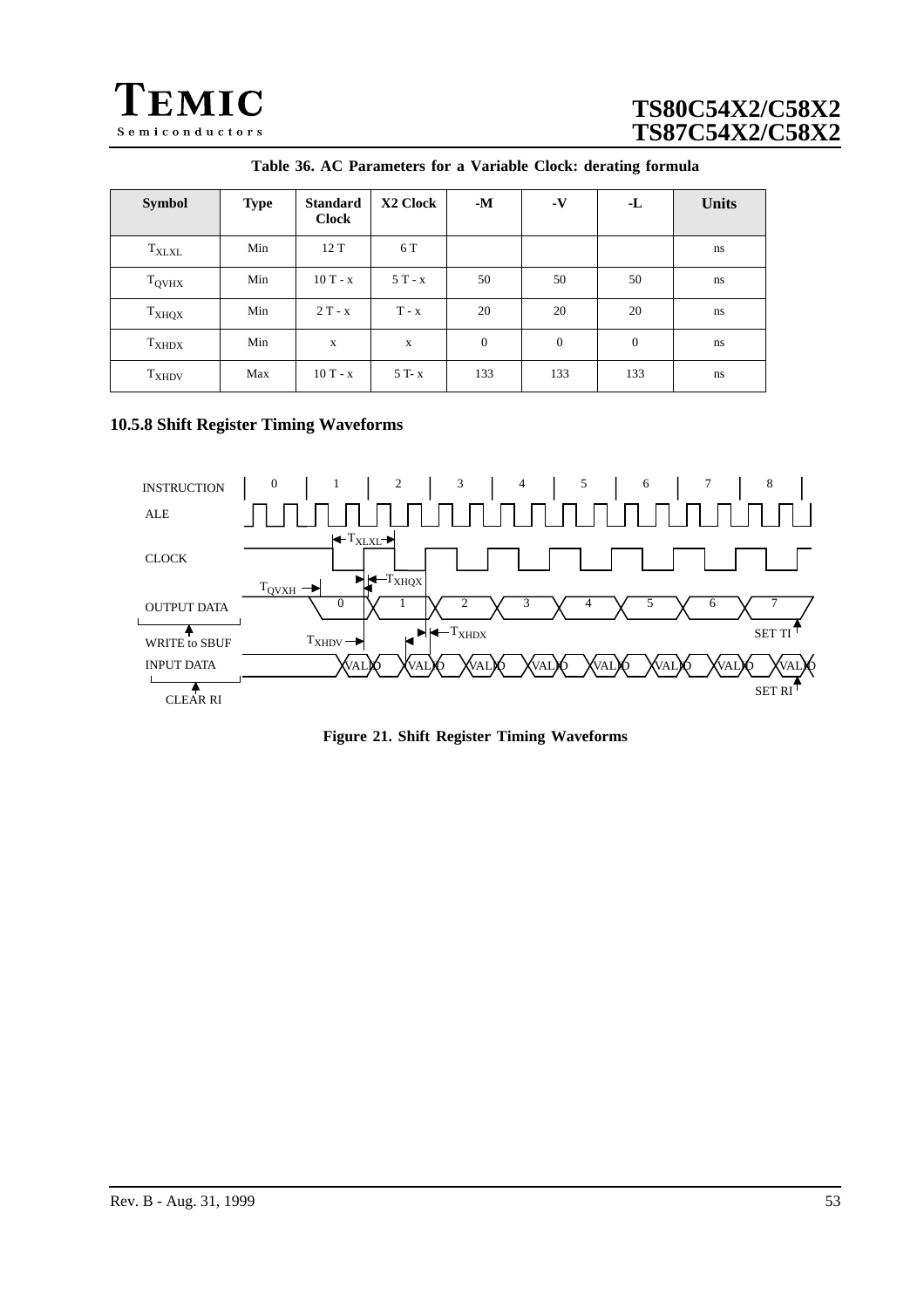### **10.5.9 EPROM Programming and Verification Characteristics**

TA = 21°C to 27°C;  $V_{SS} = 0V$ ;  $V_{CC} = 5V \pm 10\%$  while programming.  $V_{CC}$  = operating range while verifying

| <b>Symbol</b>         | <b>Parameter</b>                  | Min                              | <b>Max</b>                       | <b>Units</b> |
|-----------------------|-----------------------------------|----------------------------------|----------------------------------|--------------|
| $V_{PP}$              | Programming Supply Voltage        | 12.5                             | 13                               | V            |
| $I_{PP}$              | Programming Supply Current        |                                  | 75                               | mA           |
| $1/T$ <sub>CLCL</sub> | <b>Oscillator Frquency</b>        | $\overline{4}$                   | 6                                | <b>MHz</b>   |
| $T_{AVGL}$            | Address Setup to PROG Low         | $48\ {\rm T_{CLCL}}$             |                                  |              |
| $\rm T_{GHAX}$        | Adress Hold after PROG            | $48\,\mathrm{T}_{\mathrm{CLCL}}$ |                                  |              |
| $T_{DVGL}$            | Data Setup to PROG Low            | $48$ $\rm T_{CLCL}$              |                                  |              |
| $\rm T_{GHDX}$        | Data Hold after PROG              | $48\;\mathrm{T}_{\mathrm{CLCL}}$ |                                  |              |
| $T_{EHSH}$            | (Enable) High to V <sub>PP</sub>  | 48 T <sub>CLCL</sub>             |                                  |              |
| $\rm T_{SHGL}$        | V <sub>PP</sub> Setup to PROG Low | 10                               |                                  | $\mu s$      |
| $\rm T_{GHSL}$        | V <sub>PP</sub> Hold after PROG   | 10                               |                                  | $\mu$ s      |
| $\rm T_{GLGH}$        | PROG Width                        | 90                               | 110                              | $\mu s$      |
| $T_{AVQV}$            | <b>Address to Valid Data</b>      |                                  | $48$ $\rm T_{CLCL}$              |              |
| T <sub>ELQV</sub>     | <b>ENABLE Low to Data Valid</b>   |                                  | $48\,\mathrm{T}_{\mathrm{CLCL}}$ |              |
| T <sub>EHQZ</sub>     | Data Float after ENABLE           | $\theta$                         | $48\,\mathrm{T}_{\mathrm{CLCL}}$ |              |

### **Table 37. EPROM Programming Parameters**

### **10.5.10 EPROM Programming and Verification Waveforms**

![](_page_53_Figure_7.jpeg)

\* 8KB: up to P2.4, 16KB: up to P2.5, 32KB: up to P3.4, 64KB: up to P3.5

#### **Figure 22. EPROM Programming and Verification Waveforms**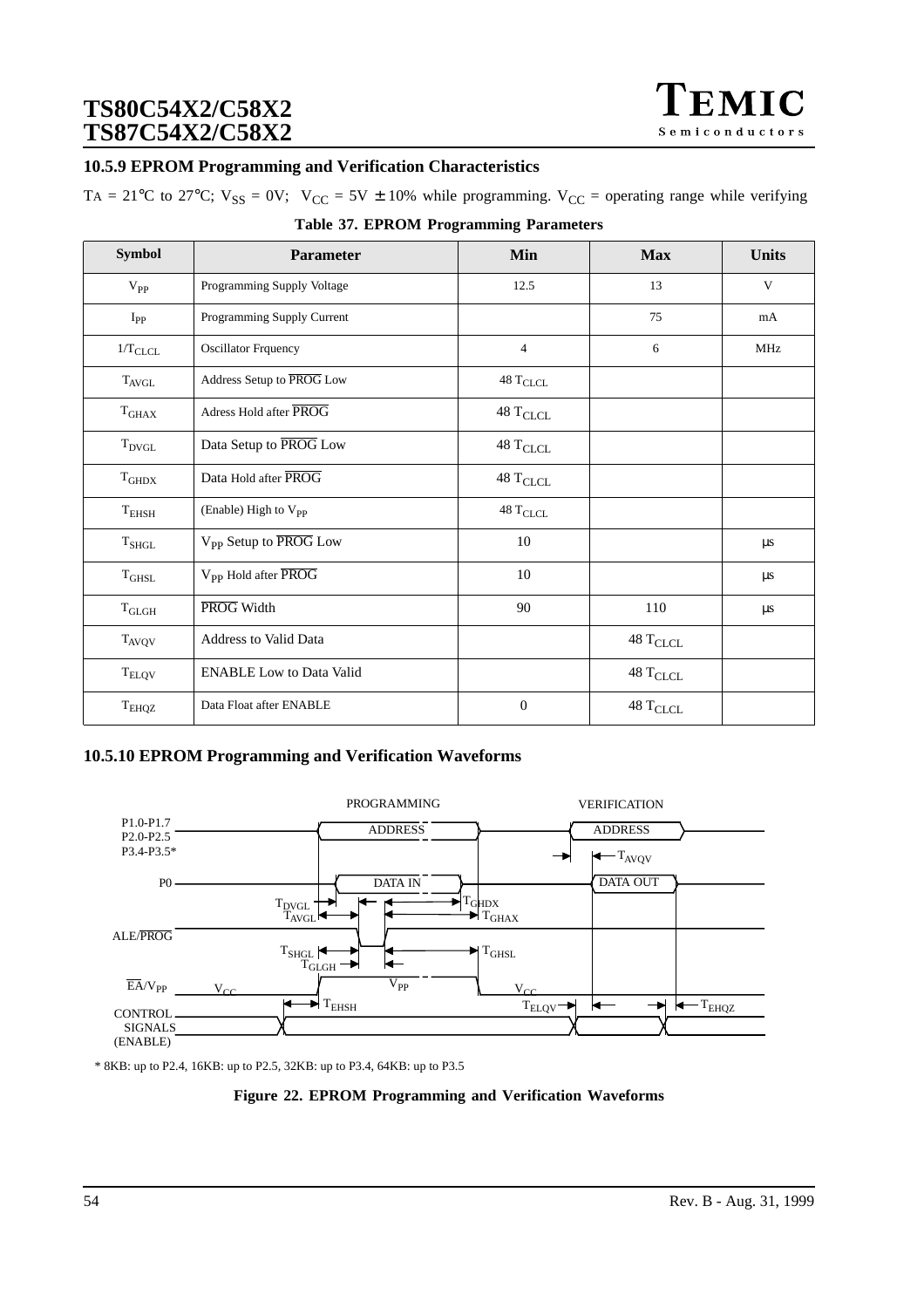![](_page_54_Picture_0.jpeg)

## **10.5.11 External Clock Drive Characteristics (XTAL1)**

|  |  |  | Table 38. AC Parameters |
|--|--|--|-------------------------|
|--|--|--|-------------------------|

| <b>Symbol</b>       | <b>Parameter</b>         | Min | <b>Max</b> | <b>Units</b> |
|---------------------|--------------------------|-----|------------|--------------|
| $T_{CLCL}$          | <b>Oscillator Period</b> | 25  |            | ns           |
| T <sub>CHCX</sub>   | High Time                | 5   |            | ns           |
| $T_{CLCX}$          | Low Time                 | 5   |            | ns           |
| $T_{CLCH}$          | Rise Time                |     | 5          | ns           |
| $T_{CHCL}$          | Fall Time                |     | 5          | ns           |
| $T_{CHCX}/T_{CLCX}$ | Cyclic ratio in X2 mode  | 40  | 60         | %            |

### **10.5.12 External Clock Drive Waveforms**

![](_page_54_Figure_6.jpeg)

**Figure 23. External Clock Drive Waveforms**

### **10.5.13 AC Testing Input/Output Waveforms**

![](_page_54_Figure_9.jpeg)

**Figure 24. AC Testing Input/Output Waveforms**

AC inputs during testing are driven at  $V_{CC}$  - 0.5 for a logic "1" and 0.45V for a logic "0". Timing measurement are made at  $V_{IH}$  min for a logic "1" and  $V_{IL}$  max for a logic "0".

### **10.5.14 Float Waveforms**

![](_page_54_Figure_13.jpeg)

**Figure 25. Float Waveforms**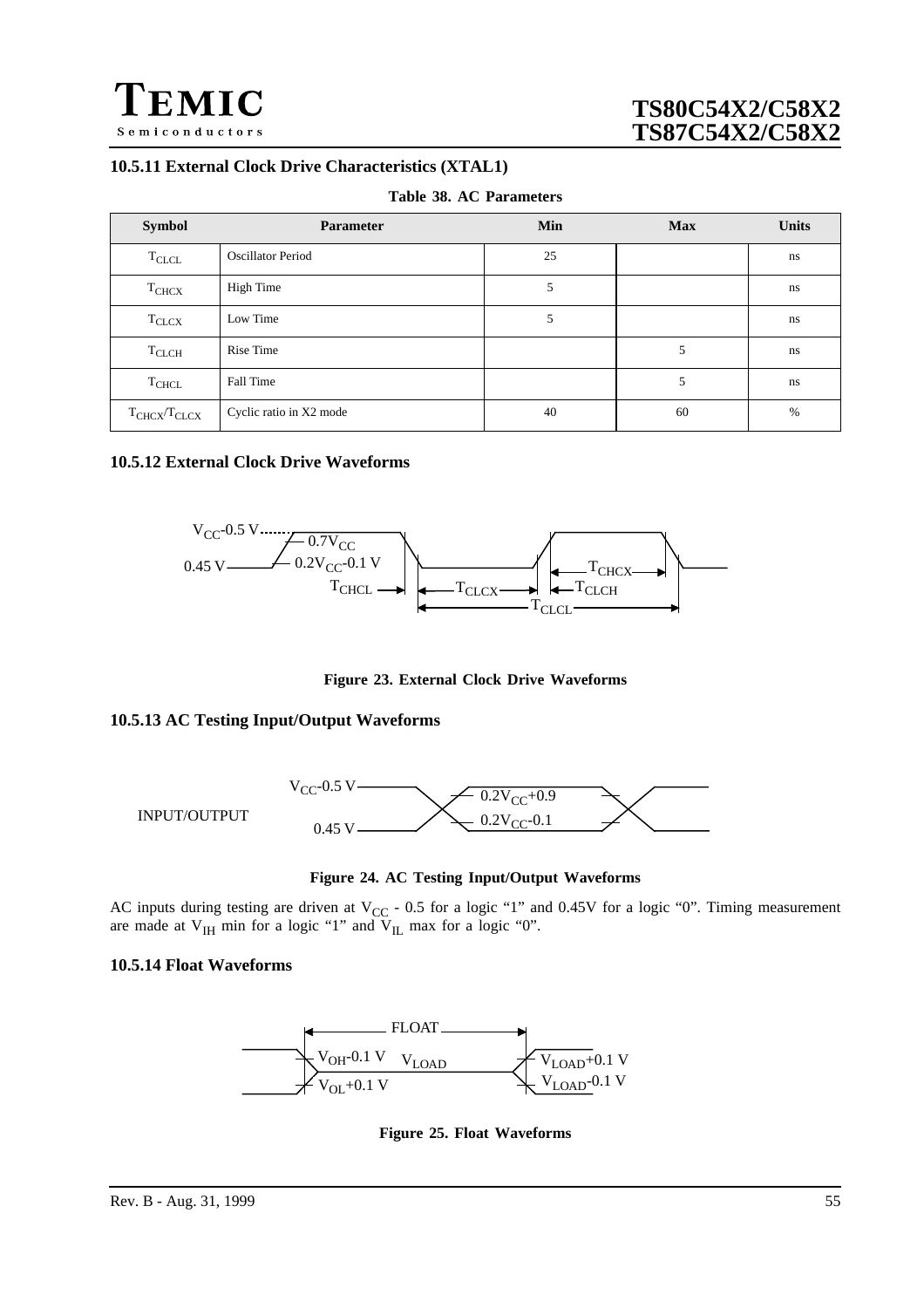![](_page_55_Picture_1.jpeg)

For timing purposes a port pin is no longer floating when a 100 mV change from load voltage occurs and begins to float when a 100 mV change from the loaded  $V_{OH}/V_{OL}$  level occurs.  $I_{OL}/I_{OH} \geq \pm 20$ mA.

#### **10.5.15 Clock Waveforms**

Valid in normal clock mode. In X2 mode XTAL2 signal must be changed to XTAL2 divided by two.

![](_page_55_Figure_5.jpeg)

This diagram indicates when signals are clocked internally. The time it takes the signals to propagate to the pins, however, ranges from 25 to 125 ns. This propagation delay is dependent on variables such as temperature and pin loading. Propagation also varies from output to output and component. Typically though ( $T_A=25^{\circ}C$  fully loaded) RD and WR propagation delays are approximately 50ns. The other signals are typically 85 ns. Propagation delays are incorporated in the AC specifications.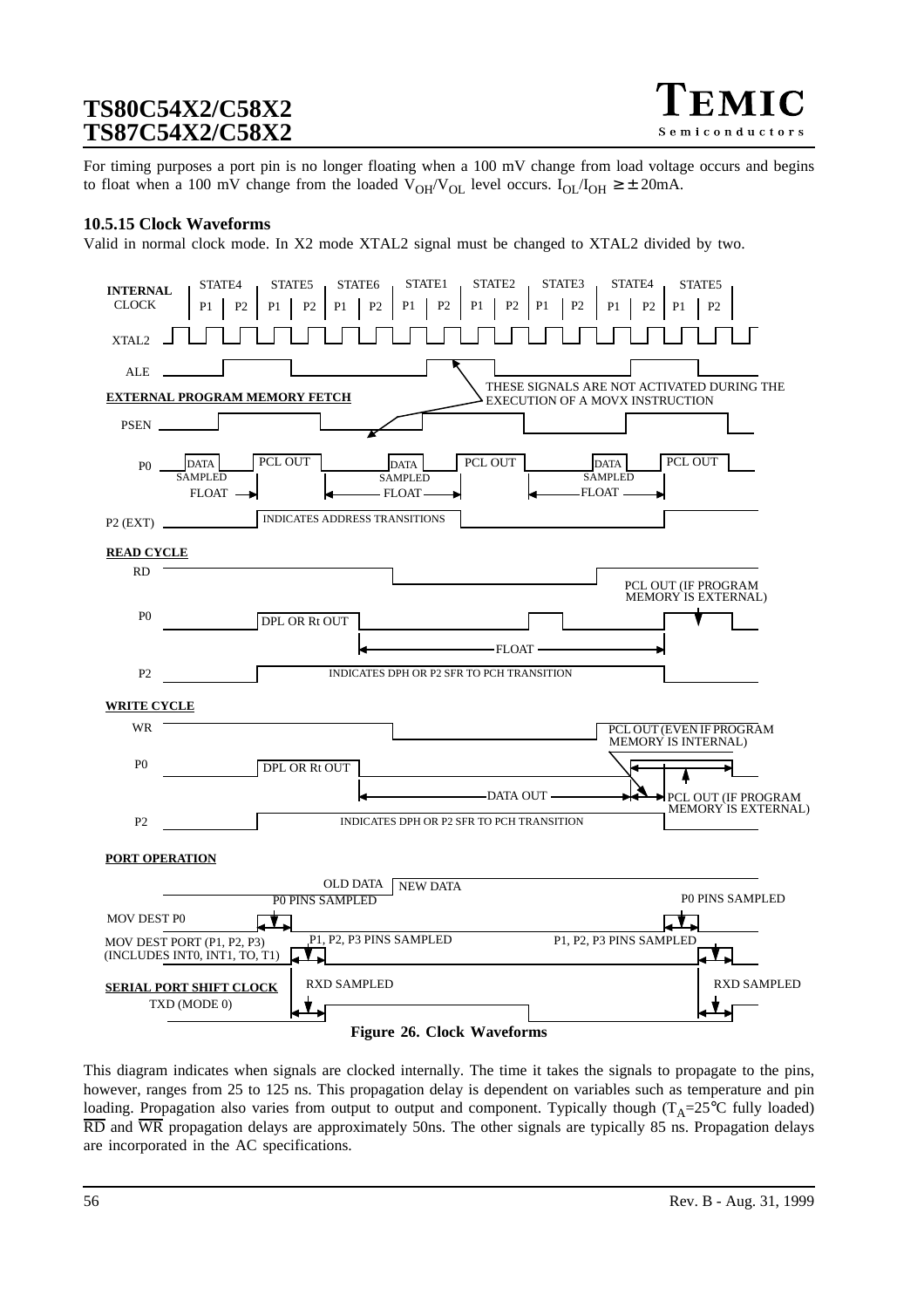![](_page_56_Picture_0.jpeg)

## **11. Ordering Information**

![](_page_56_Figure_3.jpeg)

(\*) Check with TEMIC Sales Office for availability. Ceramic packages (J, K) are available for prototyping, not for volume production. Ceramic packages are available for OTP only (TS87C54/58X2).

|  |  |  |  | Table 39. Maximum Clock Frequency |
|--|--|--|--|-----------------------------------|
|--|--|--|--|-----------------------------------|

| Code                                   | -M |    | т. | Unit       |
|----------------------------------------|----|----|----|------------|
| Standard Mode, oscillator frequency    | 40 | 40 | 30 | <b>MHz</b> |
| Standard Mode, internal frequency      | 40 | 40 | 30 |            |
| X2 Mode, oscillator frequency          | 20 | 30 | 20 | <b>MHz</b> |
| X2 Mode, internal equivalent frequency | 40 | 60 | 40 |            |